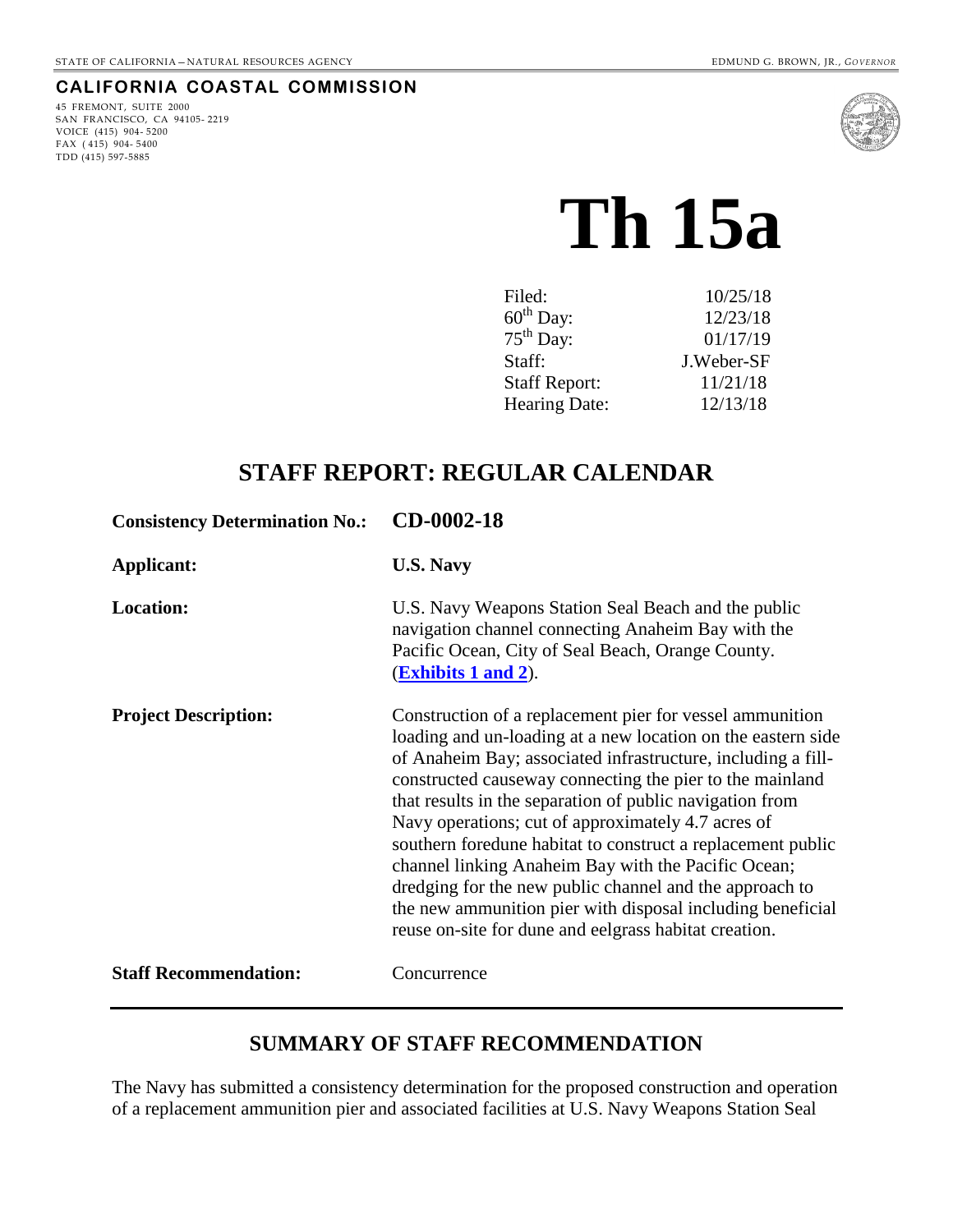Beach (NAVWPNSTA Seal Beach) in Orange County. The project would include: a pilesupported, 1,100-foot by 125-foot ammunition pier and pile supported mooring dolphins; a breakwater seaward of the proposed pier and within the two existing jetties; a solid fill causeway and truck turnaround providing vehicle access to the pier; relocating the public navigation channel that provides boater access to Huntington Harbour; dredging for pier access, Navy ship turning basin, and public navigation channel; new mooring buoys; new operations support buildings and demolition of existing buildings; new security fencing and a floating security barrier; placement of cut and dredge material for habitat restoration; and disposal of material unsuitable for habitat restoration at already-designated offshore disposal sites.

The staff recommends that the Commission find the project consistent with the relevant recreation (Coastal Act Section 30224), marine environment (Coastal Act Section 30230), wetlands (Coastal Act Section 30233), visual (Coastal Act Section 30251), water quality (Coastal Act Section 30231), and cultural resource policies (Coastal Act Section 30244) of the Coastal Act.

The proposed project also would remove approximately 4.7 acres of southern foredune habitat near the east jetty on the seaward side of Anaheim Bay. In other projects, the Commission has found such habitat to constitute environmentally sensitive habitat pursuant to Section 30107.5 of the Coastal Act. Staff recommends that the Commission finds the southern foredune habitat at NAVWPNSTA Seal Beach to constitute ESHA pursuant to Section 30107.5. The removal of this habitat would result from the creation of the new public navigation channel, which is not a use dependent on the ESHA resource. Therefore, the staff recommends that the Commission find this aspect of the project to be inconsistent with the environmentally sensitive habitat policy of the Coastal Act (Section 30240).

However, because the proposed project is a coastal-dependent industrial facility and includes changes necessary to accommodate such a facility, it qualifies for special consideration under the Coastal Act's coastal-dependent industrial development "override" policy (Coastal Act Section 30260). Section 30260 provides that if a coastal-dependent industrial development such as the proposed project cannot feasibly be accommodated consistent with the Chapter 3 policies of the Coastal Act, the Commission may nonetheless approve such development if it finds that the proposal meets all three tests of that policy: (1) alternative locations are infeasible or more environmentally damaging; (2) to do otherwise would adversely affect the public welfare; and (3) adverse environmental effects are mitigated to the maximum extent feasible.

Staff recommends that the Commission find that the proposed project is a coastal-dependent industrial facility because of the proposed use, character of the site and its activities, and the existing infrastructure including navigation access through the maintained channel.

Staff recommends that the Commission find that the proposed project meets the first test of Section 30260 because: constructing and operating the new facilities in a different location, or in a different configuration at NAVWPNSTA Seal Beach, or providing for public boat passage in a different location from that proposed likely would result in greater environmental impacts and increased public safety and security issues; alternatives that would involve upgrades at other existing facilities (such as upgrading Naval Base Coronado, Port Hueneme, or Military Ocean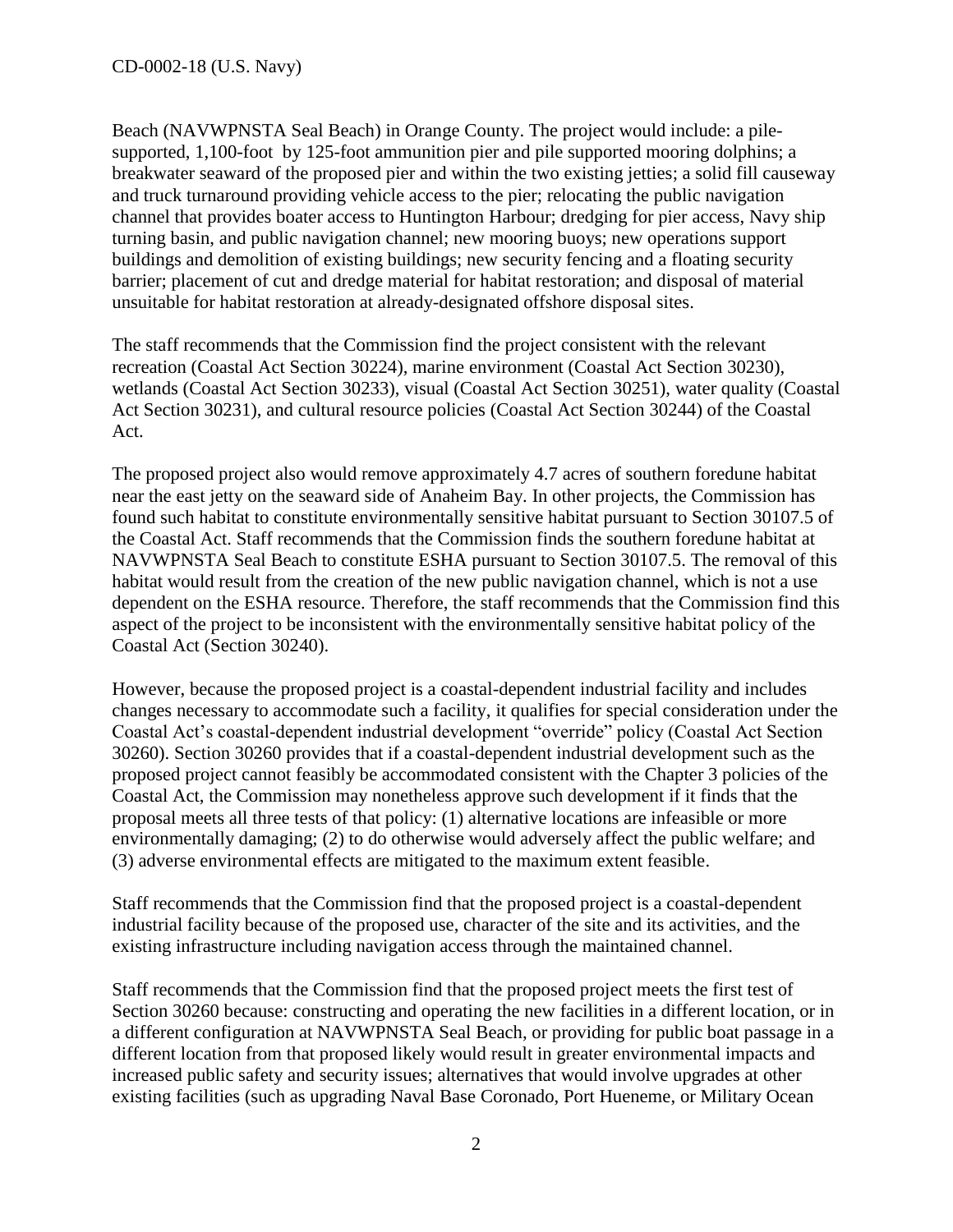Terminal Concord) would compromise existing Navy operations and/or would be infeasible because of existing navigation-related constraints; and other alternatives involving different configurations at NAVWPNSTA Seal Beach would result in impacts to long-shore sediment transport at Sunset Beach and other direct impacts to public beach areas and a greater public safety or security risk to nearby residential areas or public use of PCH.

Staff recommends that the Commission find that the proposed project meets the second test of Section 30260 because there would be a detriment to the public welfare were the Navy not able to complete this project, since existing security and public safety concerns at NAVWPNSTA Seal Beach would not be addressed.

Staff recommends that the Commission find that the proposed project meets the third test of Section 30260 because it provides the maximum feasible mitigation, including through the proposed dune restoration and conservation and eelgrass mitigation components.

Therefore, staff recommends that the Commission find the project meets the standards set forth in Section 30260, which means it may be authorized under the Coastal Act, and, therefore, that the Commission concur with the Navy's consistency determination.

The motion and resolution are on Page 5 of this report. The standard of review for this consistency determination is the Chapter 3 policies of the Coastal Act.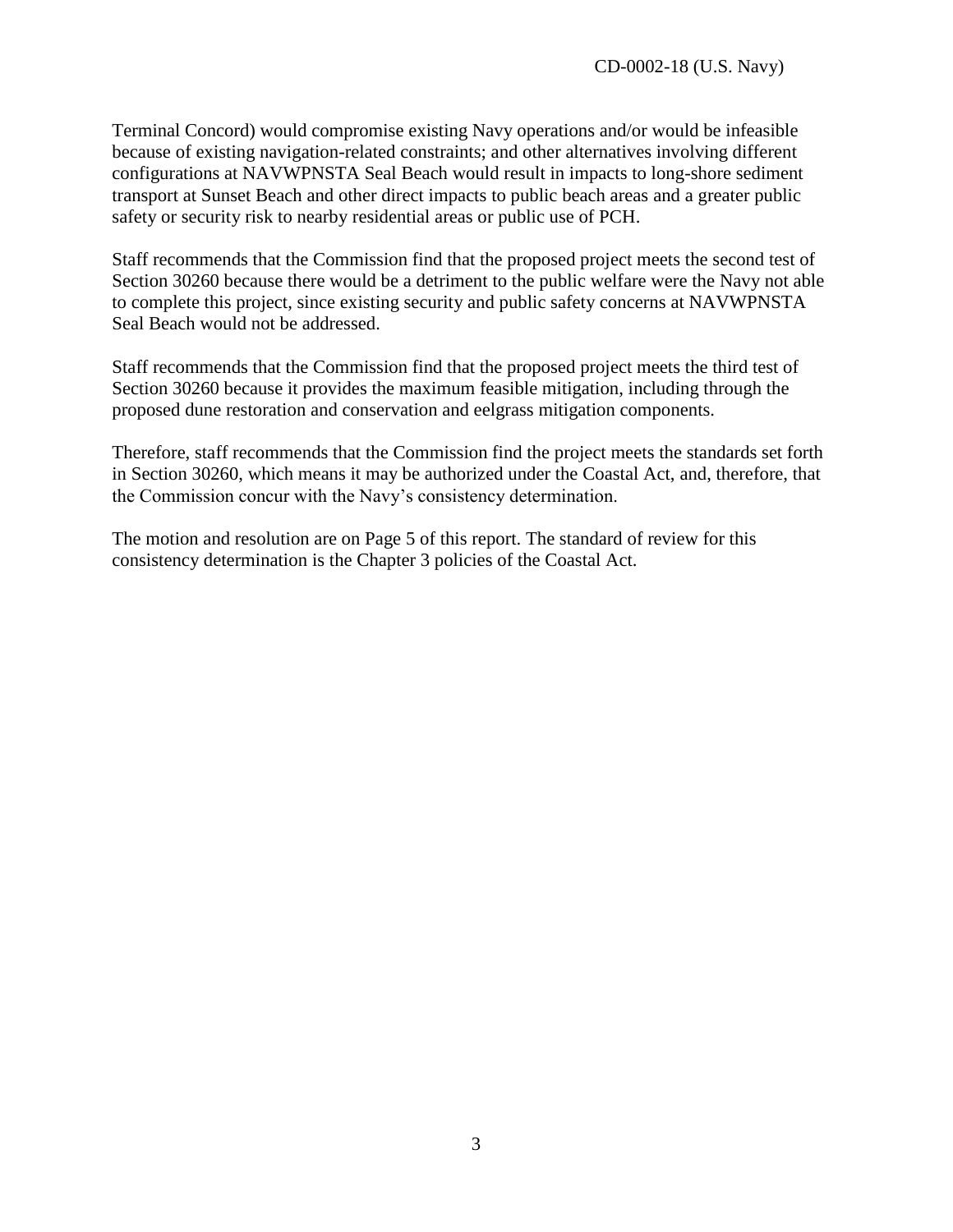# **TABLE OF CONTENTS**

|     | <b>APPLICANT'S CONSISTENCY DETERMINATION </b>                    |     |
|-----|------------------------------------------------------------------|-----|
|     |                                                                  |     |
|     | PPLICABLE LEGAL AUTHORITIES                                      |     |
| IV. |                                                                  |     |
|     |                                                                  |     |
|     | B.                                                               |     |
|     |                                                                  |     |
|     | D                                                                |     |
|     | OTHER AGENCY APPROVALS AND TRIBAL CONSULTATIONS14<br>$E_{\rm c}$ |     |
|     | F.                                                               |     |
|     | G.                                                               | 21  |
|     | Н.                                                               |     |
|     |                                                                  | .36 |
|     |                                                                  | 40  |
|     | $\bf{K}$                                                         | 42  |
|     |                                                                  |     |
|     |                                                                  |     |
|     |                                                                  |     |
|     |                                                                  |     |
|     |                                                                  |     |

# **[SUBSTANTIVE FILE DOCUMENTS.](#page-56-0).................................................... 57**

# **EXHIBITS**

- Exhibit 1 Regional Map
- Exhibit 2 Project Area Map
- Exhibit 3 Project Focus Area and Existing Facilities
- Exhibit 4 Proposed Project
- Exhibit 5 Example Mooring Dolphin
- Exhibit 6 Project Dredging Footprint
- Exhibit 7 Location and size of conceptual mitigation and conservation areas
- Exhibit 8 Alternative to proposed project with public navigation channel east of jetty
- Exhibit 9 Alternative with re-oriented ammunition pier
- Exhibit  $10 W$ etlands in the project vicinity
- Exhibit 11 Habitat/vegetation communities in the project area
- Exhibit 12 Memo from Commission staff ecologist re: ESHA
- Exhibit 13 Eelgrass mitigation, habitat conservation, and beneficial reuse habitat areas
- Exhibit 14 Eelgrass mapped in Anaheim Bay in 2016 and 2017
- Exhibit 15 Existing public views of Anaheim Bay/NAVWPNSTA Seal Beach
- Exhibit 16 Existing public access at NAVWPNSTA Seal Beach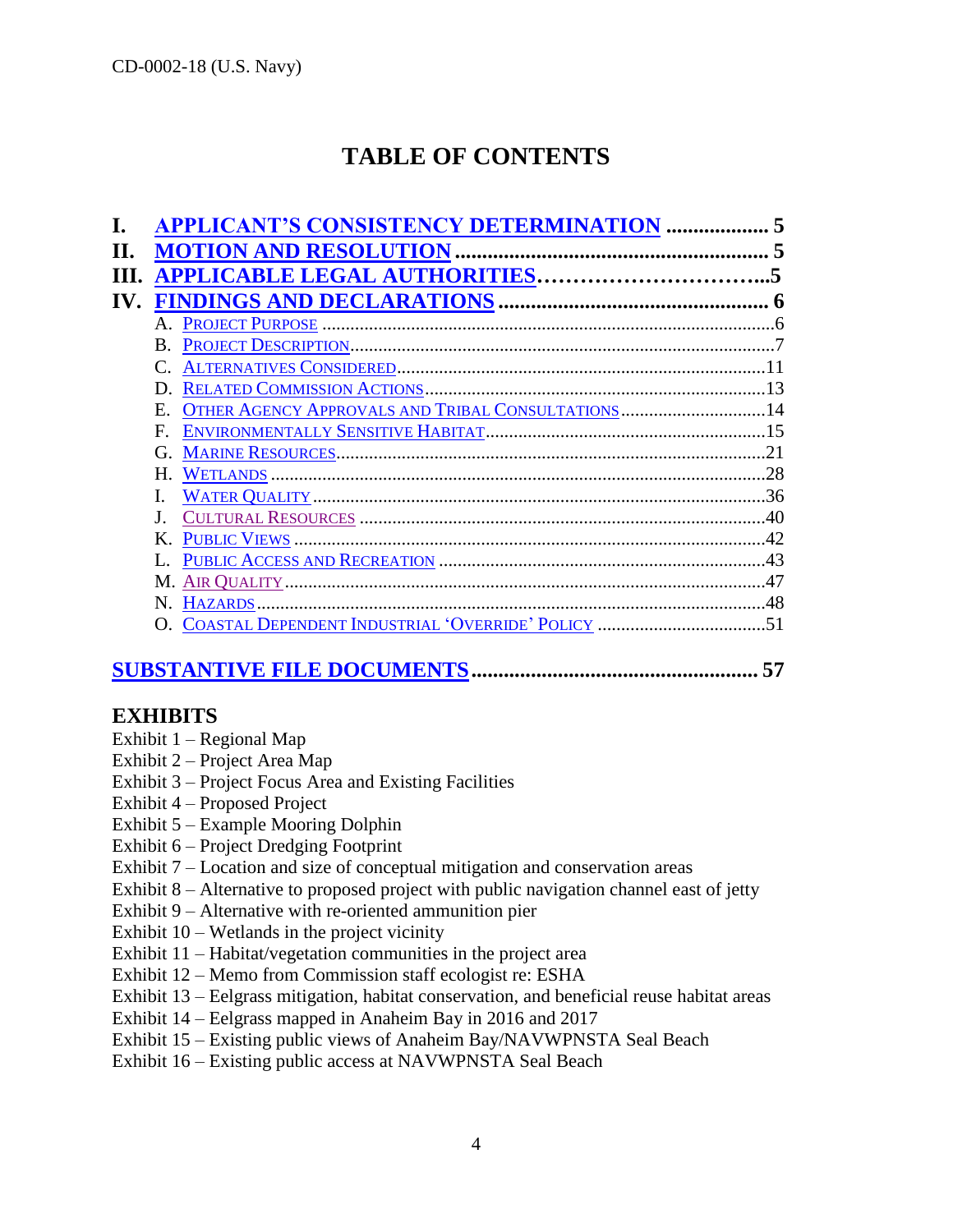# <span id="page-4-0"></span>**I. APPLICANT'S CONSISTENCY DETERMINATION**

The U.S. Navy has determined (through CD-0002-18) that the proposed project is fully consistent with the California Coastal Management Program (CCMP) and thus, that it satisfies the standard of being consistent to the maximum extent practicable.

# <span id="page-4-1"></span>**II. MOTION AND RESOLUTION**

# **Motion**:

*I move that the Commission concur with Consistency Determination CD-0002-18 on the grounds that the project described therein would be consistent with the enforceable policies of the California Coastal Management Program (CCMP).*

Staff recommends a **YES** vote on the motion. Passage of this motion will result in a concurrence with the consistency determination and adoption of the following resolution and findings. An affirmative vote of a majority of the Commissioners present is required to pass the motion.

# **Resolution to Concur with Consistency Determination:**

*The Commission hereby concurs with Consistency Determination CD-0002-18 on the grounds that the project described therein would be consistent with the enforceable policies of the CCMP.* 

# <span id="page-4-2"></span>**III. APPLICABLE LEGAL AUTHORITIES**

# **Standard of Review**

The federal Coastal Zone Management Act ("CZMA"), 16 U.S.C. § 1451-1464, requires that federal agency activities affecting coastal resources be "carried out in a manner which is consistent to the maximum extent practicable with the enforceable policies of approved State management programs." Id. at  $\S$  1456(c) (1) (A). The implementing regulations related to federal consistency for the CZMA, at 15 C.F.R. § 930.32(a) (1), define the phrase "consistent to the maximum extent practicable" to mean:

*… fully consistent with the enforceable policies of management programs unless full consistency is prohibited by existing law applicable to the Federal agency.*

This standard allows a federal activity that is not fully consistent with California's Coastal Management Program (CCMP) to proceed, if full compliance with the CCMP would be "prohibited by existing law." In its consistency determination, the Navy provided information regarding the rationale for its determination that the project is consistent to the maximum extent practicable. This information included the public safety and security requirements considered in the proposed project. However, the Navy did not specifically argue that full consistency (i.e., with the ESHA policies of the Coastal Act) is prohibited by existing law. Therefore, there is no basis to conclude that existing law applicable to the Federal agency prohibits full consistency. Since the Navy has raised no issue of practicability, as so defined, the standard before the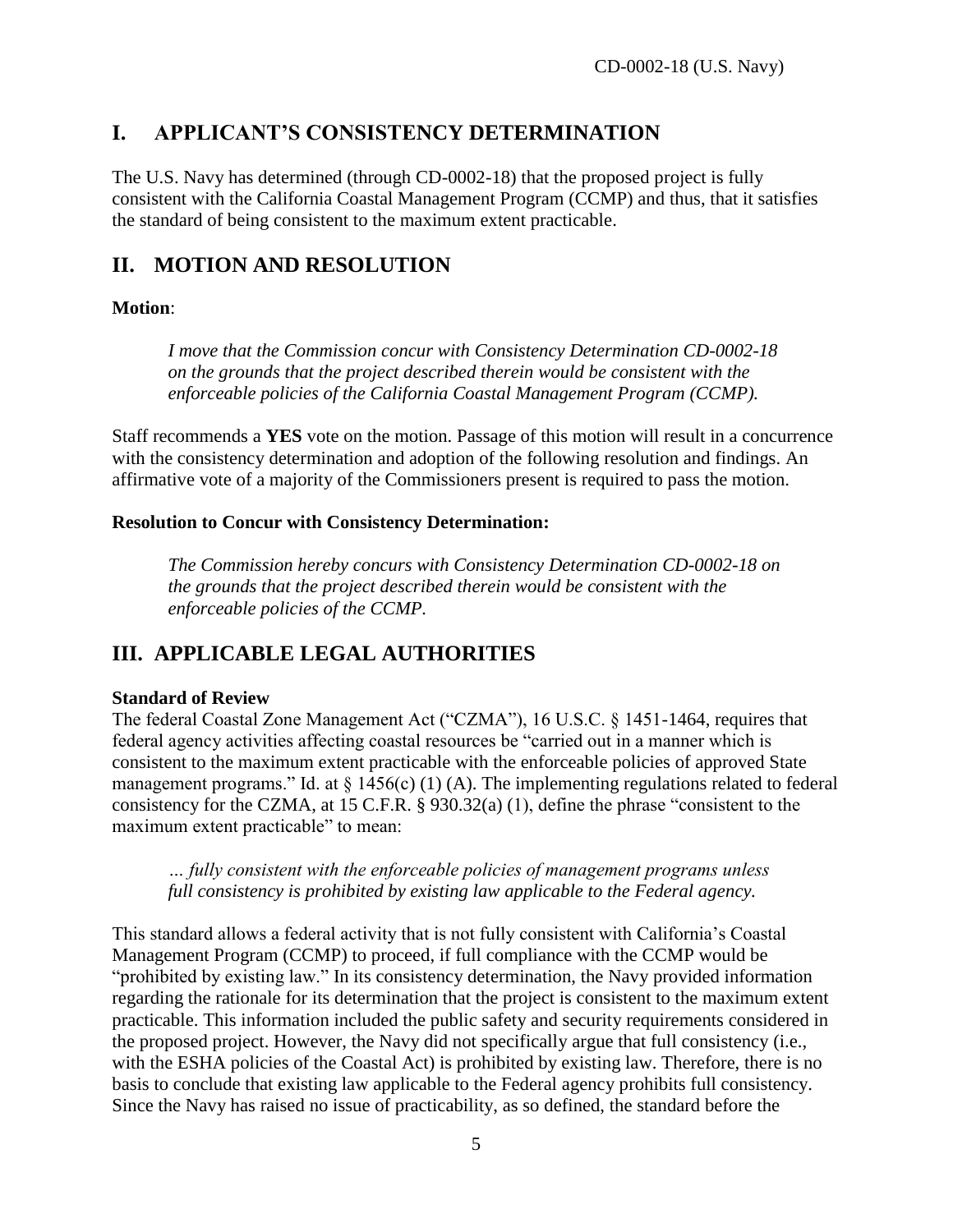<span id="page-5-0"></span>Commission is full consistency with the enforceable policies of the CCMP, which are the policies of Chapter 3 of the Coastal Act (Cal. Pub. Res. Code §§ 30200-30265.5).

# **IV. FINDINGS AND DECLARATIONS**

# <span id="page-5-1"></span>**A. PROJECT PURPOSE**

The Navy proposes the construction and operation of a replacement ammunition pier and associated facilities at U.S. Navy Weapons Station Seal Beach (NAVWPNSTA Seal Beach) in Orange County (**Exhibits 1 and 2**). The existing facility occupies approximately 5,000 acres and is bounded by Interstate 405 on the north, the Pacific Ocean on the south, Bolsa Chica Road on the east, and Seal Beach Boulevard on the west (**Exhibit 2**). The focus of the proposed project is in the southwestern corner of the facility which is bounded by residential neighborhoods to the west/northwest; the Pacific Coast Highway and the Seal Beach National Wildlife Refuge to the north and northwest; and the Pacific Coast Highway, residential neighborhoods, and the beach at Surfside/Sunset Beach to the east (**Exhibit 3**). Vessel access to NAVWPNSTA is currently provided by Anaheim Channel, which is bordered by two jetties and allows for access from the Pacific Ocean to the existing ammunition pier. Anaheim Channel also provides public boating access from the Pacific Ocean to Huntington Harbour (**Exhibit 3**). Two existing jetties protect the Channel. Existing security fencing precludes public access on the jetties and shore areas bordering the Anaheim Channel that are part of NAVWPNSTA Seal Beach (**Exhibit 3**).

As described in the September 2018 Revised Draft Environmental Assessment  $(EA)^{1}$  for the proposed project, NAVWPNSTA Seal Beach was commissioned in 1944 as a Naval Ammunition and Net Depot in response to the need for ammunition depots during World War II. In 1962, the facility was designated as a U.S. Navy weapons station and now is the U.S. Pacific Fleet's primary weapons station on the West Coast of the United States. Today, the primary missions of NAVWPNSTA Seal Beach are to provide for munitions loading and unloading and storage and weapons systems maintenance. The next nearest weapons station port is located in the State of Washington and is over 1,000 miles from the existing Pacific Fleet bases in San Diego that a weapons station would serve.

The Navy anticipates that the planned relocation of Navy forces from the Atlantic to the Pacific will result in approximately 60 percent of Navy forces being based in the Pacific in 2020, an increase from 40 percent in 2010. Further, the Revised Draft EA states that:

*Most base infrastructure was built in the 1940s and 1950s. The station's wharf was originally built in 1944 and rebuilt in 1953. The existing wharf at NAVWPNSTA Seal Beach is over 60 years old, is past its design life, and was constructed prior to the introduction of modern seismic (earthquake) codes. Seismic design deficiencies are of significant concern due to the proximity to active faults and high liquefaction potential of underlying soils. The current condition and configuration of the existing wharf and turning basin limits the size and number of ships that can be loaded and unloaded with ammunition at the same time. The current waterfront configuration of the wharf presents safety and* 

 $\overline{a}$ <sup>1</sup> The Navy published an initial Draft EA in April 2017 and a Revised Draft EA in September 2018.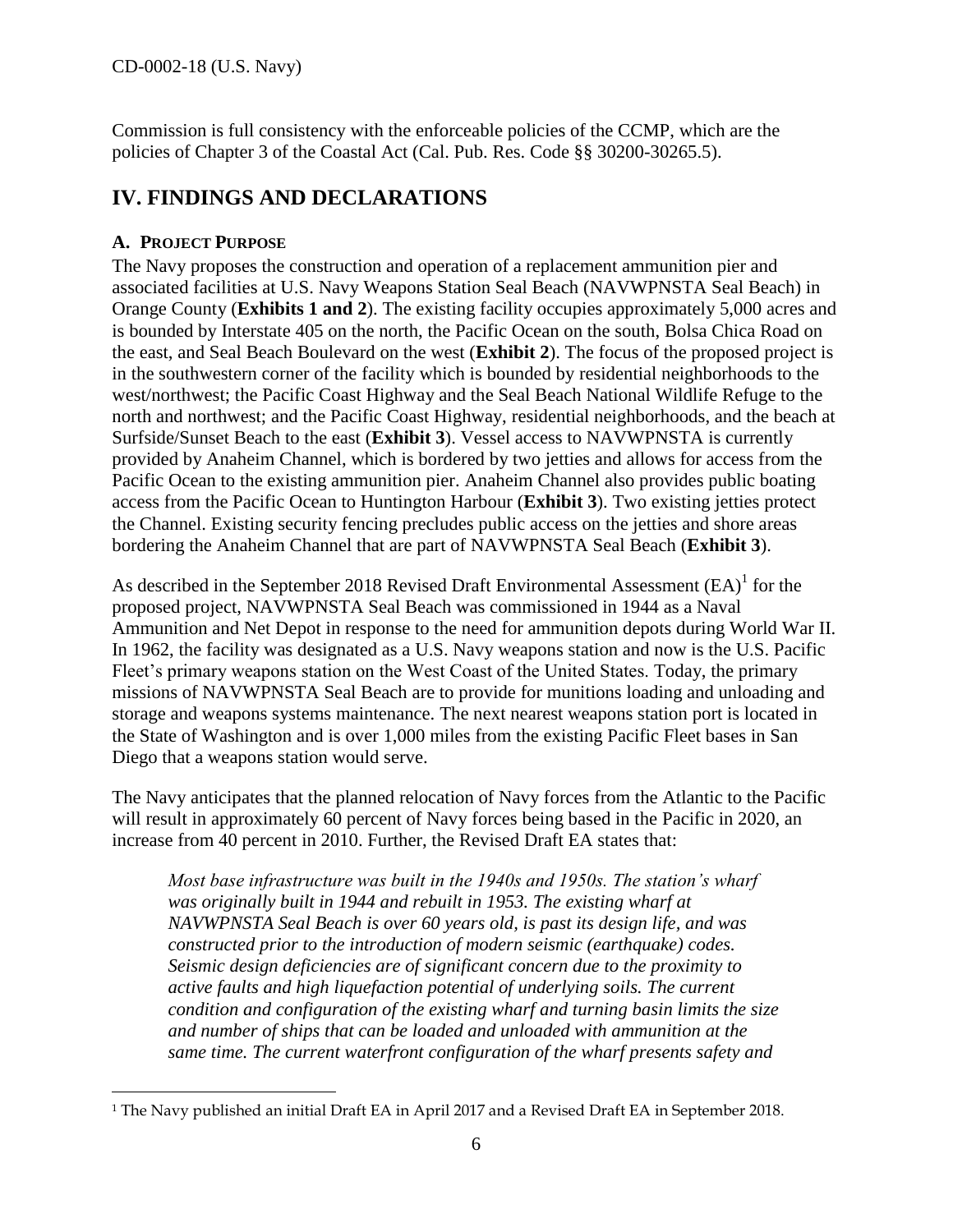*security concerns due to the proximity of naval munitions operations to civilian small boat traffic and Pacific Coast Highway.*

In its consistency determination, the Navy states that the purpose of the proposed project is to "sustain and enhance mission capability by eliminating deficiencies associated with the condition, configuration, and capacity of the existing wharf and turning basin at NAVWPNSTA Seal Beach." The Navy also provides the following specific rationale for the project:

- *The existing wharf was built before the introduction of modern seismic (earthquake) codes. In a major earthquake, underlying soils may not support the wharf structure, and the wharf could collapse.*
- *The existing wharf and turning basin are too small to support large generalpurpose amphibious assault ships such as Landing Helicopter, Assault (LHA) and Landing Helicopter, Docks (LHD)-type vessels. Currently, these vessels must be loaded with ammunition at high cost, using helicopters offshore of Marine Corps Base (MCB) Camp Pendleton.*
- *The existing wharf is too small to support the loading of more than one medium (destroyer-sized) ship at a time. This limits the station's ability to support the Pacific Fleet as it grows and may impede the Navy's ability to quickly send a large number of ships overseas during a crisis.<sup>2</sup>*
- *The existing wharf is adjacent to the only civilian public navigation channel between Huntington Harbour and the ocean. This presents serious security challenges for the Navy and leads to regular bay closures, which impact civilian boaters.*

# <span id="page-6-0"></span>**B. PROJECT DESCRIPTION**

 $\overline{a}$ 

The Navy proposes to construct a replacement ammunition pier and associated waterfront facilities at NAVWPNSTA Seal Beach. The Navy estimates that construction, demolition, dredging, and sediment disposal activities would take approximately five to six years and would begin in late 2019. The existing wharf would continue to be operational until the new ammunition pier was completed, which, according to the Navy, is an important element in the design of the new facility to ensure that the mission of NAVWPMSTA Seal Beach can be continued during construction. The Navy's consistency determination states that construction activities, other than dredging, generally would occur during daylight hours (from 7 a.m. to 7 p.m.) on weekdays. The Navy would conduct dredging activities within 1,000 feet of the Seal Beach residential areas in the west part of Anaheim Bay only during daytime hours, and outside of this area dredging would occur 24 hours per day.

As summarized from the Navy's consistency determination, the project would include the following elements, shown in **Exhibit 4**:

# *New ammunition pier and pile-supported mooring dolphins*

The Navy proposes a 1,100-foot by 125-foot concrete ammunition pier with concrete pile

<sup>2</sup> The types of vessels the Navy is planning of receiving at this facility would include 844-foot long LHA and LHD vessels and 530-foot long destroyers.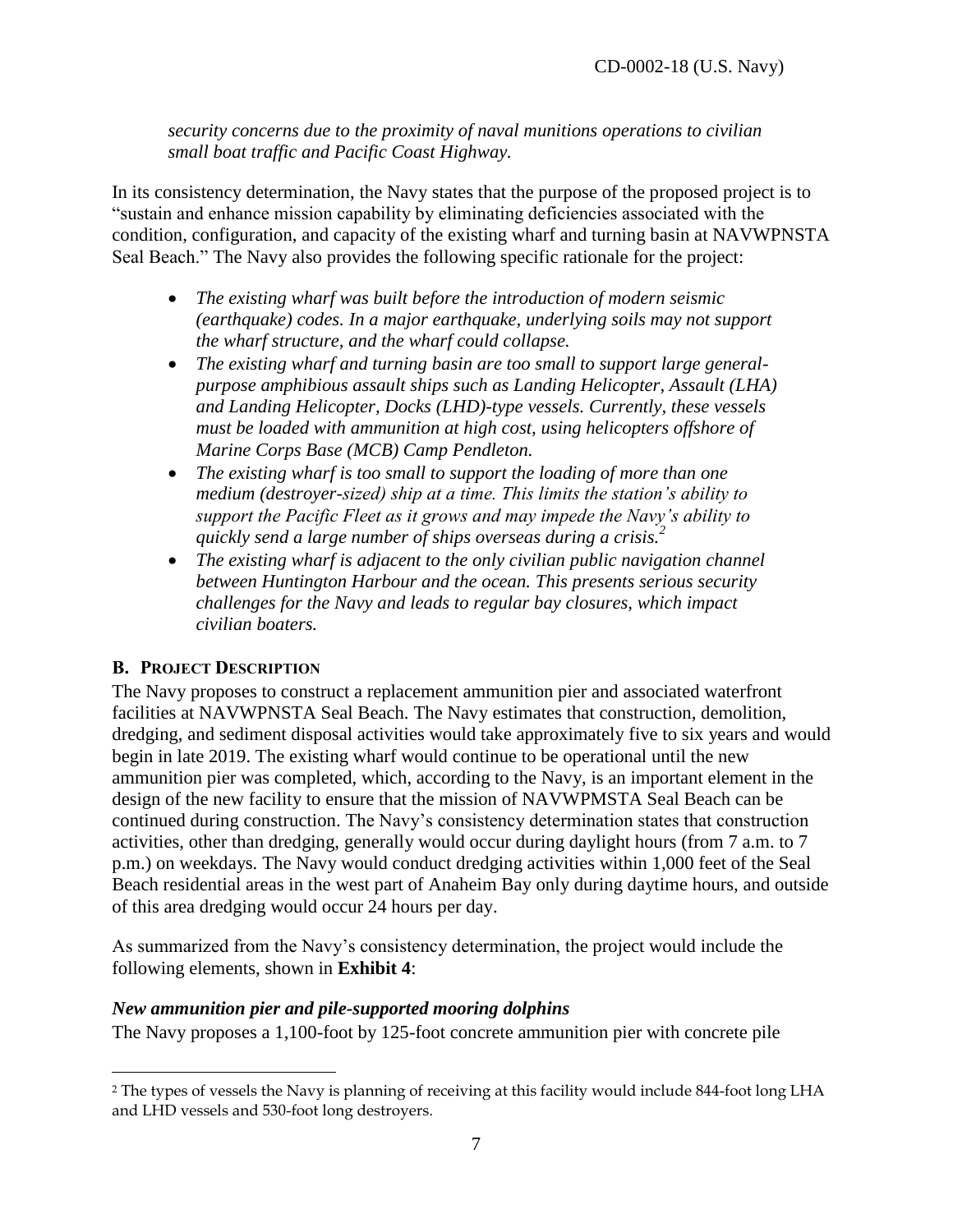supports that would be designed to meet seismic code requirements. The pier would be located at the western end of the "South Mole" (**Exhibit 4)** and would allow for the loading of an LHA/LHD or two destroyer-sized vessels simultaneously. Approximately 900 piles would support the pier and would be installed initially using water jetting, followed by hammer-driving; the Navy estimates that three piles would be driven per day five days per week (during daylight or between 7:00 a.m. and 7:00 p.m.), and that it would take up to three years to complete piledriving. Two mooring dolphins (**Exhibit 5**) would be constructed on concrete pile-support structures, one at each end of the pier, and would be connected with aluminum gangways to the new pier.

# *Breakwater*

Seaward of the new ammunition pier and within the area enclosed by the existing jetties, the Navy would construct a new breakwater to provide shelter to berthed vessels (**Exhibit 4**). The breakwater would consist of crushed rock and a surface of armor stone. With its design informed by wave modeling conducted to determine wave protection requirements at the new pier (NAVFAC 2017), the new inner breakwater would be approximately 400 feet long.

# *Causeway and truck turnaround*

The Navy proposes a new 930-foot causeway across the existing navigation channel to provide vehicle access to the new ammunition pier (**Exhibit 4**). This causeway would be constructed of solid fill and, because it would close off existing navigational access from Huntington Harbour to the Pacific Ocean, is a reason for the proposed new public navigation channel described below. This causeway would include a series of rock dikes interspersed with materials excavated from dredging and would be approximately 59 feet wide (allowing for two 15-foot wide asphalt lanes, a pedestrian walkway, gutters, and curbs). To enable truck maneuvering for truck operations on the pier, a truck turnaround area adjacent to the new pier would be constructed using fill material (**Exhibit 4**).

# *Public navigation channel*

The Navy would ensure continued boating access from Huntington Harbour to the Pacific Ocean by constructing a new public navigation channel parallel to the east jetty and within the area protected by the two jetties (**Exhibit 4**). According to the Revised Draft EA for the project, the new channel would be located at a distance that maximizes safety and security requirements associated with the continued operation of NAVWPNSTA Seal Beach. The new channel would be about 250 feet wide at the top of the slope, 20 feet deep, and approximately 2,400 feet long (the combined length of dredged and cut area) to accommodate public boat traffic entering and leaving Huntington Harbour (**Exhibit 6**). New rock jetties along the channel's edges would stabilize the channel. The Navy's construction timing overview describes the public navigation channel as being completed in the first phase of the project, prior to construction of the new ammunition pier and causeway, to enable continued public navigation access between Huntington Harbour and the Pacific Ocean during construction.

# *Dredging and upland area cut*

Associated with the new ammunition pier and for expanding the ship turning basin (**Exhibit 6**), the Navy would remove (dredge and remove or cut upland area) a total of approximately 1.2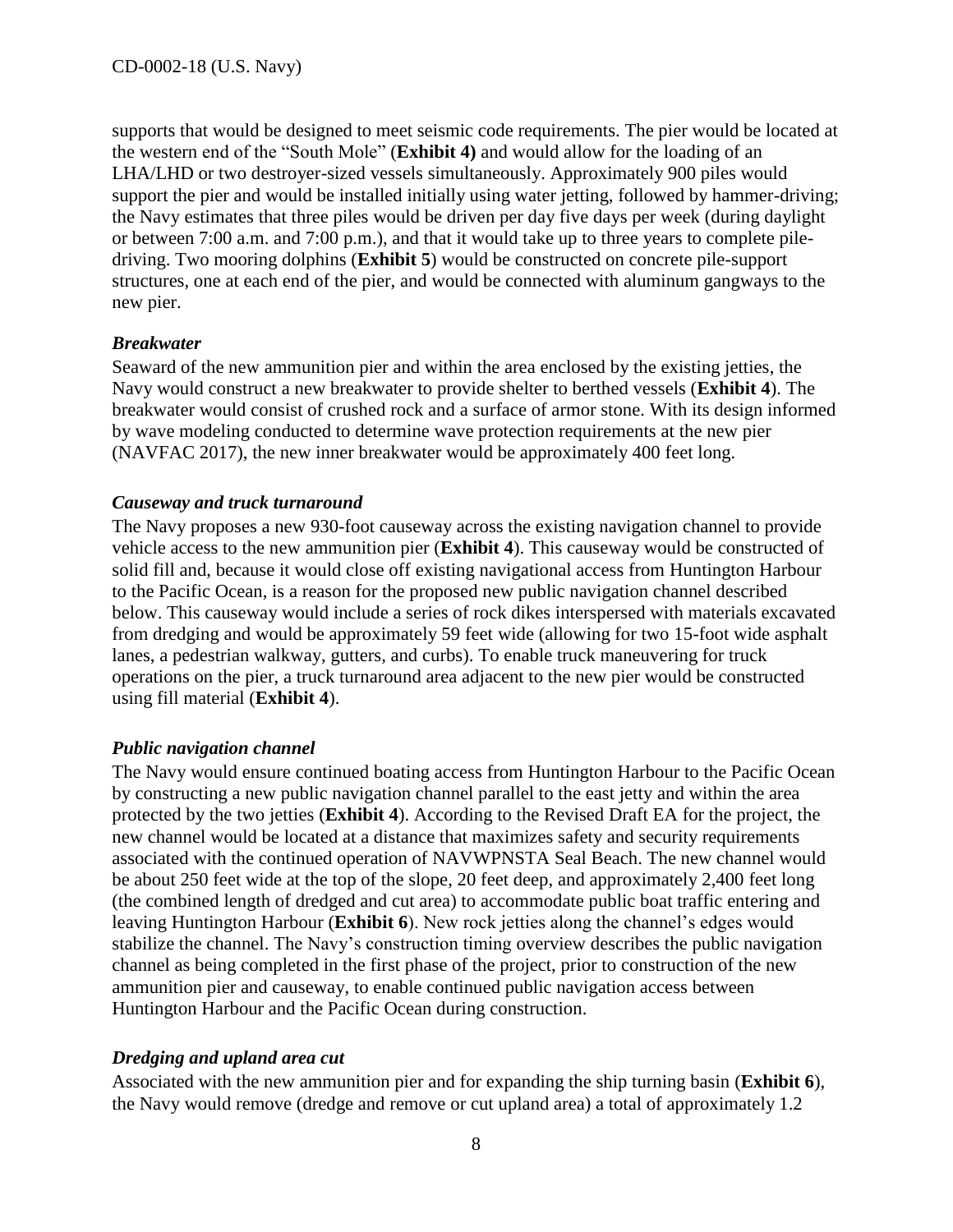million cubic yards (cy) of material. The Navy proposes dredging the larger turning basin to a depth of -39 feet to -41 feet (below MLLW) to enable vessels to berth at the new ammunition pier. Dredging also would occur in association with the new public navigation channel to a depth of approximately -20 feet MLLW. As part of the construction of this channel, the Navy would remove an upland section of existing beach inshore of the west jetty (the North Mole) (**Exhibit 6**). According to the Revised Draft EA, this area is not well maintained and is used only by Navy personnel, as it is not publically accessible given its location within the security footprint of NAVWPNSTA Seal Beach. The Navy also would excavate upland area in the South Mole for the proposed public navigation channel and to add rock revetment to the east jetty; approximately 4.7 acres of southern foredune habitat would be removed as a result of these activities. As part of dredging activities, placement of rock revetment, and other fill associated with the project, the Navy estimates that a total of 5.1 acres of intertidal habitat would be affected by the proposed project.

#### *Mooring buoys*

The Navy uses moorings to stage barges for loading and transporting ammunition from NAVWPNSTA Seal Beach to the Navy's Long Beach explosives anchorage or other facilities. As part of the proposed project, the Navy would relocate and continue to use three moorings in the inner harbor and two in the outer harbor (**Exhibit 4**). The two moorings in the outer harbor would be used for explosives loading activities, while the three inner harbor moorings would be used for storage of empty barges.

#### *New operations support buildings and demolition of existing buildings*

The Navy would construct new waterfront facilities adjacent to the new ammunition pier including an office building on the new pier, a restroom and breakroom, a guard post, an equipment storage building, a diesel forklift storage and forklift battery-charging station building, a new fire pump house, a guard house building, an electrical transformer, and a smoke shelter. The Navy would design these facilities (as well as new roadways) to withstand a 100 year storm event and in consideration of predicted sea level rise. Additionally, a guard house would be located at the entrance of the new causeway. Utilities for these facilities and for the pier would include extension of existing infrastructure, including a potable water main with a fire pump building, sewer main, new storm drain system, lightning protection, and communications.

Existing waterfront facilities no longer required to support ordnance operations would be demolished. The Navy would retain the existing wharf for use during construction of the new ammunition pier (i.e., to continue to provide vessel ammunition loading and unloading during project construction) and may retain the existing wharf for possible future operations or may demolish the pier. Once the Navy's decision on the future of the existing pier is made, the details of such an activity would be the subject of a separate federal consistency determination submitted to the Commission.

#### *Security fencing and floating security barrier*

The Navy would install a security fence and associated lighting along the east side of the new causeway and new road leading to the new pier, connecting to the existing security fencing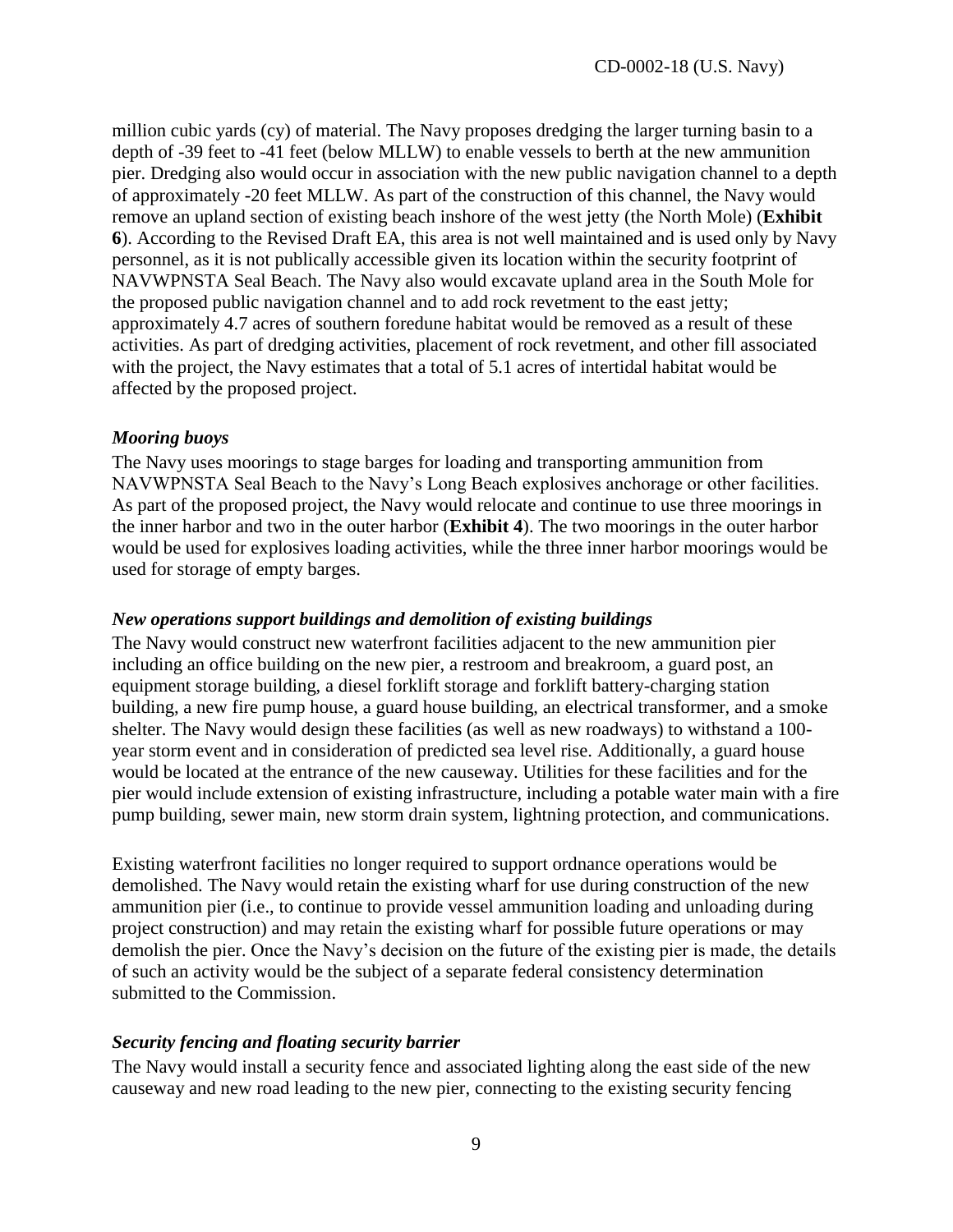(**Exhibit 4**). The Navy also would install a new fence along the new public navigation channel connecting to a floating security barrier. This 1,500-foot floating security barrier would mark the west side of the public access channel and would extend to the west jetty (**Exhibit 4**). The floating security barrier would open and close for Navy ship transit and would prohibit access to the pier from vessels using the new public navigation channel.

# *Placement of cut and dredged material for habitat restoration*

To mitigate impacts to eelgrass, the Navy is proposing placement of fill to serve as substrate for creation of eelgrass habitat in two areas of Anaheim Bay (**Exhibit 7**). The Navy's proposal for these two areas would result in 6.1 acres of potential eelgrass habitat and would involve the placement of approximately 466,000 cy of material suitable for such habitat. The Navy's design for these areas involves grading and sloping this fill such that, in addition to eelgrass habitat, approximately 0.9 acres of shallow subtidal habitat would be created along the proposed causeway (**Exhibit 7**).

The Navy also proposes placement of suitable sandy material (from dredge/cut activities described above) for approximately 12.3 acres of "potential dune habitat" in three locations: south of the proposed truck access to the new pier; east of the proposed new public access navigation channel; and south and west of the Pacific Coast Highway (PCH) (**Exhibit 7**). The Navy estimates that approximately 77,500 cy of material will be used for these activities. Finally, the Navy proposes a "beneficial reuse habitat area" south of PCH covering approximately 10.9 acres, where dredged material would be temporarily stored until ready for use in other areas. As described further below in Section F: Environmentally Sensitive Habitat, following this temporary activity, the Navy proposes to remove non-native vegetation and plant maritime-scrub species in this area.

If suitable material remained following these activities, the Navy would provide material for beach replenishment. The Navy describes its plans for beach nourishment as follows:

*The initial plan for beach replenishment was to augment the Army Corps nearshore location at Surfside Beach. However, based upon a meeting with City of Seal Beach officials, the Navy is now considering offering any remaining dredged sediment for beach replenishment at Seal Beach as well. Until the final sediment sampling characterization results are known and the eelgrass mitigation and habitat conservation plan has been finalized, actual amounts of any sediment potentially available for beach replenishment will remain unknown. Regardless of the quantity of sediments available and used for beach replenishment, the standard operating procedures, avoidance and minimization measures, and best management practices used during previous dredging and beach replenishment operations for Anaheim Bay … would be implemented. This would include listed species monitoring for nesting birds potentially affected by such operations and informal consultations with U.S. Fish and Wildlife Service if necessary. Consideration would also be made for timing of such beach replenishment activities to avoid periods of known high recreation and grunion spawning.*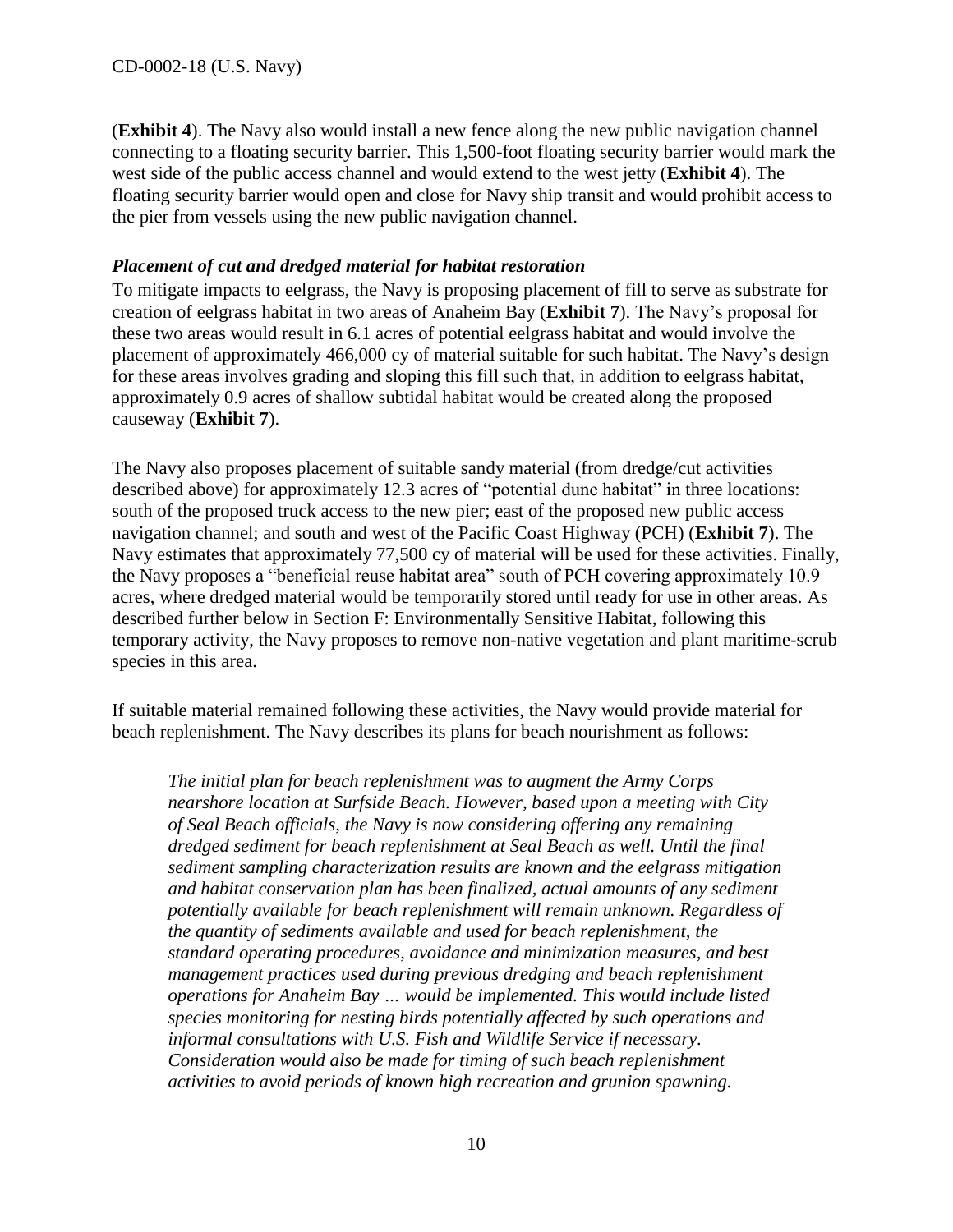# *Off-shore sediment disposal*

Clean silt and clay material (i.e., material not suitable for beach nourishment or other habitat creation activities but suitable for open ocean disposal) removed and excavated as part of the proposed project would be disposed of at an already approved offshore disposal site: either LA-2 approximately 13 miles southwest of NAVWPNSTA Seal Beach or LA-3 approximately 5.4 miles southwest of the entrance to Newport Harbor.

#### <span id="page-10-0"></span>**C. ALTERNATIVES CONSIDERED**

In the Revised Draft EA for the proposed project, the Navy assessed several alternatives and the no-action alternative using six screening factors:

- 1. Provide ship onload and offload capacity to meet Navy Pacific Fleet operational requirements.
- 2. Accommodate larger vessels such as general-purpose amphibious assault ships (e.g., LHA and LHD class ships) or berthing for two destroyer class ships for simultaneous loading and unloading of ordnance.
- 3. Provide a wharf or pier that meets current seismic and other construction standards.
- 4. Minimize public exposure to ordnance-handling operations during onload and offload of Navy ships at the wharf or pier.
- 5. Provide a civilian boat channel to enhance security of naval operations and limit interruptions to small boat traffic using Anaheim Bay.
- 6. Provide continuous, safe, and efficient loading and unloading operations during and after the construction period.

Based on application of these screening factors, and in response to Commission staff comments on the initial EA in 2017, the Navy selected two alternatives for detailed evaluation, in addition to the preferred alternative that is the proposed project described previously and the no-action alternative. The two alternatives assessed in detail in the Revised Draft EA are:

- 1. A similar project as the proposed project except with the public navigation channel located outside of the east jetty (**Exhibit 8**) accompanied by an additional outer breakwater. This alternative would include the removal of approximately 2.6 acres of beach at the North Mole within the security footprint of NAVWPNSTA Seal Beach (**Exhibit 8**). Locating the public navigation channel outside of the east jetty also would result in the removal of approximately 3.8 acres of currently public beach near the community of Surfside (**Exhibit 8**).
- 2. An alternative with the ammunition pier constructed in a northwest-southeast configuration at the end of the proposed causeway (**Exhibit 9**). This alternative also would include the public navigation channel outside of the east jetty and construction of an additional outer breakwater. Other components of the project would be similar to the proposed project. This alternative would include removing approximately 1.2 acres of beach at the North Mole, within the security footprint of NAVWPNSTA Seal Beach. In this alternative, locating the public navigation channel outside of the east jetty would result in removing approximately 5.2 acres of public beach in Surfside (**Exhibit 9**).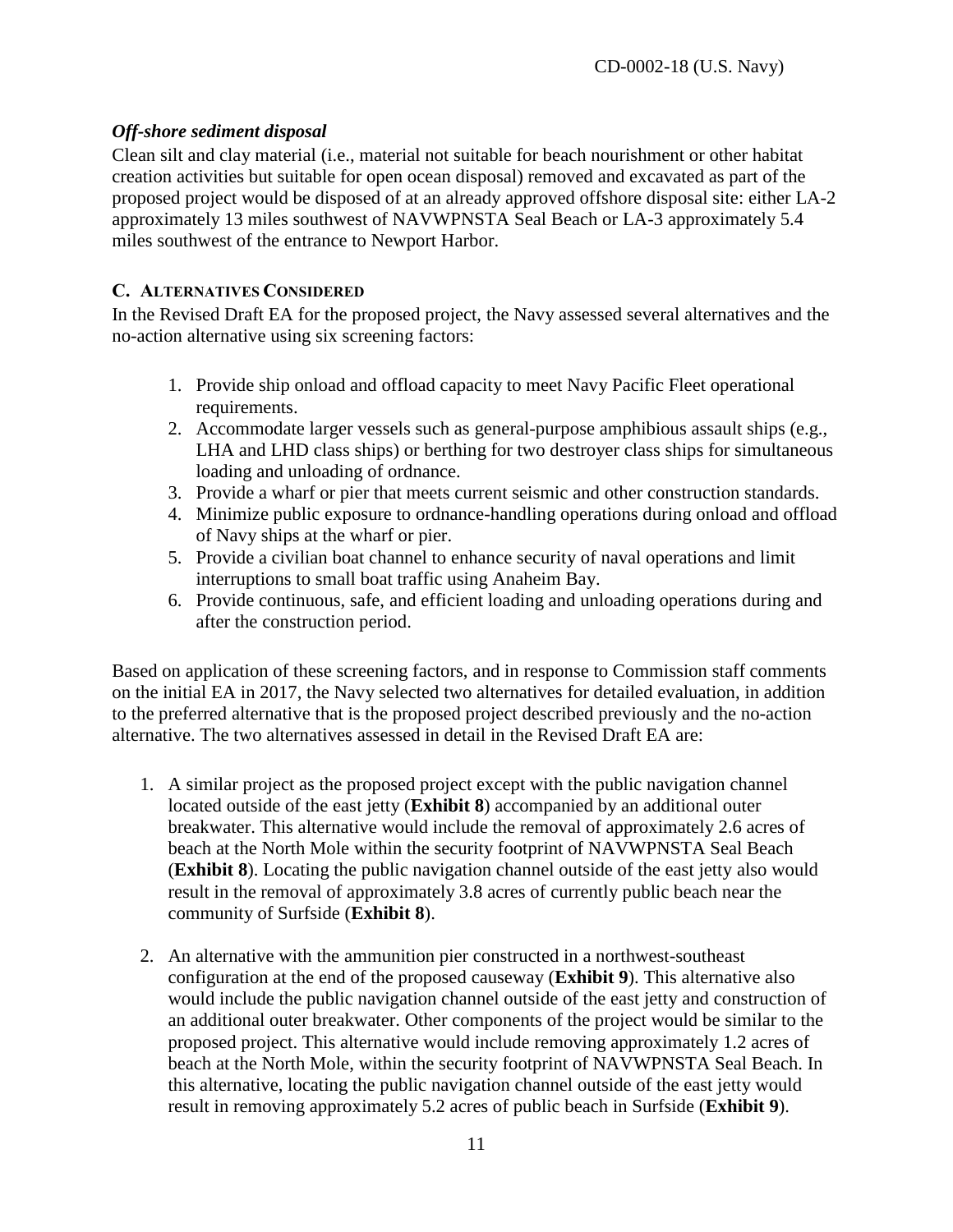The Revised Draft EA for the proposed project assesses each of these alternatives in addition to the Navy's proposed project. The Navy has selected its preferred option—the proposed project described above—because it meets the six screening criteria and for the following reasons. First, either of the two alternatives illustrated in **Exhibits 8 and 9** would result in adverse impacts to the public beach in Surfside to enable a new public navigation channel. The proposed project would locate the public navigation channel within the already-designated security perimeter of NAVWPNSTA Seal Beach, thus not resulting in such an impact to public beach. Second, either of the two alternatives which placed the public navigation channel outside of the existing jetty could result in changes to the patterns of nearshore sediment transport in the area, especially down-drift at Surfside beaches. Modeling done as part of the design of the proposed project indicated a potential for enhanced erosion from these two alignments (AECOM 2017).

Additionally, the Revised Draft EA identifies eight alternatives that were considered but, because they did not meet the purpose and need of the proposed project or did not meet the six screening factors, were not assessed in detail:

- 1. *A new ammunition pier in the proposed location described above with no inner breakwater*. This alternative was not considered for detailed analysis in the Revised Draft EA because, according to a wave study conducted by the Navy, there would be potential for wave action to disrupt loading operations at the pier. Such disruption would interfere with the ability of NAVWPNSTA Seal Beach to successfully conduct its mission.
- 2. *A new ammunition pier at the existing wharf.* This alternative would include construction of an ammunition pier and, in order to comply with existing Department of Defense explosives safety regulations, realignment of PCH further north into National Wildlife Refuge wetlands (**Exhibit 10**). This alternative also would require phased construction of the existing pier (i.e., construction on one end to lengthen the pier, followed by construction on the other end) to ensure that the facility would remain operational. The Navy states that it did not include this alternative for detailed analysis in the Revised Draft EA because it does not meet screening factors 2, 4, and 6, and because phased construction on an active ammunition facility would violate Department of Defense explosives safety regulations.
- 3. *Refurbish existing facilities at Military Ocean Terminal Concord.* This alternative would include refurbishing the existing, former Navy facilities in Concord, which are currently used for other civilian uses and Army activities (the facility was transferred to the Army in 2008). The Navy did not include this alternative for detailed analysis in the Revised Draft EA because of navigation constraints (vertical clearance) at the Martinez-Benecia Bridge, and because this alternative did not meet screening factors 1, 2, and 4.
- 4. *Construct new offshore facility at NAVWPNSTA Seal Beach.* This alternative would include the construction and operation of a new offshore facility which would accommodate all sizes of U.S. naval ship classes. However, security (for example, to separate civilian boat traffic from Navy operations) would be difficult, and public safety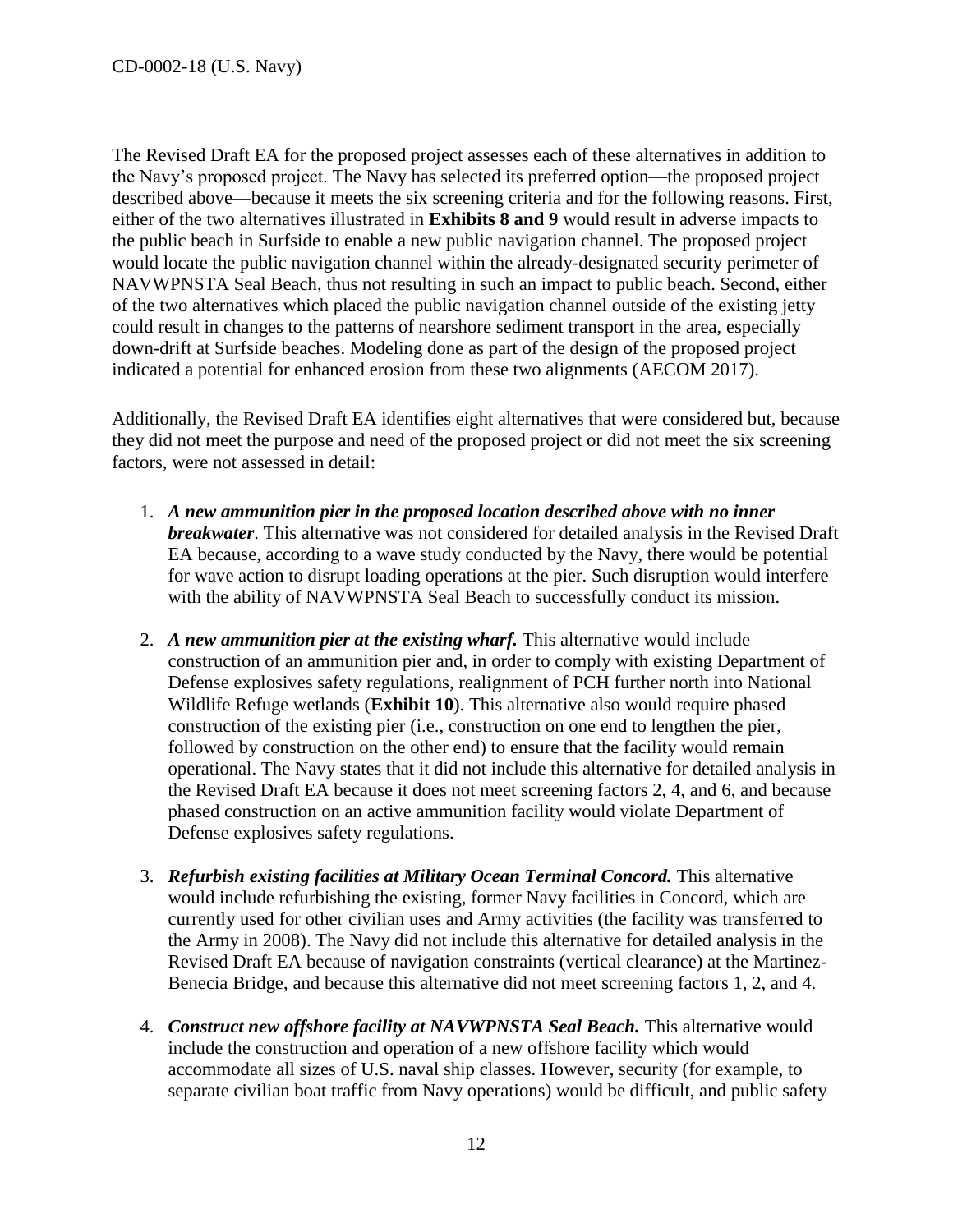risks would expand because of additional operational areas outside of Anaheim Bay. Thus, the Navy did not include this alternative for detailed analysis in the Revised Draft EA.

- 5. *Upgrade Bravo Wharf facility at Naval Base Coronado.* This alternative would include an upgrade to the explosives operations at the Bravo Wharf Facility at Naval Base Coronado, San Diego. The Navy did not consider this alternative further because of the significant disruption of current operations at Naval Air Station North Island, significant increases in the amount of ordnance trucks traveling through the city of Coronado, and additional safety and security concerns due to the proximity of civilian vessel navigation channels for the Port of San Diego.
- 6. *New ammunition loading facility at Marine Corps Base Camp Pendleton*. According to the Navy, this alternative would be cost-prohibitive and might result in significant environmental impacts because a new protected deep water harbor and related infrastructure would need to be constructed.
- 7. *New ammunition facility at Naval Base Ventura County at Port Hueneme.* According to the Navy, this alternative would be cost-prohibitive since new facilities for explosives handling would need to be constructed. Additionally, Port Hueneme is not large enough to support these facilities and the associated safety buffer zones, and such activities would significantly disrupt current operations.
- 8. *New ammunition loading facility on island offshore.* The Navy considered locating a loading facility on San Clemente Island but rejected this alternative stating that the island's current missions (a live shore bombardment training range, and airstrip used for training aircraft carrier pilots, and a Navy SEAL training area) are not compatible with constructing and operating an ammunition loading facility. The Navy further stated that constructing a new protected deep water harbor and associated facilities would be costprohibitive and would result in significant environmental impacts.

With respect to the no-action alternative, the Navy did not select it as its preferred approach because it would not meet the stated project's purpose and need.

# <span id="page-12-0"></span>**D. RELATED COMMISSION ACTIONS**

Since 2000, Commission staff has concurred with negative determinations for various projects for the repair and maintenance of structures and facilities at NAVWPNSTA Seal Beach and has agreed that consistency determinations were not required because of a lack of impacts. These include projects to:

- Perform maintenance dredging of the approach channel, entrance channel, and outer harbor of Anaheim Bay (ND-0005-18).
- Repair the east jetty (ND-0026-15).
- Construct additional security fencing on the west jetty (ND-0018-14).
- Perform small boat pier repairs (ND-007-10).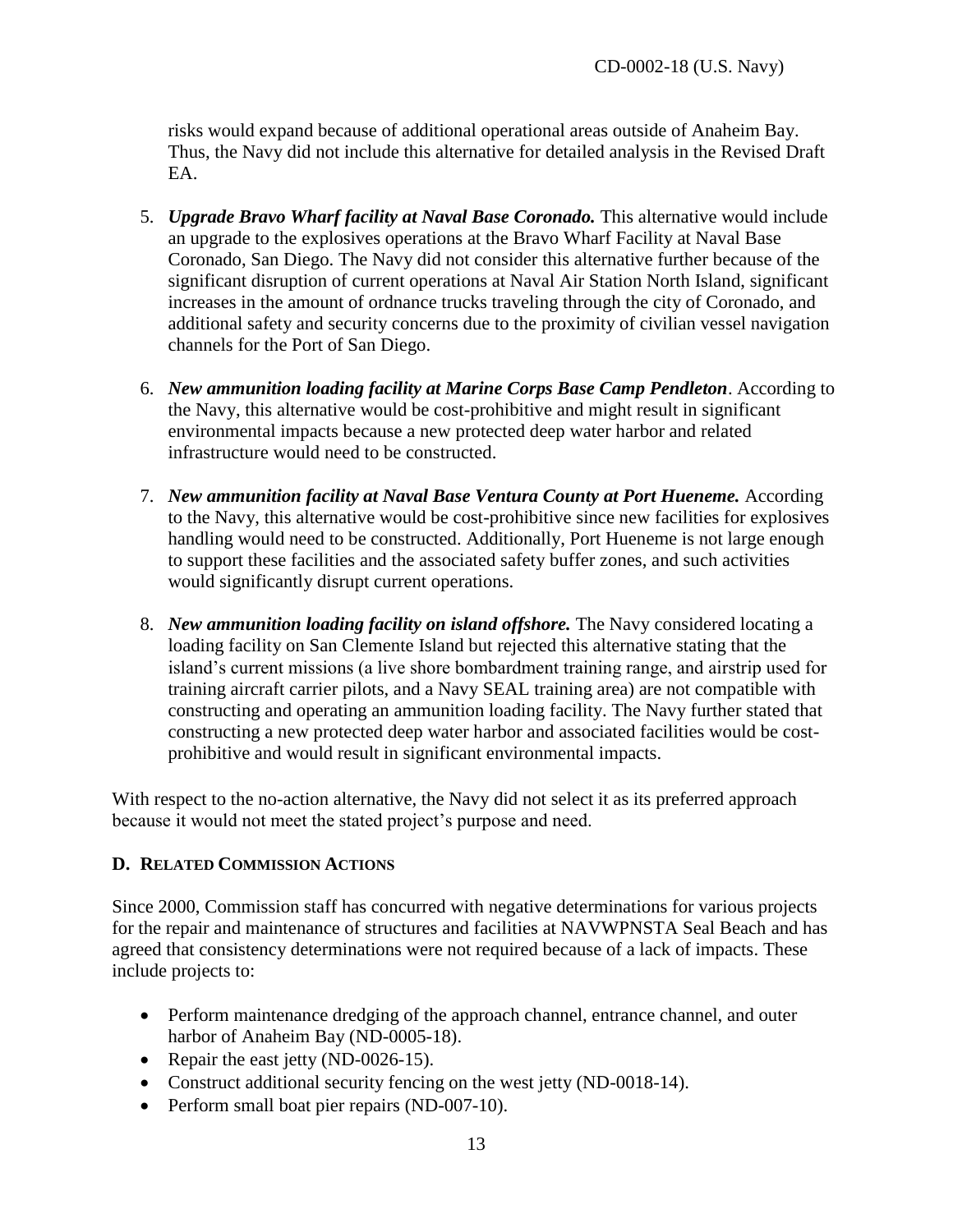- Demolish and reconstruct 180 units of military family housing (ND-042-07).
- Repair eroded roadway channel banks (ND-030-07).
- Construct a mine assembly building and berm repair (ND-016-07).
- Install security fencing to protect Seal Beach National Wildlife Refuge (ND-090-06).
- Perform road bank maintenance (ND-083-06).
- Repair the fendering system at the Ammunition Loading Wharf (ND-063-05).
- Demolish and remove an old Pacific Coast Highway bridge (ND-031-05).
- Replace 18 deteriorated piles at the existing wharf (ND-087-04).
- Replace buoy moorings (ND-095-03).
- Construct a boat ramp (ND-053-03).
- Perform wharf repair (ND-085-01).

# <span id="page-13-0"></span>**E. OTHER AGENCY APPROVALS AND TRIBAL CONSULTATIONS**

# **Clean Air Act/South Coast Air Quality Management District**

According to the Navy's Revised Draft EA, the South Coast Air Quality Management District has confirmed that emissions increases associated with the proposed project (including construction, demolition, and operational activities) are within the emissions budget outlined in the approved Air Quality Management Plan. The Navy states that Air Quality Management District authorizations associated with the proposed project will be obtained.

# **U.S. Army Corps of Engineers (USACE)**

The Navy will be applying to the USACE for a Clean Water Act Section 404/Rivers and Harbors Act Section 9 and 10 permit. The USACE is a cooperating agency, for purposes of the NEPA review of the project.

# **U.S. Coast Guard (USCG)**

Pursuant to the General Bridge Act of 1946, the USCG has authority for approving the location and plans for bridges and causeways in, over, or on navigable waters. Additionally, the USCG is responsible for maintaining federal Aids to Navigation nationwide, including in Anaheim Bay. The USCG is a cooperating agency for the project for purposes of the NEPA review of the project and permitting purposes.

# **Los Angeles Regional Water Quality Control Board (LARWQCB)**

The Navy will be applying to the LARWQCB for a Clean Water Act Section 401 Water Quality Certification and a Clean Water Act Section 402 National Pollution Discharge Elimination System Permit. According to the Navy, these authorizations will be applied for simultaneously with the USACE Section 404 permit.

# **California State Historic Preservation Office (SHPO)**

The Navy currently is consulting with the SHPO in accordance with Section 106 of the National Historic Preservation Act.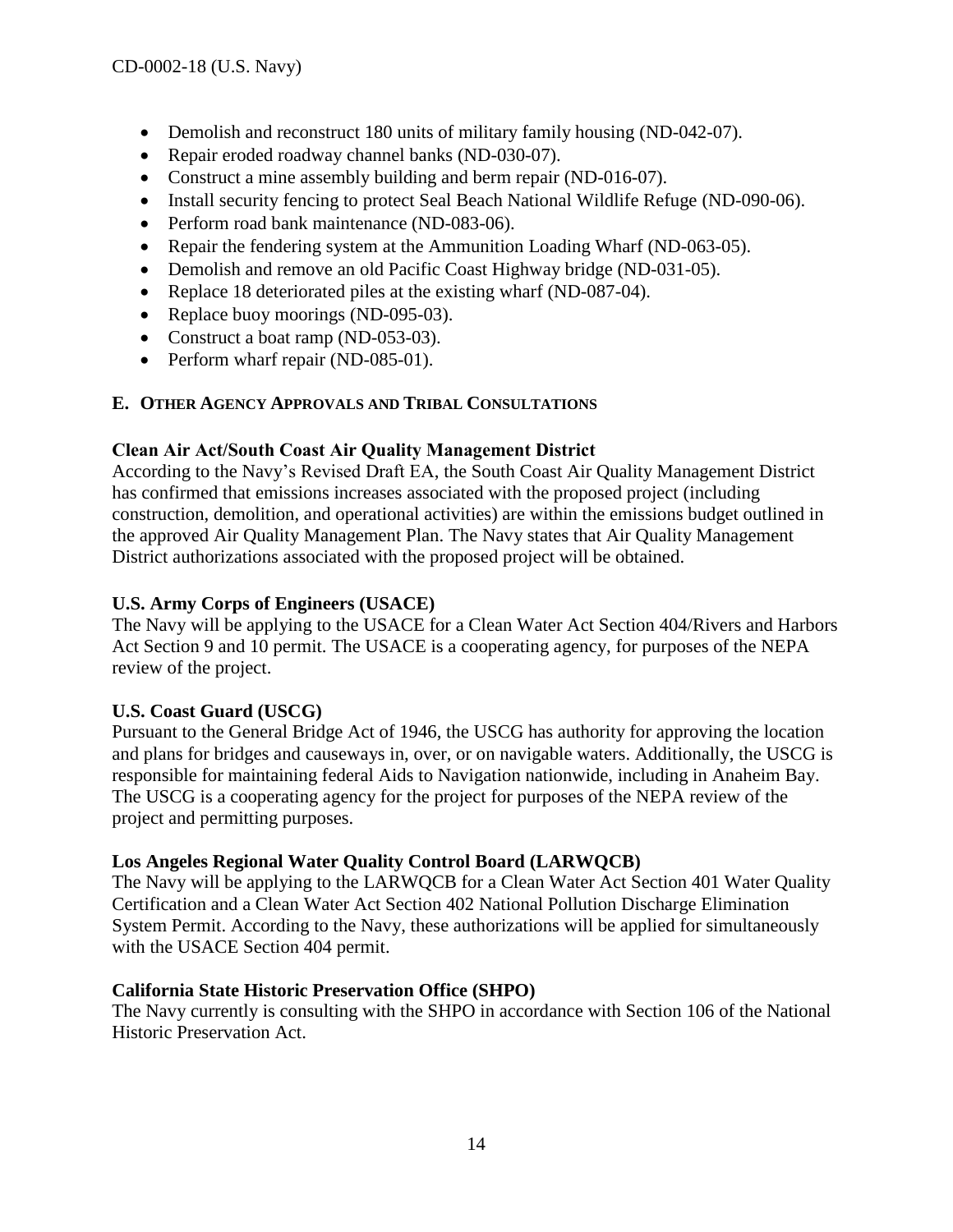#### **Other Agency Consultations**

The Navy currently is consulting with the U.S. Fish and Wildlife Service and the National Marine Fisheries Service for potential effects to terrestrial and marine species, respectively, in accordance with Section 7 of the federal Endangered Species Act. The Navy is consulting with the National Marine Fisheries Service pursuant to the Magnuson-Stevens Fishery Conservation and Management Reauthorization Act. Related to the Marine Mammal Protection Act, the Navy is currently seeking a Letter of Authorization for Level B incidental takes (behavioral, non-injury impacts) of marine mammals from the National Oceanic and Atmospheric Administration.

#### **TRIBAL CONSULTATION**

The Navy submitted a letter to the CA SHPO in September, 2018 describing the proposed project and their determination that no historic properties would be affected. This letter included several tribes as interested parties, including: the Gabrielino Tongva Nation, Gabrielino Tongva Indians of California Tribal Council, Gabrieleno/Tongva Band of Mission Indians of San Gabriel, Gabrielinio-Tongva Tribe, and Gabrieleno Band of Mission Indians-Kizh Nation.

During the process of reviewing the Navy's consistency determination for this project and developing this recommendation, Commission staff reached out to the Native American Heritage Commission, which provided contact information for Native American Tribes understood to have current and/or historic connections to the project area. These Tribes include the Juaneno Band of Mission Indians Acjacheman Nation, Gabrieleno/Tongva San Gabriel Band of Mission Indians, Gabrielino-Tongva Nation, Gabrieleno Band of Mission Indians, and the Gabrielino-Tongva Tribe. At the time of publication of this staff report and recommendation, no questions or concerns had been brought to the attention of Commission staff by representatives of these Tribes. Any concerns raised subsequent to the publication of this report will be brought to the attention of the Commission through the development of an addendum to this staff report.

# <span id="page-14-0"></span>**F. ENVIRONMENTALLY SENSITIVE HABITAT**

Coastal Act Section 30240 states:

*(a) Environmentally sensitive habitat areas shall be protected against any significant disruption of habitat values, and only uses dependent on those resources shall be allowed within those areas.*

*(b) Development in areas adjacent to environmentally sensitive habitat areas and parks and recreation areas shall be sited and designed to prevent impacts which would significantly degrade those areas, and shall be compatible with the continuance of those habitat and recreation areas.*

Coastal Act Section 30107.5 defines environmentally sensitive area:

*"Environmentally sensitive area" means any area in which plant or animal life or their habitats are either rare or especially valuable because of their special nature or role in an ecosystem and which could be easily disturbed or degraded by human activities and developments.*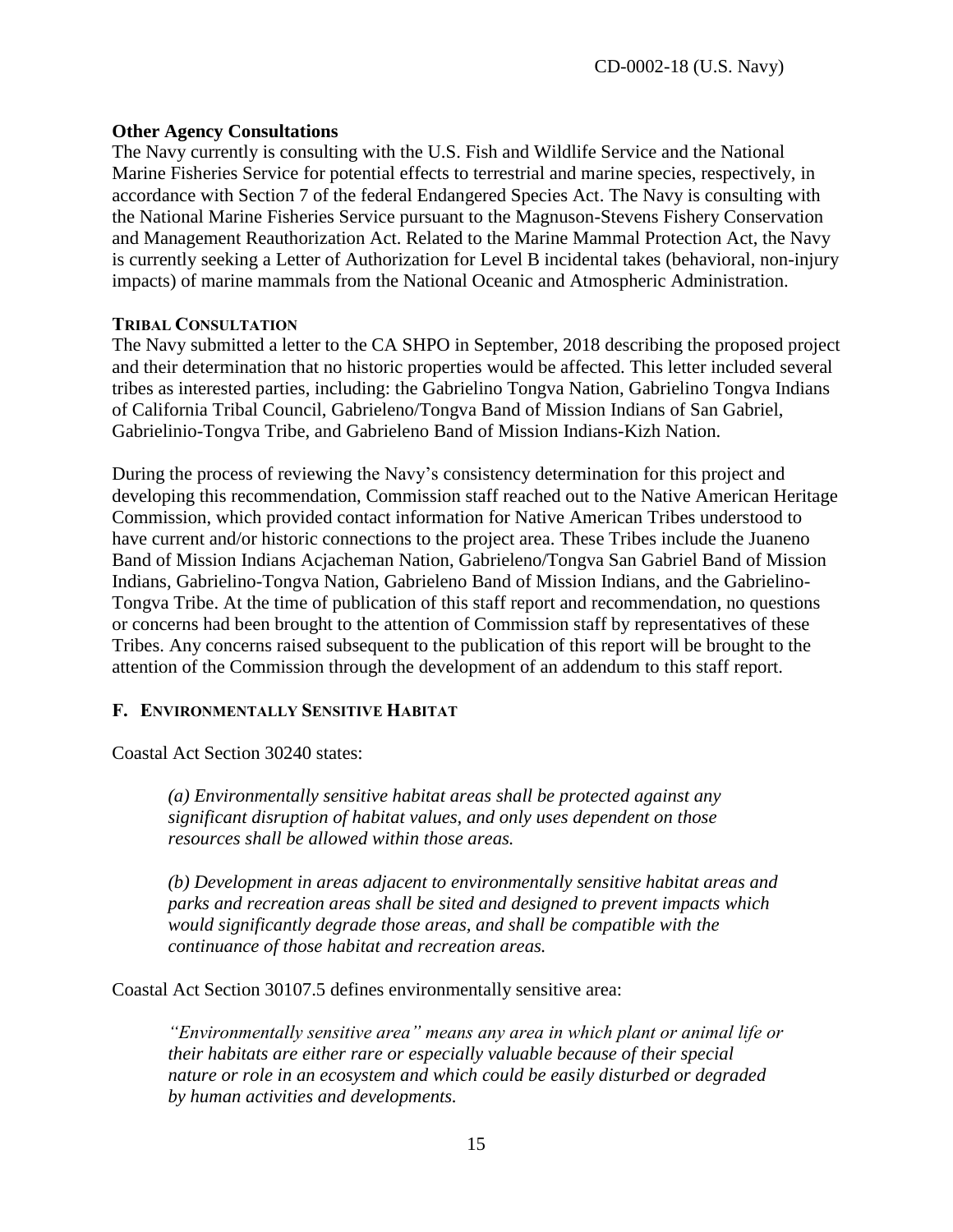**Exhibit 11** indicates the types of existing upland habitats that are found within the project area. These habitats include developed areas such as the paved areas near the existing wharf and existing structures. Within the confines of the facility are two beach areas: one comprises a majority of the "North Mole," and another is a portion of the "South Mole." The Navy describes the North Mole beach area as consisting of mostly groomed sand that is either unvegetated or dominated by non-native vegetation (Department of the Navy 2018). In the foredune area near the South Mole, vegetation consists of primarily red sand verbena (*Abronia maritima*), pink sand verbena (*A. umbellata*), Watson salt bush (*Atriplex watsonii*), and sea rocket (*Cakile maritima*) (Department of the Navy 2014). Landward of the foredune areas at the South Mole, the Navy describes hummocks and dunes being built up primarily by wind deposition of sand over time under and around vegetation, which generally includes dune buckwheat (*Eriogonum parviflorum*), beach ragweed (*Ambrosia chamissonis*), red sand verbena, and beach evening primrose (*Camissonia cheiranthifolia*) (Department of the Navy 2014). Human disturbance of these habitats and the foredune area has resulted in several exotic species, such as hottentot fig (*Carpobrotus edulis*), sea rocket, Australian saltbush (*Atriplex semibaccata*), and ice plant (*Carpobrotus* spp., *Mesembryanthemum* spp.) becoming more common (Department of the Navy 2014). In particular, the Navy delineates an area of non-native vegetation landward of the southern foredune area along the South Mole (**Exhibit 11**). The Navy states that there are 21 acres of foredune habitat at NAVWPNSTA Seal Beach (Department of the Navy 2014).

The area labeled as "disturbed habitat" on **Exhibit 11**, between PCH and Anaheim Bay, is upland sandy habitat that consists of non-native invasive plant species (e.g., ice plant) or is unvegetated (NAVFAC 2018). The eastern portion of this area contains mounded topography from previous deposition of dredge material; the western portion is relatively flat. The Navy also delineates areas adjacent to these habitat areas as consisting of non-native grasslands; plant surveys in 2007 and 2014 found no native needlegrass (*Stipa pulchra*) present.

Three avian species listed under the federal Endangered Species Act have been documented at NAVWPNSTA Seal Beach (including both the Seal Beach NWR and areas adjacent to Anaheim Bay). These include the endangered California least tern (*Sternula antillarum browni*), the threatened western snowy plover (*Charadrius nivosus niv*osus), and the endangered light-footed Ridgway's rail (*Rallus obsoletus*) (Department of the Navy 2018).

The western snowy plover inhabits sandy areas (beaches and drying margins of lagoons) and tidal mud flats in California during migration and in winter. Its nesting season is March through September. According to the Navy, "the western snowy plover has used the beach areas outside the NAVWPNSTA Seal Beach for nesting and foraging in the past; there has been no known nesting on Navy-owned beaches at NAWVPNSTA Seal Beach…only a handful of wintering birds are observed annually" (Department of the Navy 2018).

The light-footed Ridgway's rail is found in coastal salt marshes and lagoons, nesting in cordgrass habitat. In 2016, a census performed along the California coast documented 60 pairs of the species at Seal Beach NWR out of a population of 600 breeding pairs from Santa Barbara County to the Tijuana Marsh National Wildlife Refuge, the fourth highest count recorded at a particular location (Department of the Navy 2018).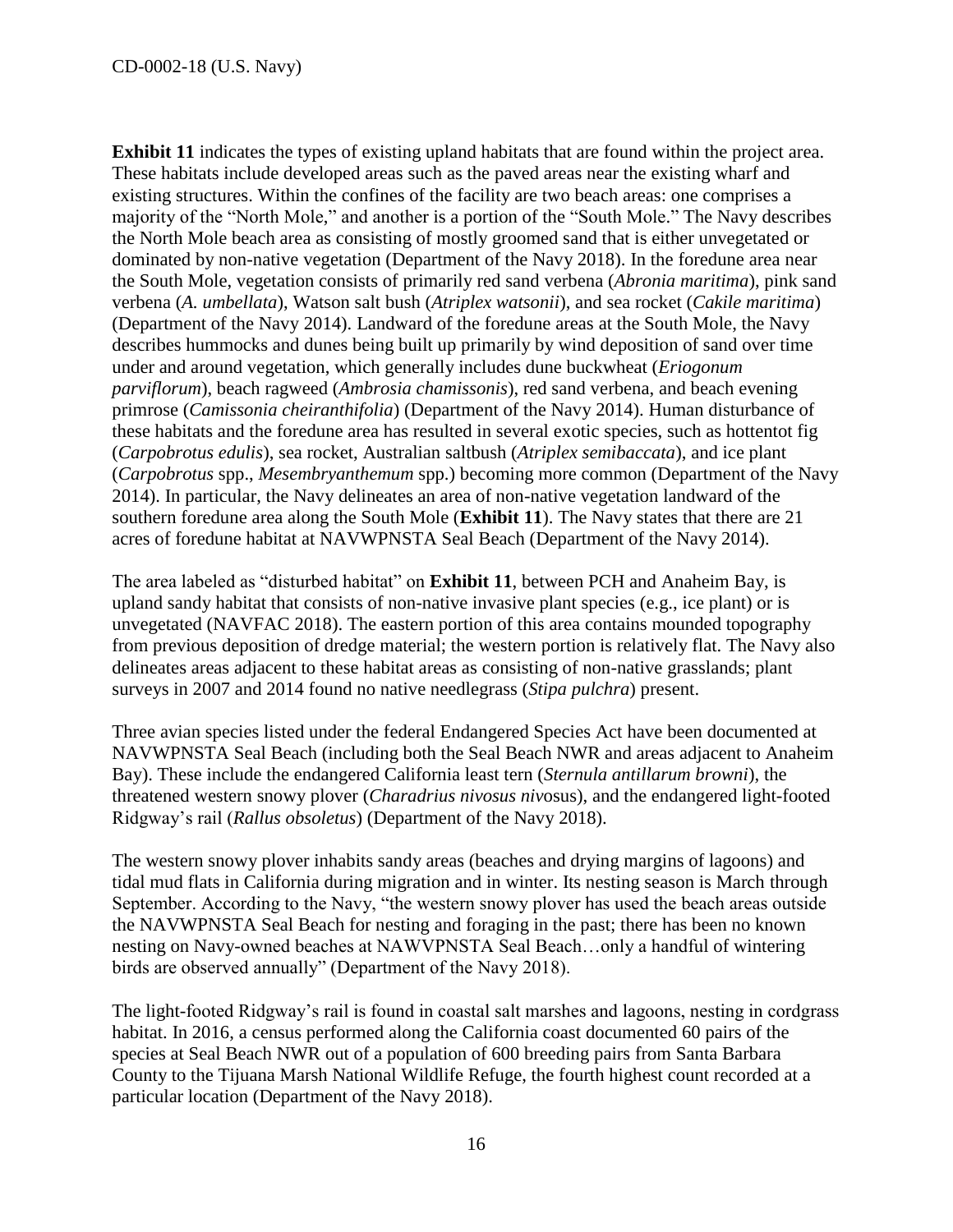California least terns forage in Anaheim Harbor and do not nest on beaches in or adjacent to Anaheim Harbor but do nest on National Aeronautics and Space Administration Island within Seal Beach NWR (Department of the Navy 2018). Predator control has enhanced fledgling success of the species at this location.

#### *Southern Foredunes*

 $\overline{a}$ 

The Navy estimates that NAVWPNSTA Seal Beach contains 21 acres of southern foredune habitat (**Exhibit 11**). The proposed project would result in the loss of approximately 4.7 acres of this type of habitat.

While the Navy states that no snowy plovers have been known to nest at NAVWPNSTA Seal Beach, wintering birds have been observed using the southern foredune and beach areas for roosting activities. The species has used adjacent beach areas for nesting and foraging in the past, indicating that Western snowy plovers have used habitats in the area for various purposes.

The Revised Draft EA states that the dunes are suitable habitat for globose dune beetles (*Coelus globosus*), a California species of special concern, and sandy beach tiger beetles (*Cicindela hirticollis gravida*), S2 rarity status. The Revised Draft EA states that southern California legless lizards, *Cicindela hirticollis gravida* (rarity status G3 S3, California species of special concern) have occurred at NAVWPNSTA Seal Beach. According to the staff's wetland ecologist, the southern foredunes at this location are unique in that the percent cover of the rare red sand verbena is higher than the more common pink sand verbena (**Exhibit 12**).

The southern foredune community is recognized by the California Department of Fish and Wildlife (CDFW) in the California Natural Diversity Database as a rare natural community of highly limited distribution because of its scarcity and declining status in southern California (CDFG 2010). Southern foredune habitats have been greatly reduced by urban and other development between Point Conception and the Mexican border; less than 20% of the original area of southern foredune habitat is estimated to remain (Mattoni 1990). Remaining areas of intact southern foredunes are ranked by CDFW as S2.1 ("imperiled, seriously threatened in California"), and are considered by CDFW to be of high priority for conservation.

Given the rarity of dune habitats in California, the Commission has considered dune plant communities, even those that are significantly degraded, to meet the definition of ESHA if they retain some connection to the beach or other dune areas or if they are inhabited by plants or animals that are rare, endangered, or have other special status<sup>3</sup>. The foredunes at NAVWPNSTA Seal Beach remain intact, though partly degraded by human activity and invasive vegetation such as ice-plant. Moreover, the dune system at NAVWPNSTA Seal Beach retains its connection to

<sup>3</sup> For example, the Commission defined southern foredune habitats as ESHA in the following decisions: LCP Amendment No. OXN-MAJ-1-05 (Oxnard Shores); CDP 6-17-0596 (the City of Encinitas/CA Department of Parks and Recreation living shoreline system at Cardiff State Beach); 5-17-0537 (County of Los Angeles Department of Beach and Harbors to expand existing campground facility at Dockweiler State Beach); CDP 4-15-0390 (Broad Beach Geologic Hazard Abatement District in Malibu); and CD-0003- 14 (Department of the Navy to construct the coastal campus at the Silver Strand Training Complex, Coronado).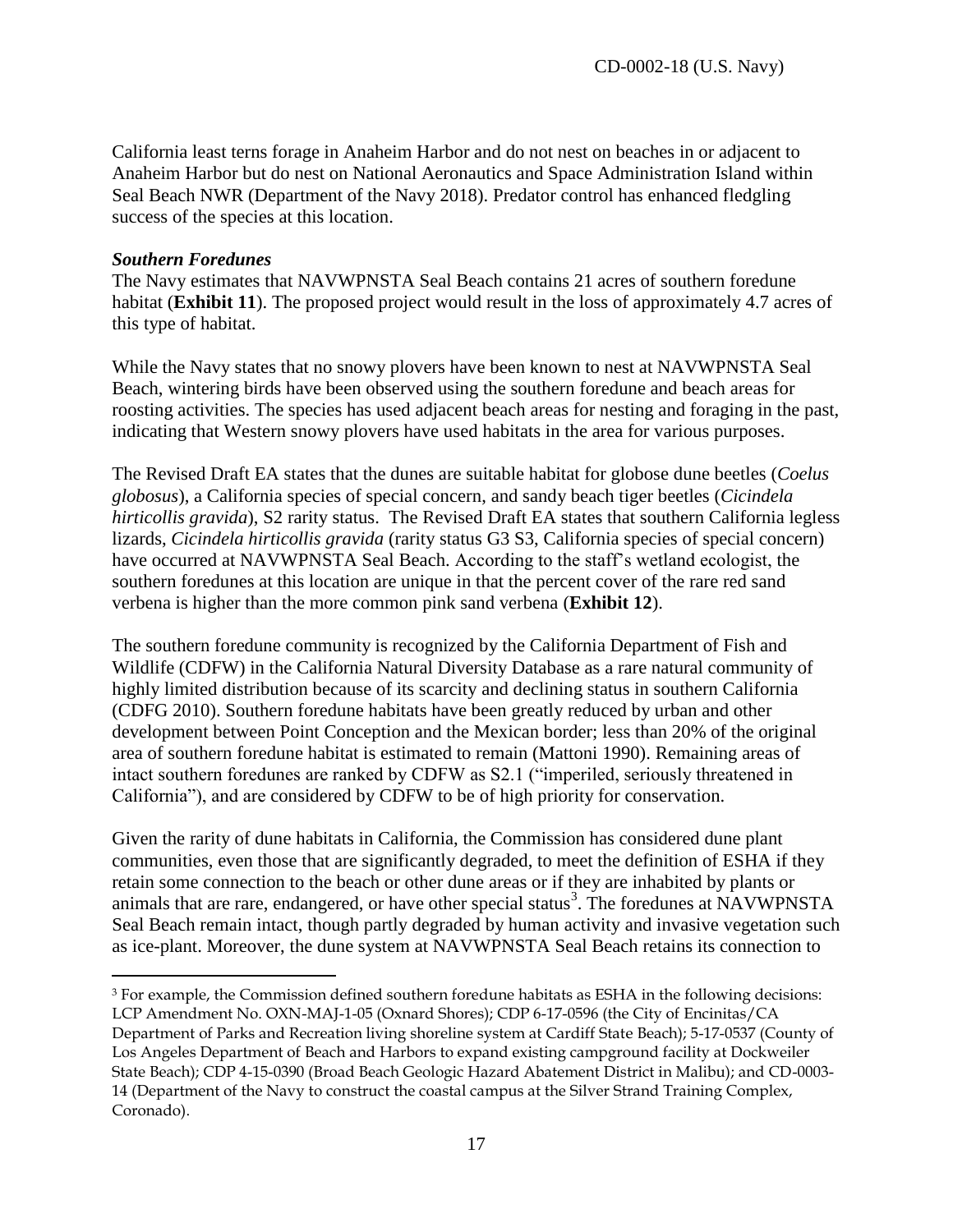the beach and provides important ecosystem functions, including roosting and potential nesting habitat for the western snowy plover. Based on the rarity of southern foredune habitat in California, the presence of rare animal species at NAVWPNSTA Seal Beach, and the fact that these resources could easily be disturbed or degraded by human activities or development, the Commission's staff ecologist has determined that the southern foredune habitat at NAVWPNSTA Seal Beach meets the Coastal Act definition of ESHA (**Exhibit 12**).

#### *Mitigation measures*

To avoid, minimize, and mitigate potential impacts to upland habitats affected by the proposed project, the Navy proposes the following mitigation measures:

- Weekly surveys for nesting birds within and adjacent to proposed activities would be performed and, if found, an appropriate buffer established around the nest to further reduce any impacts on protected bird species.
- Loss of dune habitat would be offset by creation of a dune habitat restoration area.

Sections G: Marine Resources and H: Wetlands describe aspects of other habitat impact-related mitigation measures in further detail. The Navy's proposed dune habitat restoration and conservation activities are described below.

#### *Dune habitat conservation areas*

The Navy identifies a total of 12.3 acres of the NAVWPNSTA Seal Beach property for dune conservation activities: on the South Mole near the proposed new public navigation channel; south and east of the proposed new public navigation channel (PNC); and south and west of PCH (**Exhibit 13**). The Navy describes its plans for these areas as follows:

*Dune habitat conservation would occur through placement of dredge material to locations on both sides of the PNC at east (south) mole and wedge (2.8 acres); at Surfside Beach (3.1 acres); and at the …southern portion of the east stockpile area of Inner Anaheim Bay between the Bay and PCH (6.0 acres)…Upland sand from dunes excavated to create the PNC, which has previously been treated for exotic weeds, would also be placed in the habitat conservation areas.* 

*Since dune habitat requires the use of sandy material, upland sand excavated and salvaged from east (south) or west (north) mole would be beneficial to dune function, if it is feasible to segregate it from subtidal material. Use of this salvaged material for capping material would significantly improve the probability of a successful and cost-effective outcome for dune establishment, due to the presence of beneficial native organisms within it. While finer materials may be considered for the base of dunes, the upper 2 ft. should be covered by suitable sandy material….*

*At Surfside Beach, a dynamic foredune conservation area may be created on the beach-side of the existing high dune between the beach and the security fence with minor grading of the existing high dune. A symbolic fence between the foredune and the beach would be installed along with educational signage.*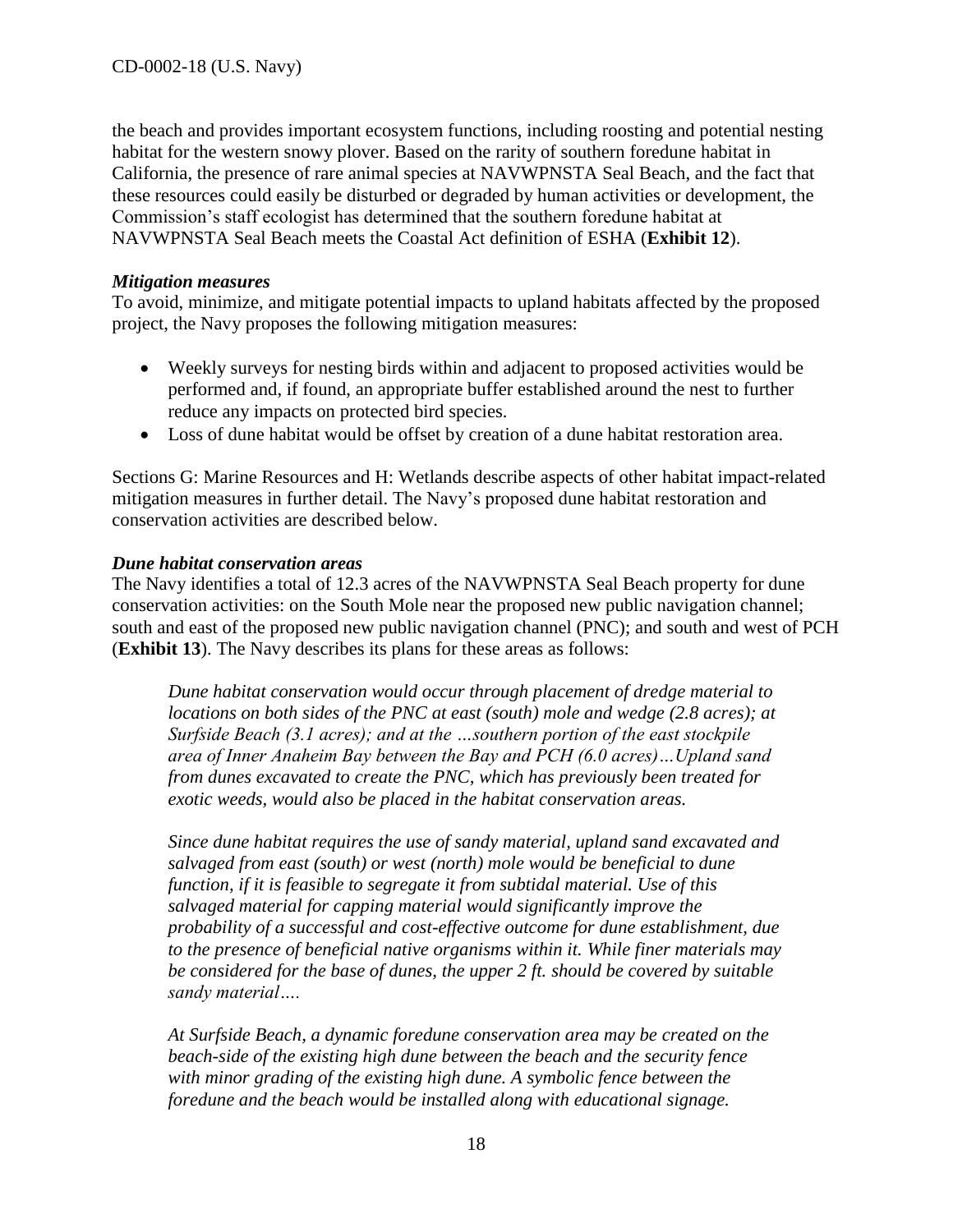For these areas, the Navy describes site preparation activities (weed eradication, clearing/ grubbing/grading, and soil preparation activities) that would occur, and provides plant installation specifications, timing, and irrigation (NAVFAC 2018). The Navy also describes its plans for approximately five years of monitoring and site maintenance, including weed control, horticultural treatments, erosion control, trash and debris removal, replacement planting, and site protection (NAVFAC 2018).

**Exhibit 13** also depicts the area south and west of PCH which, the Navy states, provides an opportunity for the beneficial reuse of dredge material. The Navy states that approximately 10.9 acres of this area will receive suitable silty sands and sand, undergo similar site preparation activities as with other dune habitat areas, and will be similarly maintained. The amount of material placed on this area would depend on the amount of material remaining following other dune habitat-related activities.

# *Potential project effect on ESHA*

The proposed project would result in the permanent removal of approximately 4.7 acres of southern foredune habitat. As described previously, the Commission's staff ecologist has determined that this southern foredune habitat constitutes ESHA. The Commission finds that this southern foredune habitat is ESHA and therefore the proposed project is subject to Section 30240 of the Coastal Act.

With a few limited exceptions, Section 30240 of the Coastal Act does not allow development within ESHAs, even with mitigation. The primary exception applies to proposed development that is a "use dependent on the resource." While the dune restoration activities proposed by the Navy could be found by the Commission to be consistent with the Coastal Act mandate to protect ESHA, other aspects of the project (such as those associated with the public navigation channel) that would remove ESHA would not be consistent with the protection provided by Section 30240, even with mitigation. This interpretation of the Act to prohibit the destruction of ESHA, even if it is recreated elsewhere, was confirmed in the Bolsa Chica court decision, wherein the Court found the following:

*Importantly, while the obvious goal of section 30240 is to protect habitat values, the express terms of the statute do not provide that protection by treating those values as intangibles which can be moved from place to place to suit the needs of development. Rather, the terms of the statute protect habitat values by placing strict limits on the uses which may occur in an ESHA… <sup>4</sup>*

Concerning the "limited exceptions" reference mentioned above, the Commission also could authorize non-resource dependent uses in ESHA under the following circumstances:

(1) if a Commission action prohibiting such use would inevitably result in a Constitutional "taking" of private property rights (and in this circumstance only the

 $\overline{a}$ <sup>4</sup> *Bolsa Chica Land Trust v. Superior Court (1999)*. 71 Cal.App.4th 493, 507.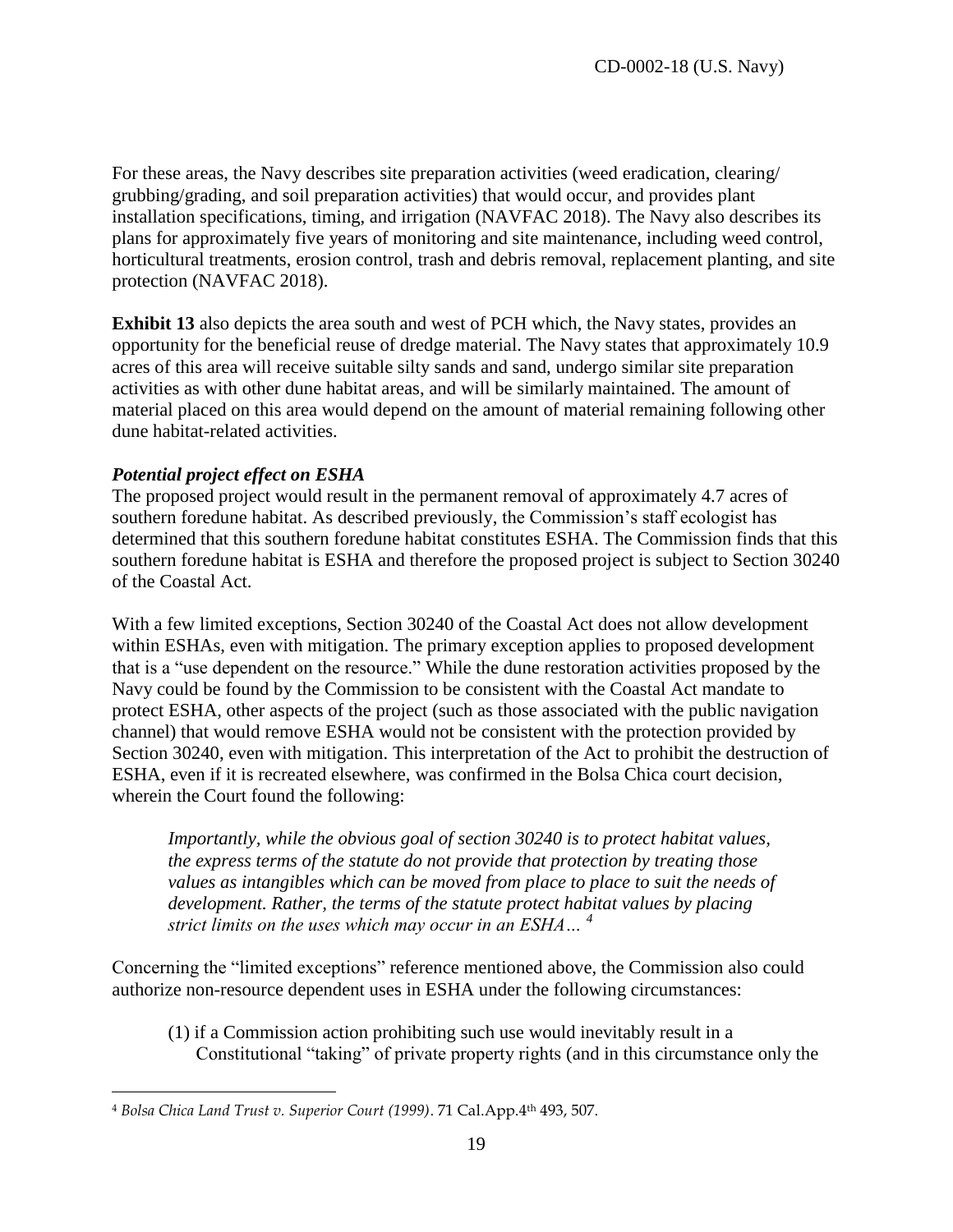minimum amount of development needed to avoid any such "taking" could be allowed);

- (2) if the Commission were to find: (a) that a project posed conflicts between one or more Coastal Act policies, in which case the Commission could apply the conflict resolution policy (i.e. Section 30007.5 of the Coastal Act); and (b) that allowing the use would resolve that conflict "in a manner which on balance is the most protective of significant coastal resources" (Section 30007.5);
- (3) if the "consistent to the maximum extent practicable" standard applicable to federal agencies (and described above in Section III) presented a situation where avoiding development that was not a resource-dependent use within ESHA was prohibited based on existing law; or
- (4) if the proposed project is considered to be a coastal-dependent industrial facility and thus qualifies for special consideration under the Coastal Act's coastal-dependent industrial development "override" policy (Coastal Act Section 30260), and it meets the tests of that section. Section 30260 provides that if a coastal-dependent industrial development such as the proposed project is inconsistent with any Chapter 3 policy of the Coastal Act, the Commission may nonetheless approve such development if it finds that the proposal meets all three of the following criteria: (1) alternative locations are infeasible or more environmentally damaging; (2) to do otherwise would adversely affect the public welfare; and (3) adverse environmental effects are mitigated to the maximum extent feasible.

With respect to the first of these circumstances, there are no private property rights issues within the project footprint, as the proposed project would occur on public lands controlled by the U.S. Navy or in public tidelands of the State of California. Thus, denial of the proposal would not constitute a taking. With respect to the second of these circumstances, the Commission finds the project does not trigger the conflict resolution policy of the Coastal Act, because not authorizing the project would not conflict with any Coastal Act policy. With respect to the third of these circumstances, as noted above on pages 4-5, the Navy has not made a specific case for "consistent to the maximum extent practicable" regarding the proposed activities in ESHA. With respect to the fourth circumstance, see the analysis and findings in Section O: Coastal Dependent Industrial 'Override' Policy, which concludes that the proposed project meets the three tests of Section 30260.

# *Conclusions*

For the reasons discussed above, the Commission finds that the proposed project includes a public navigation channel that would be sited within, but would not be a use dependent on, the ESHA resource, and that the project is therefore inconsistent with Section 30240 of the Coastal Act.

Note: because the proposed project would be a "coastal-dependent industrial facility," it is presumptively subject to analysis under Section 30260 of the Coastal Act (see Section O: Coastal Dependent Industrial 'Over-ride' Policy). In section 30260, the Coastal Act provides for special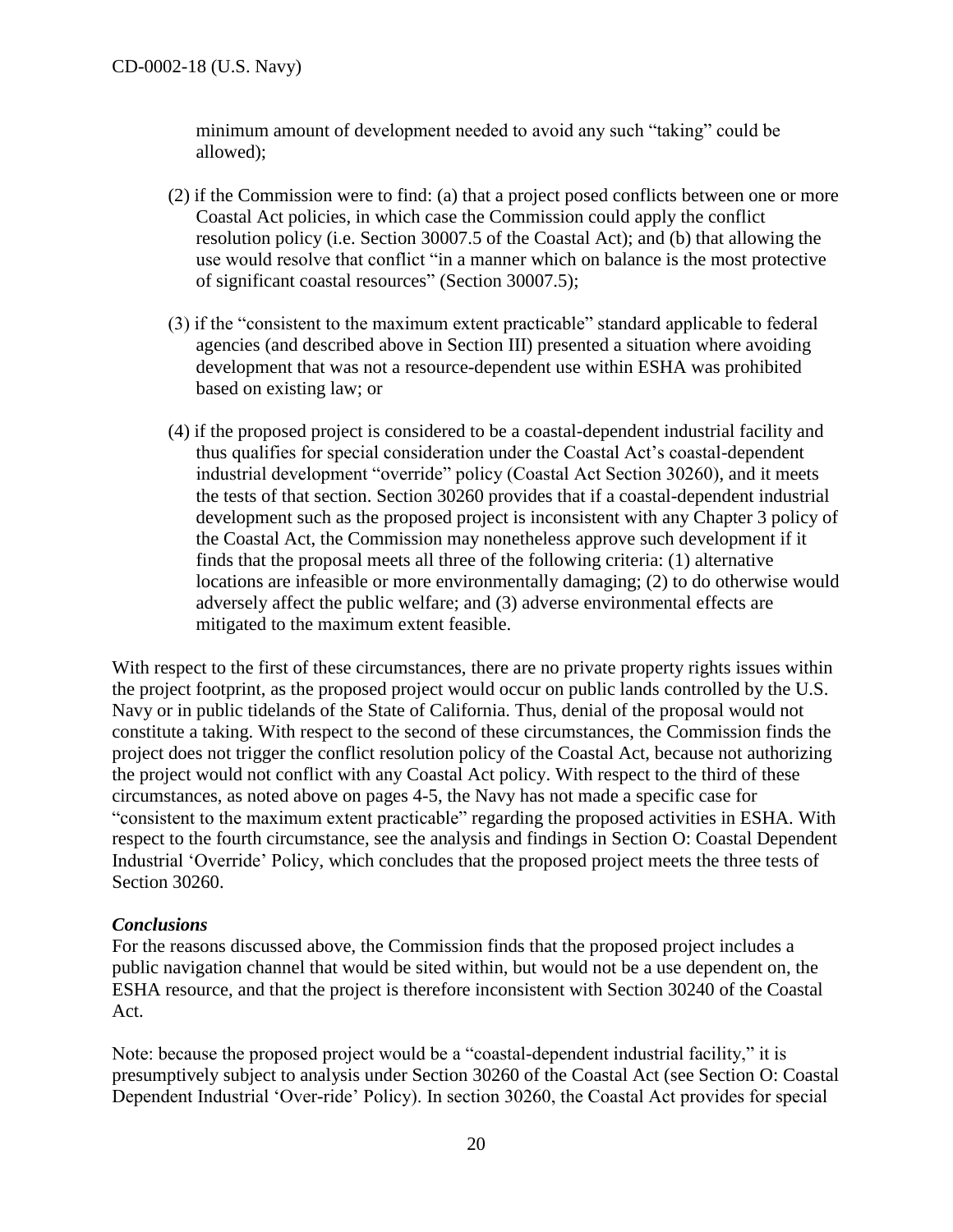approval considerations of coastal-dependent industrial facilities, such as the proposed project, that are otherwise found consistent with the resource protection and use policies contained in Chapter 3 of the Coastal Act. The section 30260 industrial override policy applies only to Chapter 3 policies of the Coastal Act.

#### <span id="page-20-0"></span>**G. MARINE RESOURCES**

Coastal Act Section 30230 states in part:

*Marine resources shall be maintained, enhanced, and where feasible, restored. Special protection shall be given to areas and species of special biological or economic significance. Uses of the marine environment shall be carried out in a manner that will sustain the biological productivity of coastal waters and that will maintain healthy populations of all species of marine organisms adequate for long-term commercial, recreational, scientific, and educational purposes.* 

Coastal Act Section 30233(b) and (c) state:

*(b) Dredging and spoils disposal shall be planned and carried out to avoid significant disruption to marine and wildlife habitats and water circulation. Dredge spoils suitable for beach replenishment should be transported for these purposes to appropriate beaches or into suitable longshore current systems.* 

*(c) In addition to the other provisions of this section, diking, filling, or dredging in existing estuaries and wetlands shall maintain or enhance the functional capacity of the wetland or estuary.* 

Marine habitats in Anaheim Bay include soft bottom sediments, eelgrass beds, and hard manmade structures. Anaheim Bay is primarily soft bottom, and portions of Anaheim Bay are regularly dredged (approximately every four to six years) to maintain a channel for Navy vessels calling at the existing ammunition pier. A survey of Anaheim Bay in 2013 resulted in polychaetes and oligochaetes (various worm species) comprising 61% of the total abundance of invertebrates from these habitats. According to the Revised Draft EA for the proposed project, soft-bottom habitats in Anaheim Bay are dominated by such worm species, with large invertebrates at or above the sediment surface including bubble snails (*Bulla gouldiana*), speckled scallop (*Argopecten ventricosusin*), grass shrimp (*Hippolyte* spp.), slipper shell (*Crepidula* spp.), and swimming crab (*Portunus xantusii*). The Navy describes the species composition of these soft bottom habitats as comparable to other similar areas in southern California (Department of the Navy 2018).

The Navy states that "…there are little to no natural hard surfaces in Anaheim Bay, [and] riprap and other artificial structures provide habitat that does not resemble any natural habitat in Anaheim Bay…Approximately 81 percent of the shoreline of Anaheim Bay is armored by manmade structures that protect developed sites" (Department of the Navy 2018). Eelgrass is present in Anaheim Bay, and Section H: Wetlands discusses these areas and potential impacts (and mitigation).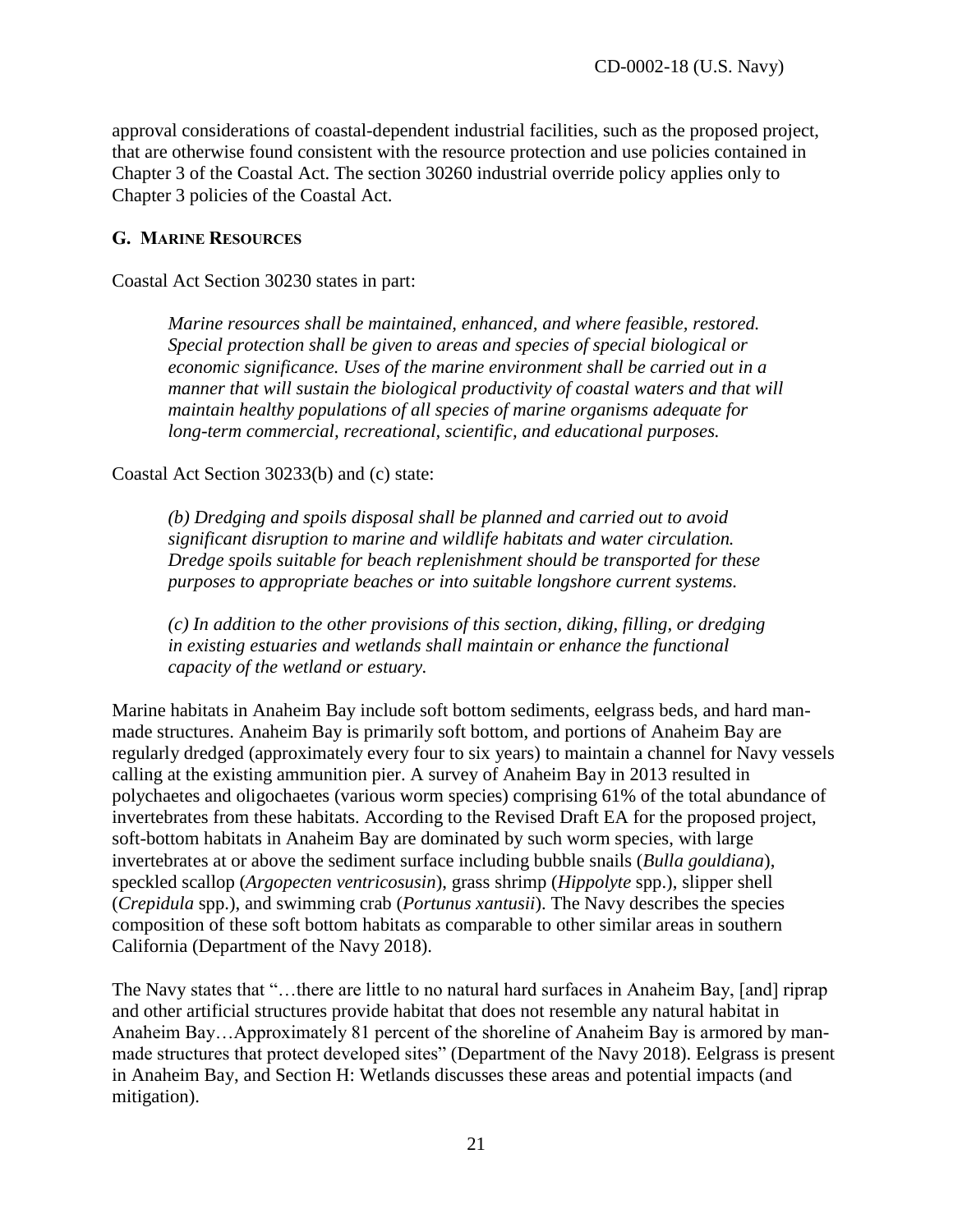Anaheim Bay fish surveys in 2013 identified queenfish (*Seriphus politus*), topsmelt (*Atherinops affinis*), and northern anchovy (*Engraulis mordax*) as the most abundant species, collectively accounting for approximately 92% of the number of fish collected (Department of the Navy 2018). California grunion (*Leuresthes tenuis*) were also collected, and "grunion spawning events have occurred at varying scales on the south beach in Anaheim Bay and nearby Surfside and Sunset Beaches" (Department of the Navy 2018). Fish abundance and species richness (the number of species collected) both were higher in the summer compared to the winter. Of the species collected during these surveys, four species were captured that also are included in the Essential Fish Habitat designation pursuant to the Magnuson-Stevens Fishery Management and Conservation Act: northern anchovy, Pacific sardine (*Sardinops sagax*), kelp rockfish (*Sebastes atrovirens*), and California scorpionfish (*Scorpaena guttata*).

To determine the abundance and distribution of marine mammals in the area, in 2016 the Navy began monthly surveys of Anaheim Bay. California sea lions (*Zalophus californianus*) were the most commonly encountered marine mammal, followed by bottlenose dolphins (*Tursiops truncates*) and Pacific harbor seals (*Phoca vitulina richardii*) (Department of the Navy 2018). No sea lion or harbor seal haul-out sites or breeding occurs within or near the project area. Whale species that are present in the Southern California Bight are unlikely to be found in Anaheim Bay, given their feeding patterns, migratory routes, and other behavior. While gray whales (*Eschrichtius robustus*) may enter bays during their migration along the California coast, there have been no sightings of that species in Anaheim Bay.

The green sea turtle (*Chelonia mydas*) is the only marine species listed under the federal Endangered Species Act that is known to frequent the marine environment in Anaheim Bay and Seal Beach NWR. The species is typically observed from Los Angeles to San Diego, often in areas with water depths less than 165 feet and in eelgrass habitat. In general, green sea turtles appear to prefer relatively warm water conditions, based on the increase in turtle sightings in the summer when waters warm. The Navy states that a recent study:

*showed that acoustically tagged juvenile green sea turtles move into the San Gabriel River (north of Anaheim Bay) during winter months, when temperatures dropped below 15<sup>°</sup> Celsius (C) because the water temperature in the river is anthropogenically altered by two power plant discharges. Conversely, juvenile sea turtles moved through the Study Area to get to the 7th Street Basin (in the Seal Beach National Wildlife Refuge) during summer months to forage in eelgrass beds…While green sea turtles transit through Anaheim Bay to the waters in the Seal Beach National Wildlife Refuge adjacent to the NAVWPNSTA Seal Beach, the number of turtles using Anaheim Bay and the Seal Beach National Wildlife Refuge is uncertain. Additionally, there is limited information about their movements and behavior…*

# *Potential project impacts to benthic habitats*

The Navy states that no direct project-related impacts are expected to marine habitats in the Seal Beach National Wildlife Refuge, as almost all project activities will occur seaward of PCH. The Navy cites the results of the hydrodynamic circulation study (discussed further in Section I: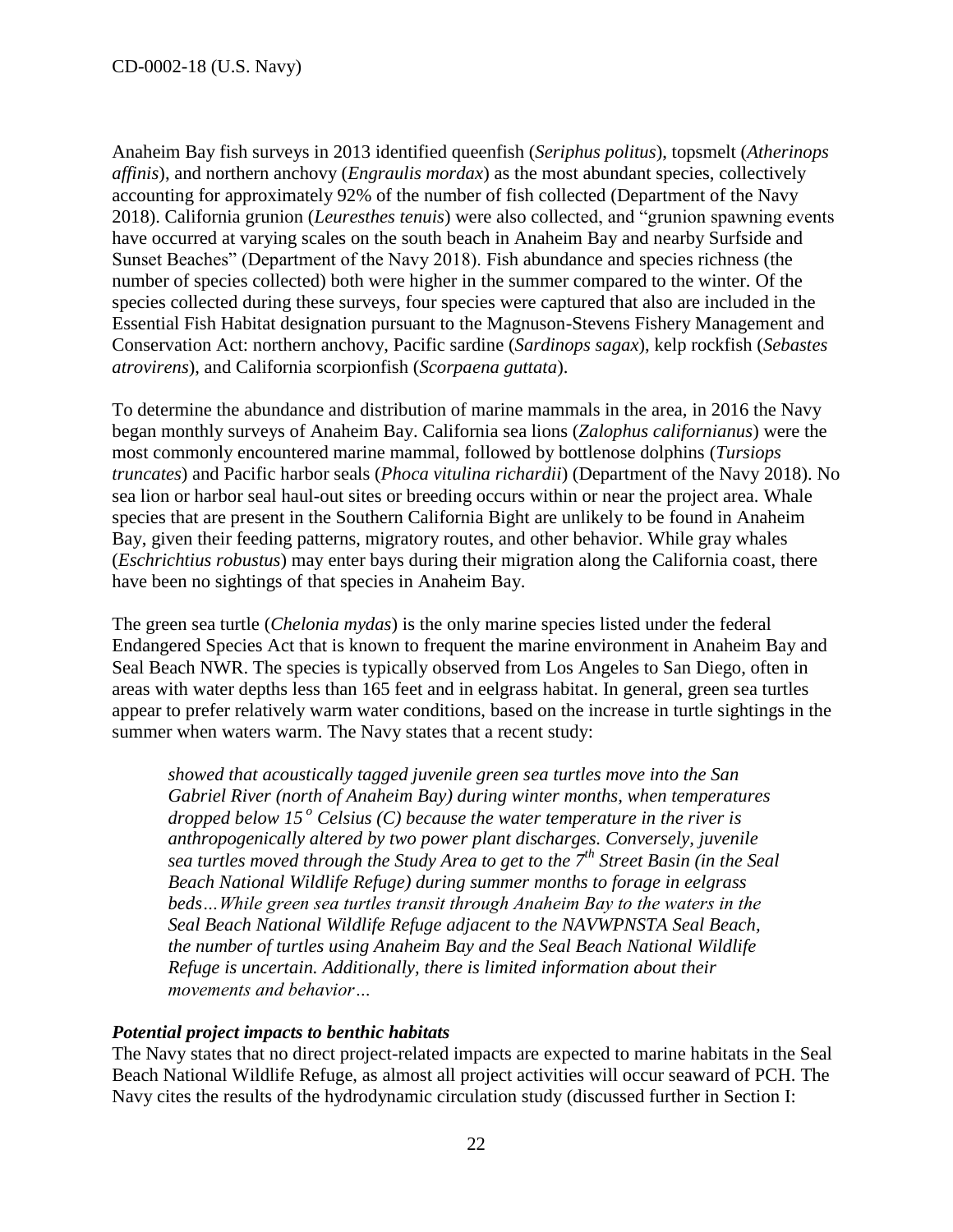Water Quality) to indicate that model results suggest there would be no changes to the tide range or scouring potential as a result of the proposed project, and that water residence times in Huntington Harbour and Seal Beach NWR would be slightly shorter as a result of the proposed project.

Temporary marine habitat impacts in Anaheim Bay would occur as a result of the dredging that would be required for the proposed ammunition pier, turning basin, north mole removal, and the public navigation channel. The Navy anticipates a total of 1.2 million cy of material would be removed, as described previously. The Navy states that "[a]lthough dredging could decrease the amount of shallow habitat within the dredge footprint, much of this habitat is highly disturbed from previous maintenance dredging" (Department of the Navy 2018).

Dredged and cut material would be placed as fill for creation of eelgrass habitat within Anaheim Bay, for the causeway and truck turnaround area (**Exhibit 4**), and possibly for use as beach nourishment (depending on the availability of suitable, sandy material). Dredged material not suitable for these purposes but suitable for open ocean disposal would be disposed of at one of the already-designated disposal sites offshore Los Angeles (LA-2 or LA-3). The proposed project thus minimizes the amount of fill that would not be beneficially re-used in some fashion.

Anaheim Bay is not one of the 19 coastal wetlands identified by the Department of Fish and Game in its report entitled "Acquisition Priorities for the Coastal Wetlands of California." Eelgrass is designated as Essential Fish Habitat pursuant to the Magnuson-Stevens Fisheries Conservation and Management Act. While Anaheim Bay as a whole is not designated as an area of biological significance, it does contain eelgrass habitat. The Navy proposes to mitigate for eelgrass impacts as described in Section H: Wetlands.

In addition to the impacts to eelgrass, impacts to marine habitats in Anaheim Bay would include permanent conversion of unvegetated, soft bottom habitat into different tidal habitat and into upland areas (e.g., for the truck turnaround and causeway and associated with the proposed rock revetments). However, some of these losses would be offset by the creation of the new public access channel and placement of fill associated with created eelgrass habitat. In total, the Navy estimates that 28.2 acres of subtidal habitat below 0 feet MLLW would be lost, but that 27.5 acres of such habitat would be created. The Navy calculates that the majority of the benthic habitat loss would be in relatively less biologically productive deep-water habitat that is routinely disturbed by maintenance dredging already and states that the "productive shallow subtidal and extreme shallow subtidal habitats" will experience a net gain in area (Department of the Navy 2018).

In these benthic habitat areas, proposed project activities (pier construction, and turning basin dredging), as well as pier demolition if that ultimately occurs, would result in the disturbance or loss of existing soft bottom benthic communities. The Navy states:

*Some infaunal species (e.g., polychaete worms) and some epifaunal species (e.g., crustaceans) would be disturbed or lost as a result of these activities. Common epifaunal invertebrates such as sea stars could be lost from piling removal during demolition of the old ammunition pier. Invertebrates within the dredging footprint*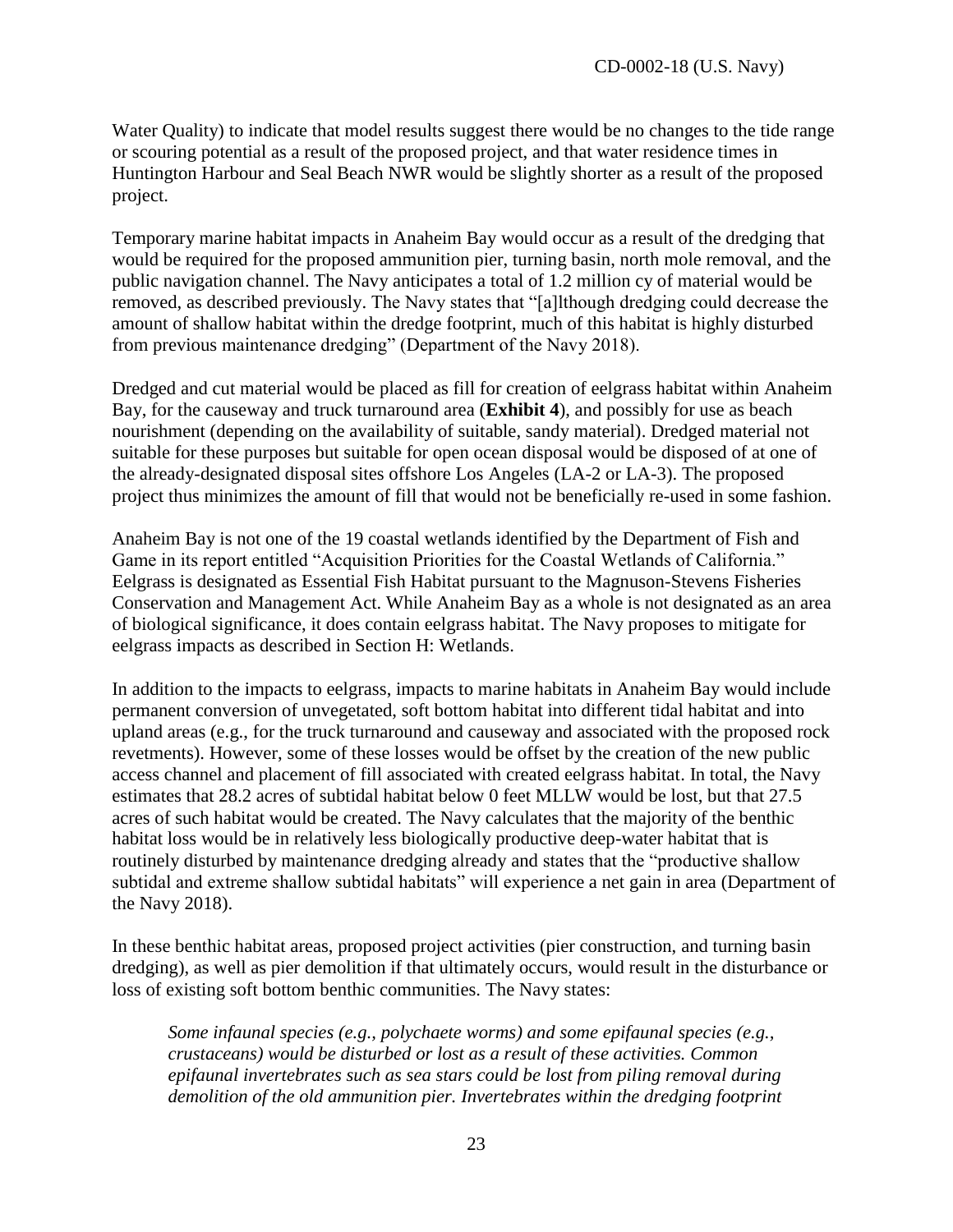*would be directly lost, and some would be displaced with the sediment used in fill and reuse areas. However, benthic invertebrate species lost during construction activities would recolonize dredged areas from adjacent undisturbed areas within a relatively short period of time. In addition, new artificial structures from pier construction would be available to epifaunal invertebrates. Therefore, impacts to invertebrates under… [the proposed project] would be considered temporary and localized and would be less than significant.*

Related to construction impacts to benthic habitat, the Navy states:

*During construction, disturbance and loss of the seafloor would occur at the base of the pilings as they are driven into the sediment. The construction and subsequent operation of the new ammunition pier could result in a permanent loss of benthic habitat due to the placement of these structures on the seabed. Total loss of benthic habitat from construction of the new pier would be approximately 3,000 square feet (0.07 ac.). This loss of seafloor habitat is extremely small compared to the overall available habitat for marine species. Construction of the new ammunition pier would also represent an increase in the amount of shading and decrease in light availability compared to existing conditions. However, the amount of shading occurring over the entire footprint of the new pier (136,875 ft.2 ) would have minimal impact. As described above, Anaheim Bay and surrounding marine habitats are in a highly developed and disturbed location that undergo regular dredging and other disturbances.*

To minimize water-quality-related effects from construction-related impacts to benthic habitat, in the consistency determination and the Revised Draft EA for the proposed project, the Navy proposes the following mitigation measures to be implemented during construction:

- The contractor would use only clean construction materials suitable for use in the oceanic environment. The contractor would ensure no debris, soil, silt, sand, sawdust, rubbish, cement or concrete washings thereof, chemicals, oil or petroleum products from construction would be allowed to enter into or placed where it may be washed by rainfall or runoff into waters of the U.S. Upon completion of the project authorized, any and all excess material or debris would be completely removed from the work area and disposed of in an appropriate upland site.
- All vessels associated with the construction project shall operate at "no wake/idle" speeds at all times while in the construction area and while in water depths where the draft of the vessel provides less than a four foot clearance from the bottom.
- Protective measures for construction and demolition would include, but would not be limited to, the use of catch devices and sheeting to prevent the release of debris and hazardous materials or wastes into Anaheim Bay.
- Where possible, equipment used for in-water construction activities would be positioned to minimize damage or shading to sensitive habitat (e.g., eelgrass). Where possible, alternative methods would be employed (e.g., use of anchors instead of spuds).
- The Navy will install silt curtains around each pile location to minimize the re-suspension of sediments in the water column during pile installation, when necessary.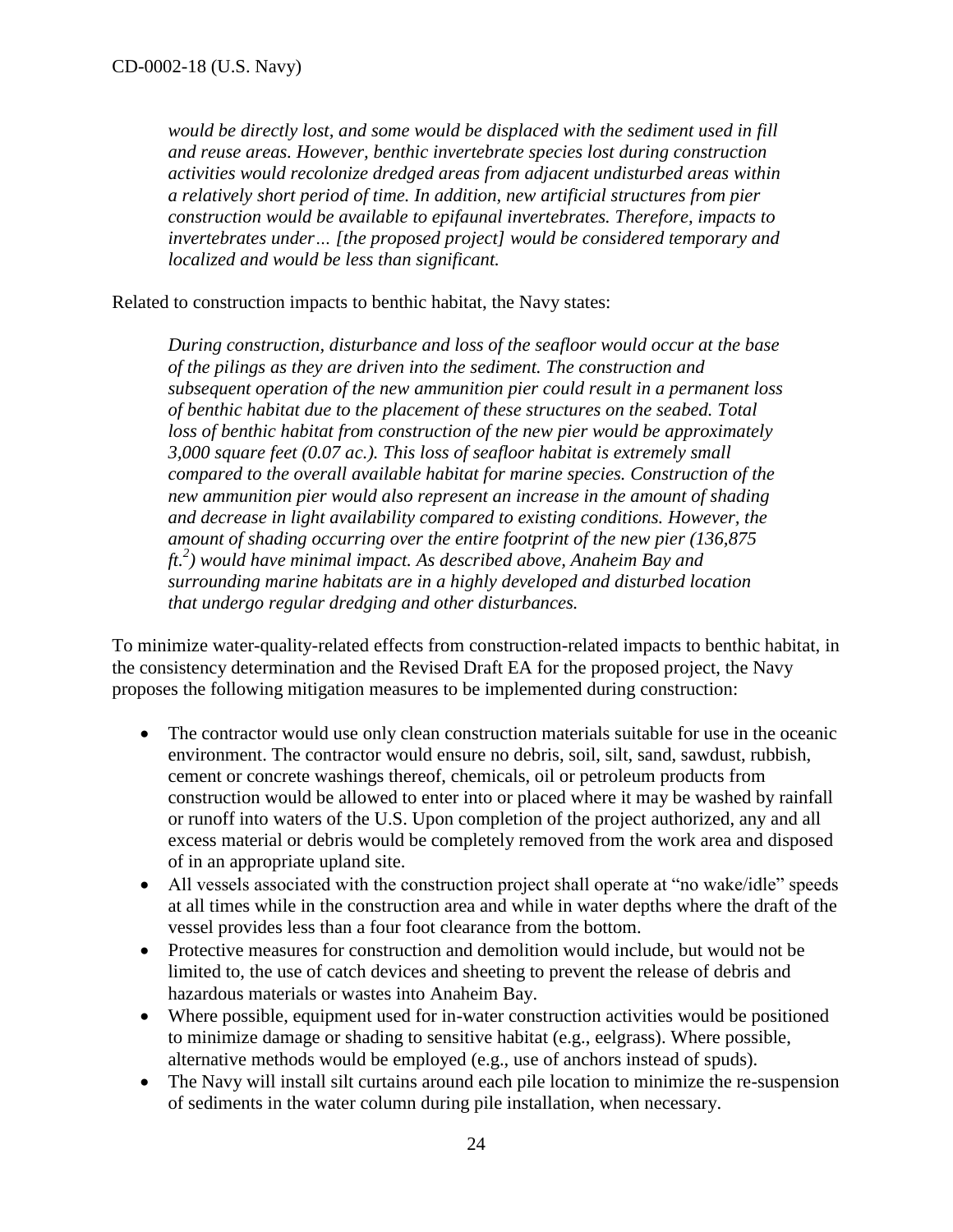In addition to these mitigation measures, the Navy undertook a model-based hydrodynamics study to assess potential for impacts to water circulation within Anaheim Bay, Seal Beach NWR, and Huntington Harbour. As described in Section I: Water Quality, the conclusions of this study were that potential effects of the proposed projects on tidal range, tidal current velocity, or water residence time would not be significant.

Based on the above-referenced assessment of the project's construction-related and permanent impacts to benthic habitat, the provision of habitat creation and enhancement measures, and the inclusion of the proposed mitigation measures addressing potential adverse effects on water quality associated with construction and demolition activities, the Commission finds that the proposed project will be carried out in a manner that maintains benthic habitat functions and sustains biological productivity.

*Potential impacts of the proposed project to fish, marine mammals, and green sea turtles* Impacts to fish could occur as a result of the pile driving that is part of the proposed project due to noise effects or other pile driving-related disturbances to individuals. The Navy suggests that it is likely that fish in the vicinity of pile driving would leave the immediate construction area but would return when construction activities are completed. Similarly, the Navy suggests that fish present during dredging activities would be temporarily displaced, returning once dredging was completed, and that any such displacement would occur over a limited geographic scale considering the natural range of potentially affected species.

With respect to noise impacts to marine mammals, the Navy assessed the potential for projectrelated pile-driving to cause harm to the marine mammal species deemed most likely to be present in Anaheim Bay. Associated with this aspect of the project are mitigation measures intended to reduce the potential for impacts, such as a "soft start" to pile driving activities and use of qualified monitors authorized to delay or stop pile driving if a marine mammal enters Anaheim Bay. The Navy concludes that, partly because of the mitigation measures that it plans to include, potential effects to sea lions, harbor seals, and bottlenose dolphins as a result of piledriving would be minimal with only a short-term, negligible behavioral effect on individuals of each species (Department of the Navy 2018).

Impacts on green turtles could occur from noise impacts associated with pile-driving activities, potential strikes from vessels or in-water construction equipment, disturbance of benthic habitat from dredging and fill activities, removing eelgrass that serves as foraging habitat, and temporary disturbance associated with construction of the new public navigation channel. Related to this potential, the Navy states the following (Department of the Navy 2018):

*During construction, increased underwater noise from pile driving and dredging operations may cause sea turtles to leave the area. This impact would temporarily keep the sea turtles from transiting through the bay or from foraging habitat in Anaheim Bay. The permanent removal of eelgrass beds would reduce the sea turtle's ability to forage in the area; however, the creation of eelgrass mitigation areas would offset this impact by allowing sea turtles to forage in the newly created areas. The causeway would block the existing path of green sea turtle's*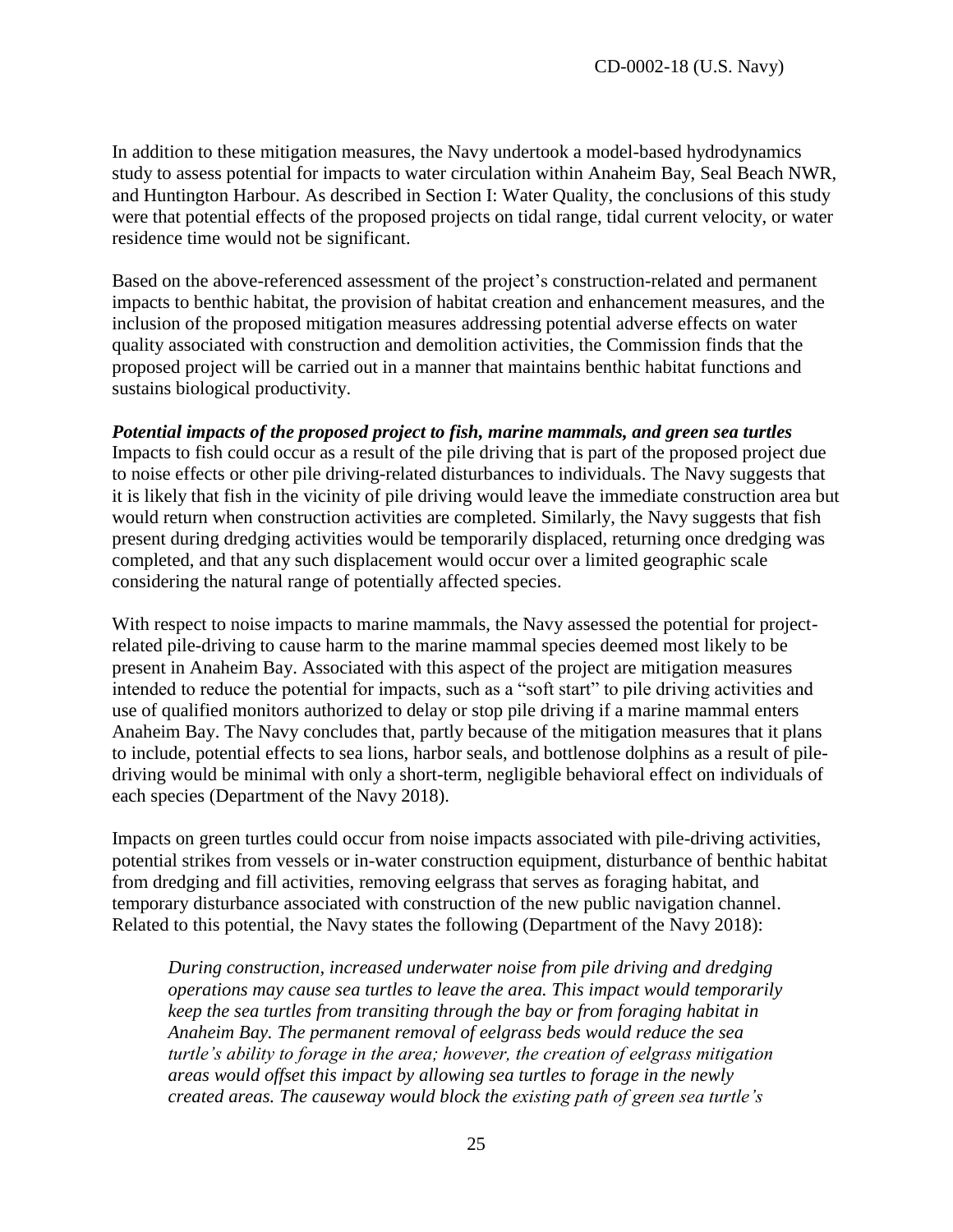*ability to move between Anaheim Bay, Huntington Harbour, and the Seal Beach National Wildlife Refuge and could cause sea turtles to become disorientated. However, the new public navigation channel would create a more direct path to Huntington Harbour and the Seal Beach National Wildlife Refuge, which would also be free from larger vessel traffic, and sea turtles are expected to learn the new route in a relatively short amount of time.*

*Sea turtles are vulnerable to vessel collisions because they regularly surface to breathe and often rest at or near the surface. Vessel strikes resulting in sea turtle injury or mortality may potentially occur in the Action Area from constructionrelated vessel operations and barges. However, the probability that constructionrelated vessels will encounter turtles in the Action Area is low as it is presumed turtles generally only transit through Anaheim Bay and spend a majority of their time in the Seal Beach National Wildlife Refuge. After the public navigation channel is created, there is the potential for additional interactions between turtles and public vessels. Boat speeds within the public navigation channel will be restricted to 5 mph, which reduces the potential vessel strikes on sea turtles in this area as sea turtles are mobile and would be able to avoid slow-moving vessels.*

*After the new public navigation channel is established, filling of the causeway will be a long extended process... This will allow turtles the opportunity to adjust their movements in and out of Anaheim Bay over the course of several years. It is possible that sea turtles may become temporarily disoriented due to changes in their transit route, which may increase stress and reduce body condition.*

However, there is a lack of scientific understanding of green sea turtle behavior, so it is not certain how the species will react to the new connection between the Pacific Ocean and their foraging habitat in Seal Beach NWR. As a result, the Navy is cooperating with NMFS to design and implement a green sea turtle monitoring program, which will include tagging individuals to enable tracking of their behavior. This monitoring program will include an adaptive approach, meaning that the proposed program will include a commitment to identify and implement appropriate responses if it appears that green sea turtles are becoming disoriented or otherwise negatively impacted by the proposed project.

In its consistency determination and in the Revised Draft EA for the proposed project, the Navy proposes the following mitigation measures related to potential impacts of the proposed project to fish, marine mammals, and green sea turtles:

- The Navy shall contact the National Oceanic Atmospheric Administration Fisheries Stranding Coordinator immediately in the event of a watercraft collision with a marine mammal or sea turtle.
- Siltation barriers shall be made of a material that is unlikely to entangle any marine animals (i.e., reinforced impermeable polycarbonate vinyl fabric [PCV]); installed in a manner in which a sea turtle cannot become easily entangled (i.e., stretched out tightly with very little slack); installed with the minimum extent of curtain needed (in terms of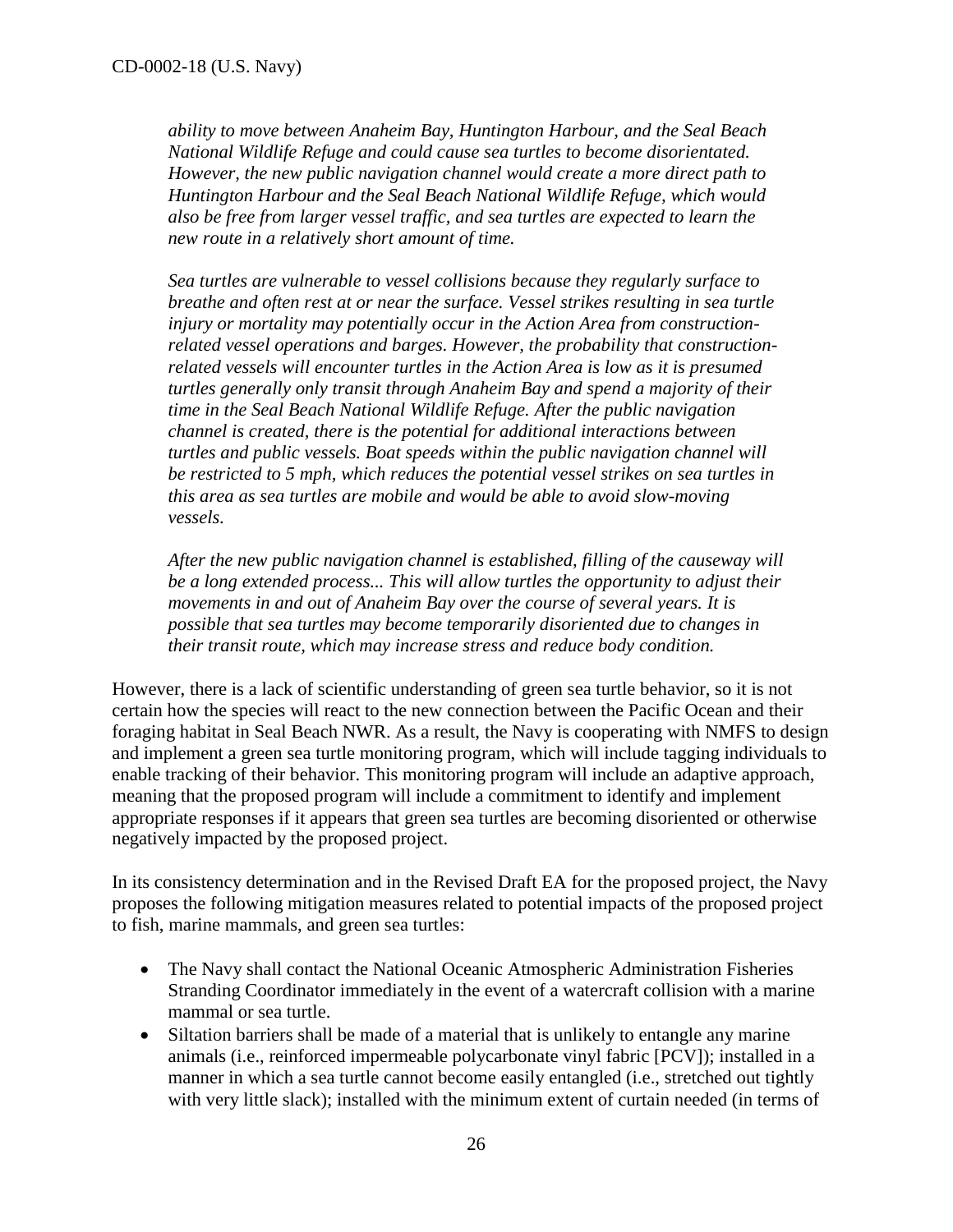surface to bottom height, as well as total area surrounded); inspected daily to ensure proper integrity and for the presence of entangled or entrapped protected species; and removed immediately upon project completion.

- Turbidity levels would be monitored throughout dredging/placement operations with prescribed actions to be taken (e.g., slowing dredge cycle times, possible use of silt curtains) should turbidity exceed action levels.
- The Navy would use qualified observers to monitor the presence of marine mammals and sea turtles during all pile driving and dredging activities. Monitors would record the presence of marine mammals and sea turtles from pre-determined locations with a clear view of the bay and pile driving activities 30 minutes before pile driving starts and 30 minutes after pile driving is completed each day. Monitors would have the authority to stop pile driving activities if a marine mammal or sea turtle enters Anaheim Bay.
- $\bullet$  Pile driving will re-commence if any one of the following conditions are met: (1) the animal is observed exiting Anaheim Bay, (2) the animal is thought to have exited Anaheim Bay based on its course and speed, or (3) Anaheim Bay has been clear from any additional sightings for a period of 30 minutes.
- Prior to the start of pile driving each day, after each break of more than 30 minutes, and if any increase in the intensity is required, the Navy would use a "ramp-up/dry fire start" procedure to allow any undetected species to behaviorally react and move away from the area.
- The Navy, in cooperation with the National Marine Fisheries Service, will conduct a monitoring study of green sea turtles to determine movement patterns in the project area and between the Pacific Ocean and the Seal Beach NWR. The purpose of this monitoring study will be, in part, to assess effects of the proposed project, in particular the realignment of the public navigation channel, on green sea turtle movement. The Navy has agreed to provide Commission staff with a draft of the monitoring study and future monitoring reports for review and concurrence.

With the inclusion of these mitigation measures, the Commission agrees that the proposed project's construction-related and potential permanent impacts to fish, marine mammals, and green sea turtles will be minimized.

# *Conclusion*

For the reasons discussed above, including the habitat mitigation and creation activities proposed by the Navy, the Commission agrees that the proposed project will maintain, enhance, and where feasible restore marine resources. The Commission also agrees that population-level effects to fish, marine mammal, or marine reptile species are not likely as a result of the proposed project, and that the dredging and disposal aspects of the proposed project will be conducted in such a way as to avoid signification disruption to marine and wildlife habitats and water circulation and to maintain the functional capacity of Anaheim Bay; for these reasons, the proposed project would maintain the functional capacity of the estuary. Therefore, the Commission finds that the proposed project is consistent with Coastal Act Section 30230 and 30233(b) and (c).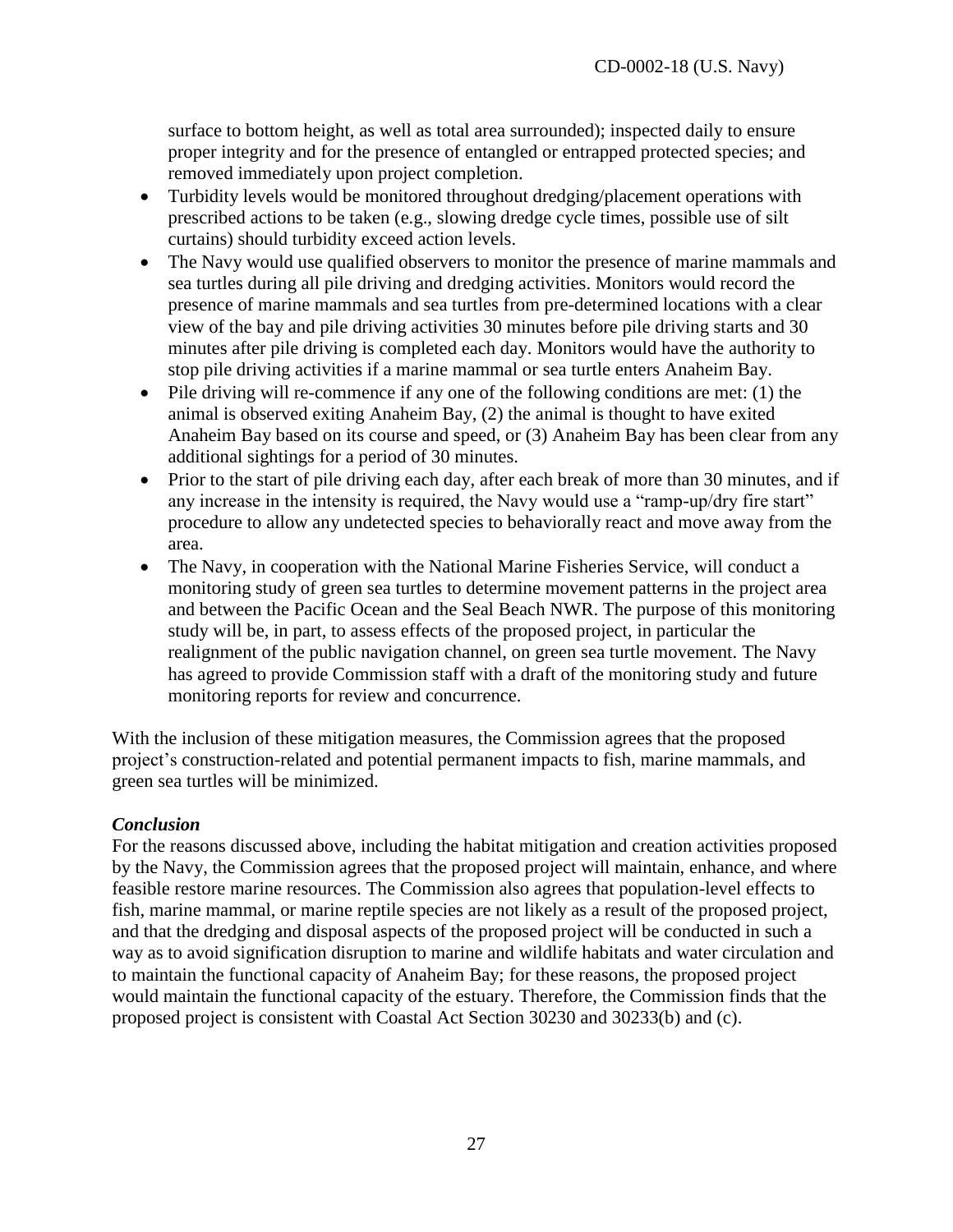#### <span id="page-27-0"></span>**H. WETLANDS**

Coastal Act Section 30233(a) states:

*(a) The diking, filling, or dredging of open coastal waters, wetlands, estuaries, and lakes shall be permitted in accordance with other applicable provisions of this division, where there is no feasible less environmentally damaging alternative, and where feasible mitigation measures have been provided to minimize adverse environmental effects, and shall be limited to the following:*

- *(1) New or expanded port, energy, and coastal-dependent industrial facilities, including commercial fishing facilities.*
- *(2) Maintaining existing, or restoring previously dredged, depths in existing navigational channels, turning basins, vessel berthing and mooring areas, and boat launching ramps.*
- *(3) In open coastal waters, other than wetlands, including streams, estuaries, and lakes, new or expanded boating facilities and the placement of structural pilings for public recreation piers that provide public access and recreational opportunities.*
- *(4) Incidental public service purposes, including but not limited to, burying cables and pipes or inspection of piers and maintenance of existing intake and outfall lines.*
- *(5) Mineral extraction, including sand for restoring beaches, except in environmentally sensitive areas.*
- *(6) Restoration purposes.*
- *(7) Nature studies, aquaculture, or similar resource dependent activities.*

Anaheim Bay connects to the Seal Beach NWR through Anaheim Channel, which is the only tidal connection for the refuge and Huntington Harbour. While Huntington Harbour is extensively developed—completely channelized and almost entirely bulkheaded—the Seal Beach NWR includes extensive areas of tidal wetlands, mudflats, and open water channels. While the proposed project will not directly adversely affect Seal Beach NWR or Huntington Harbour, since project-related activities are in the areas indicated in **Exhibit 4**, as described in Section I: Water Quality, the Navy conducted an assessment of potential for hydrologic changes to Seal Beach NWR, Huntington Harbour, and south to Bolsa Bay as a result of the proposed project. These model results indicated no or very minimal changes to the tidal range, tidal velocity, and residence time of water in the refuge. Additionally, within the project footprint, only one area of salt marsh would be directly affected by the proposed project: a 0.4 acre area of salt marsh near PCH (**Exhibit 13**) would be part of the Navy's habitat enhancement activities as described below.

Eelgrass (*Zostera marina*) beds are located in Anaheim Bay and would be affected directly by the proposed project. Eelgrass is a highly productive seagrass, occurring in shallow portions of sheltered bays and estuaries, which provides important foraging and shelter to marine species, food for migratory waterfowl and sea turtles, and spawning habitat for invertebrates and fish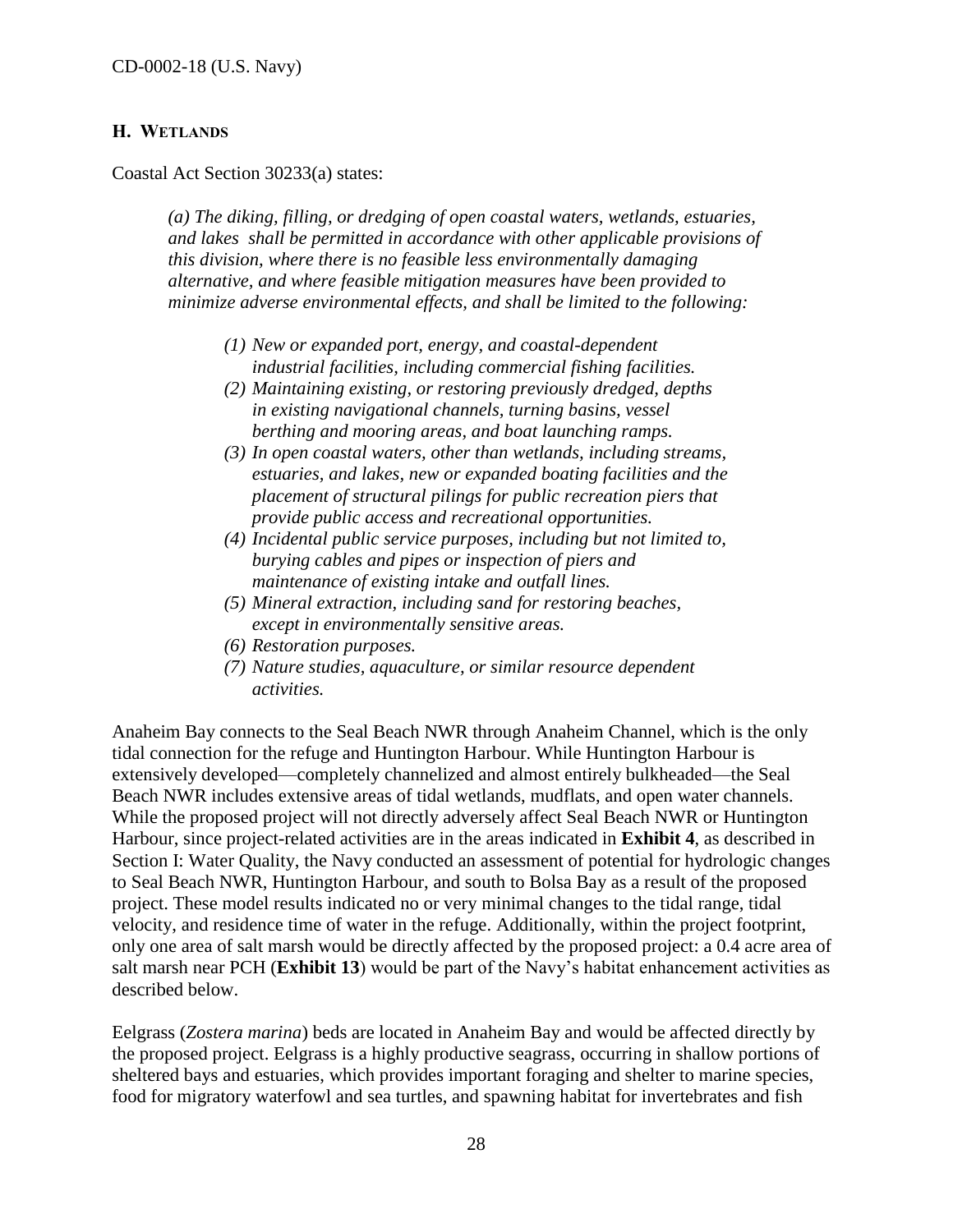species (NOAA Fisheries 2014). Generally, eelgrass habitat is confined to relatively shallow water depths, areas with stable substrate and relatively low wave energy, and areas where the water is sufficiently clear to allow for photosynthesis. Within Anaheim Bay, eelgrass extent can vary annually as a result of storm damage and scouring of sediment (NAVFAC 2018). Within the area of the proposed project, in-water surveys in 2016 and 2017 identified eelgrass areas in the outer basin of Anaheim Bay with some variation on the exact location and density of the vegetation (**Exhibit 14**). A total of 11.7 acres of eelgrass habitat was documented in Anaheim Bay in 2016 (Department of the Navy 2018); a 2013 benchmark survey resulted in 8.98 acres of eelgrass within Anaheim Bay west of PCH (NAVFAC 2018).

Eelgrass has relatively low abundance statewide (it is one of the rarest marine habitats in California) and is considered at risk due to sea level rise and continued human developmentrelated activities (dredging and filling, effluent discharge, and sediment discharge, for example). Eelgrass is protected under various State and federal regulations and is typically protected and mitigated in accordance with the California Eelgrass Mitigation Policy (NOAA Fisheries 2014).

Impacts to eelgrass would result from several components of the proposed project. In addition to areas that would be dredged (**Exhibit 6**), fill would be placed in existing subtidal habitat areas in support of eelgrass habitat mitigation and rock will be placed on existing soft-bottom subtidal habitat for the breakwater, public navigation channels, and along the west mole (**Exhibit 4**). In its consistency determination for the proposed project, the Navy focuses its analysis on the direct impacts of the proposed project to Anaheim Bay inter-tidal and sub-tidal habitats, as discussed below.

# *Dredging and Fill of Coastal Wetlands*

Coastal Act Section 30233 requires a project that includes the dredging and fill of coastal wetlands to meet three tests. The first test requires that the proposed activity meet at least one of the seven use categories enumerated in Section 30233(a). The second test requires that there be no feasible less environmentally damaging alternative. The third and last test mandates that feasible mitigation measures be provided to minimize the project's adverse environmental effects.

#### *Allowable use test*

The proposed project has several components to assess individually to determine if the project, overall, meets the allowable use test. These components include the fill and dredging associated with the proposed causeway and pier, the dredging and placement of fill that would be part of the proposed public navigation channel, and the placement of fill that would be for habitat (primarily eelgrass) mitigation and restoration.

The seven allowable uses of dredging and fill in coastal wetlands under Section 30233(a) include "new or expanded port, energy, and coastal-dependent industrial facilities" [Section 30233(a)(1)]. The proposed project involves the construction of a new Navy ammunition pier and the expansion of an existing turning basin, along with associated dredging of the approach channel and turnaround basin and fill for the proposed causeway and truck turnaround. The Commission has historically found Navy boating facilities (including ramps and piers) in open coastal waters and estuaries to be allowable uses as coastal dependent facilities. Accordingly, the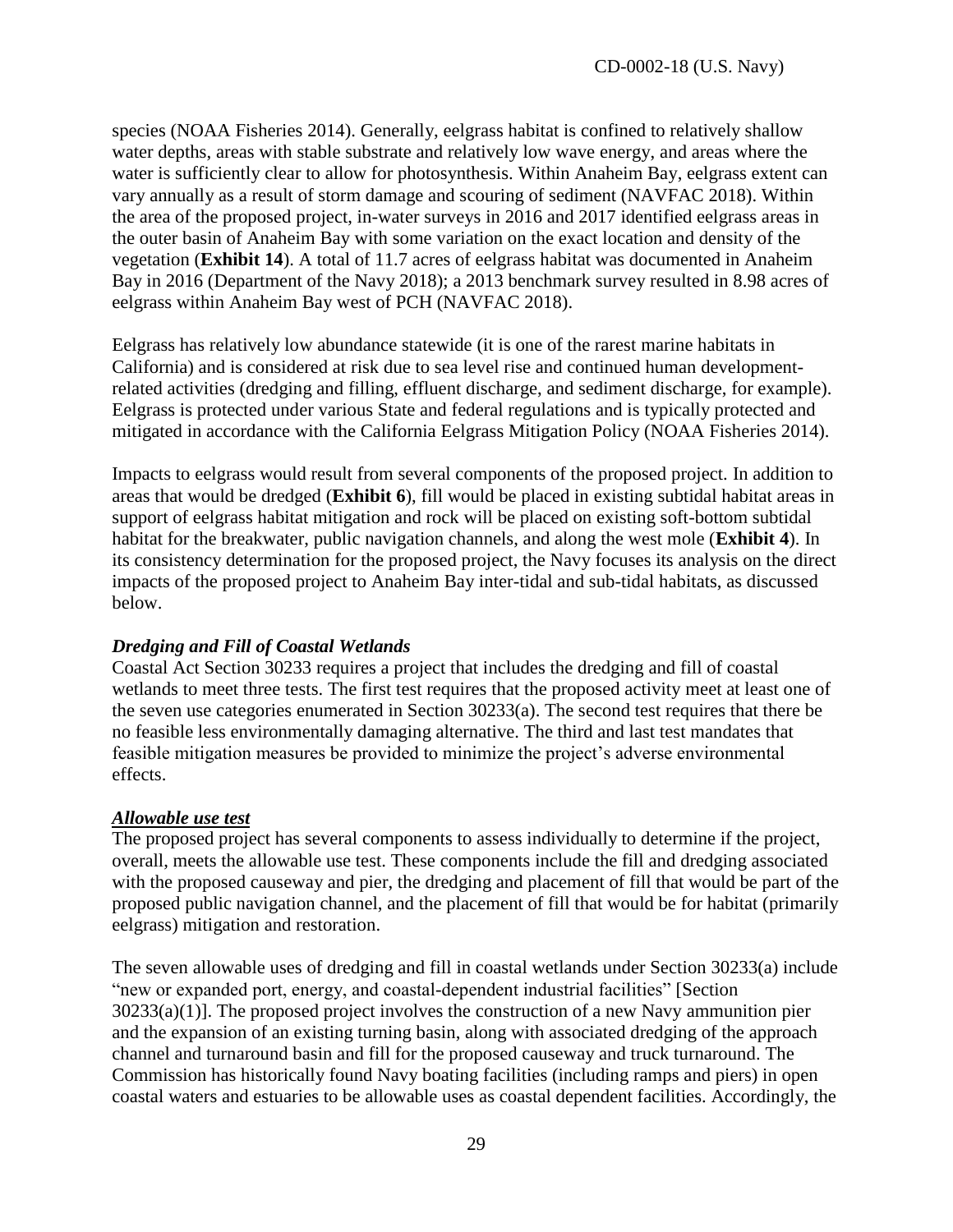Commission finds these components of the project (the ammunition pier, expansion of the turnaround basin, fill for the proposed causeway and truck turnaround, and associated dredging activities for the approach channel to the pier) to constitute an allowable use under Sections 30233(a)(1) of the Coastal Act.

Section 30233(a)(3) states that "[i]n open coastal waters, other than wetlands, including streams, estuaries, and lakes, new or expanded boating facilities…" are also an allowable use. The public navigational channel would include dredging of currently sub- and inter-tidal areas (**Exhibit 6**). The proposed public navigational channel would result in expanded boating access, since following construction public navigation would be separated from military operations and would result in expanded public use of the public navigation channel (currently, public navigation in the existing channel is restricted when Navy vessels are entering or leaving port or loading and unloading ordnance). For this reason, the Commission finds that the dredging and fill associated with the sub- and inter-tidal (i.e., non-upland) areas of the proposed public navigation channel is an allowable use pursuant to Section 30233(a).

Section 30233(a)(6) allows restoration in wetlands and other coastal waters. The proposed project would include placement of fill for eelgrass and other sub-tidal restoration purposes. For this reason, the Commission finds that the fill associated with the sub-tidal habitat aspects of the proposed project is an allowable use pursuant to Section 30233(a).

Summarily, for the reasons described above, the Commission finds that the wetland/coastal waters components of the proposed project comply with the allowable use test requirement of Coastal Act Section 30233(a).

# *Alternative test*

The following discussion analyzes each of the three components listed in the prior section to determine whether the project meets the alternatives test of Section 30233(a). The Navy also analyzed alternative approaches and locations for the proposed project, as discussed in Section C: Alternatives, above.

The Navy proposes to construct the new pier and mooring dolphin to accommodate Navy vessels that call at the NAVWPNSTA Seal Beach. Inclusion of the mooring dolphins results in a shorter pier than would be required otherwise to accommodate the vessels that will call (destroyers, LHA, and LHD, as described previously). The pier would be supported by approximately 900 piles that would be spaced as necessary to meet engineering and seismic safety considerations. The Navy estimates a total benthic habitat footprint associated with these piles of approximately 3,000 square feet. The pier has been designed to accommodate the fleet requirements that the

Navy anticipates, as described previously. Orienting and placing the pier in the proposed location also would result in the dredging associated with the use of the pier as well as placement of material in support of a truck turnaround area. The Navy states that other pier designs, including different orientations and locations, either would not be feasible because of security concerns or would not meet one or more of the six screening factors applied to the proposed project, as described in Section C: Alternatives Considered.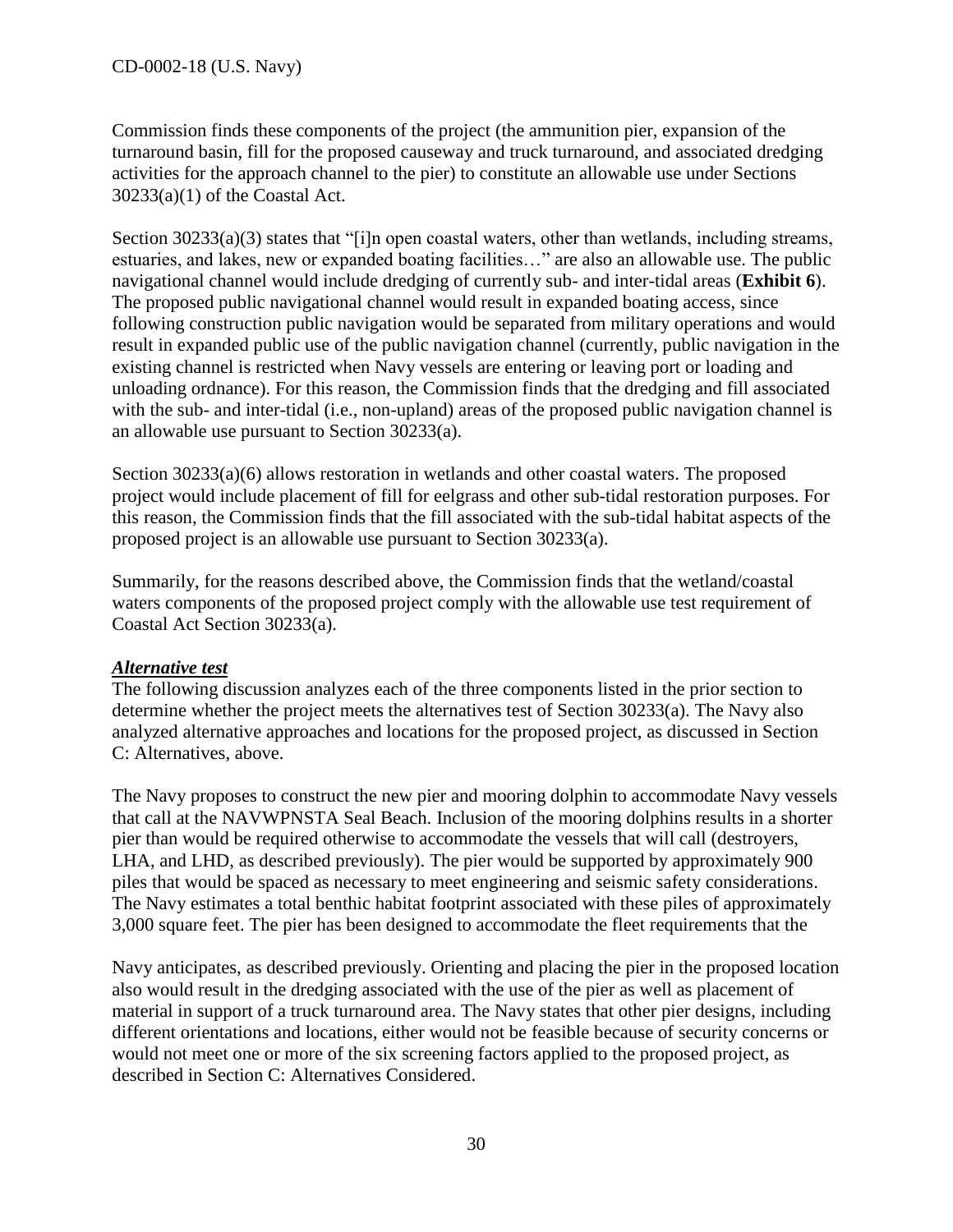The amount and location of dredging that is proposed is the minimum needed to provide Navy vessel access to the new pier and is designed to minimize impacts to existing wetland areas (including eelgrass). The dredging that is proposed as part of the public navigation channel is also the minimum needed to achieve the goal of continuing to provide boater access between Huntington Harbour and the ocean and would therefore minimize impacts to existing resources.

Proposed dredging depths (-39 feet to -41 feet MLLW for the ammunition pier, channel, and turnaround area, with a two-foot over-depth allowance) would provide the depths of the channels necessary to accommodate the Navy vessels that would be calling at the new ammunition pier and using the channel and turnaround area. The Navy proposes a 20 foot depth for the public navigation channel. The depths of both of these channels, and thus the amount of material that would be dredged, have been minimized to address the needs of the vessels that would be using these areas without removing any more than is necessary for these needs.

The material that is dredged will be disposed of in several ways, largely depending on its suitability for beneficial reuse. The Navy has developed a sampling plan for determining the sediment chemistry and grain size characteristics (and thus the suitability for disposal) of the material to be dredged. This sampling plan has been reviewed and approved by the Southern California Dredged Material Management Team (SC DMMT), which includes Commission staff; sediment sampling results also will be reviewed by the SC DMMT. Depending on the results of such sampling, the Navy anticipates using appropriate material for activities such as dune enhancement and beach nourishment. Additionally, there are areas that will be affected by the placement of fill material in support of eelgrass and other habitat restoration (see the mitigation discussion below). The Navy is designing these fill areas to maximize the likelihood of successful eelgrass establishment (i.e., by establishing appropriate water depths in support of eelgrass colonization). Only material that is not suitable for use as fill, or that cannot be beneficially reused, is proposed for in-water disposal at one of the already-designated offshore dredge disposal sites.

The next component analyzed is the proposed 930-foot long, 59-foot wide (at the top) solid-fill constructed causeway to vehicle access to the proposed pier. The Navy states that approximately 70,000 cy of excavated material would be placed to construct this causeway.

In discussions with the Navy as it was developing the EA for the project and considering alternatives, Commission staff requested information concerning alternatives for the proposed causeway that could reduce impacts to existing benthic habitat, including the potential construction of a pier-supported causeway (bridge).

In response, the Navy initially stated that a pier-supported causeway:

*....would reduce fill impacts and was considered during early planning stages but removed from consideration due to higher maintenance and certification requirements. Additionally, the solid causeway would be constructed using the dredge spoils reducing the need for offsite disposal…..A pier supported causeway would also not as effectively address security and public access concerns which*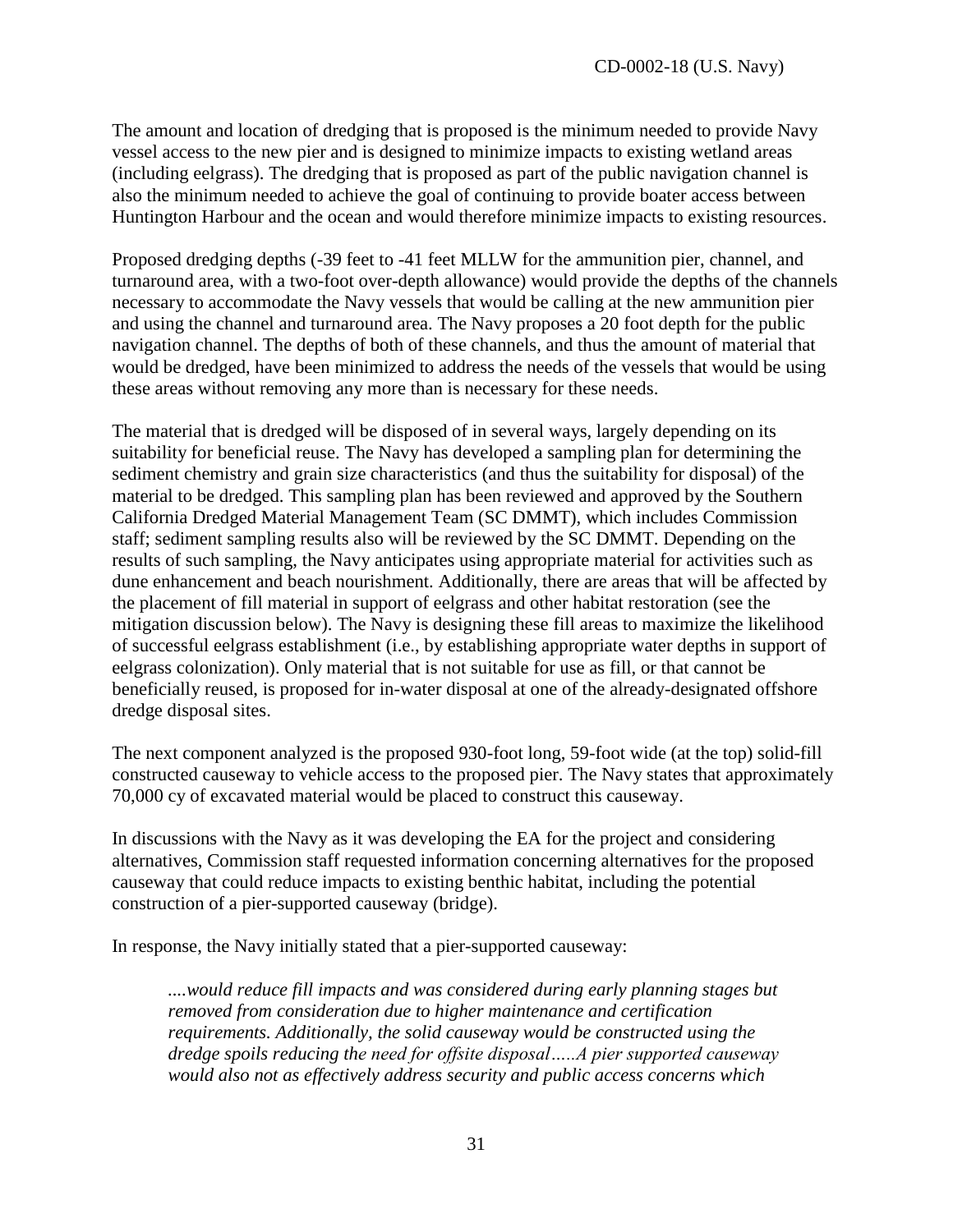*are satisfied more fully by a complete separation of the public navigation channel from the Navy operational harbor area.* 

However, this explanation on its own was not sufficient to determine that the proposal for a fillsupported pier was the least environmentally damaging alternative. In response to staff's request for further information regarding the security issues with the causeway and further rationale for use of solid fill, the Navy states:

*The causeway is required to serve two critical functions: 1) To provide a robust connection between the new ammunition pier and the rest of the base; and 2) To eliminate a potential access point to the inner harbor by small boat, swimmer or diver threats.* 

*DoD and DON regulations…require the use of global threat scenarios as the baseline factors for assessing vulnerability. Based on these factors, a solid causeway was recommended by the CNO Office for Mission Assurance, as the mitigating measure given the layout for the proposed new pier in proximity to the public navigation channel. When compared to a solid causeway shielded by rock armor, bridges or culvert structures are much more susceptible to both terrorist penetration and attack, as well as damage or destruction from explosive devices.*

The Navy contends that use of a pile-supported causeway in this case would not be consistent with federal regulations to address both security concerns and also would not result in complete separation of the public navigation channel from the Navy operational harbor area. The Commission agrees that, for those reasons, a fill-supported structure is not feasible in this instance.

Consequently, because of the fill-supported causeway, the new public navigation channel is also required to maintain existing public boating access, since otherwise existing navigation access would be eliminated.

Therefore, for the reasons described above, the Commission finds that the proposed project (including the design and location of the new pier, placement of fill material for habitat purposes, the fill-supported causeway, and the new public navigation channel) is the least environmentally damaging feasible alternative.

#### *Proposed mitigation measures*

The following discussion analyzes the proposed mitigation measures to determine whether the project meets the mitigation requirement of Section 30233(a). To mitigate for potential filling and dredging impacts that would result from the proposed project, the Navy proposes the following mitigation measures:

- Where possible, equipment used for in-water construction activities would be positioned to minimize damage or shading to sensitive habitat (e.g., eelgrass).
- Where possible, alternative methods would be employed [to anchor a dredge] (e.g., use of anchors instead of spuds).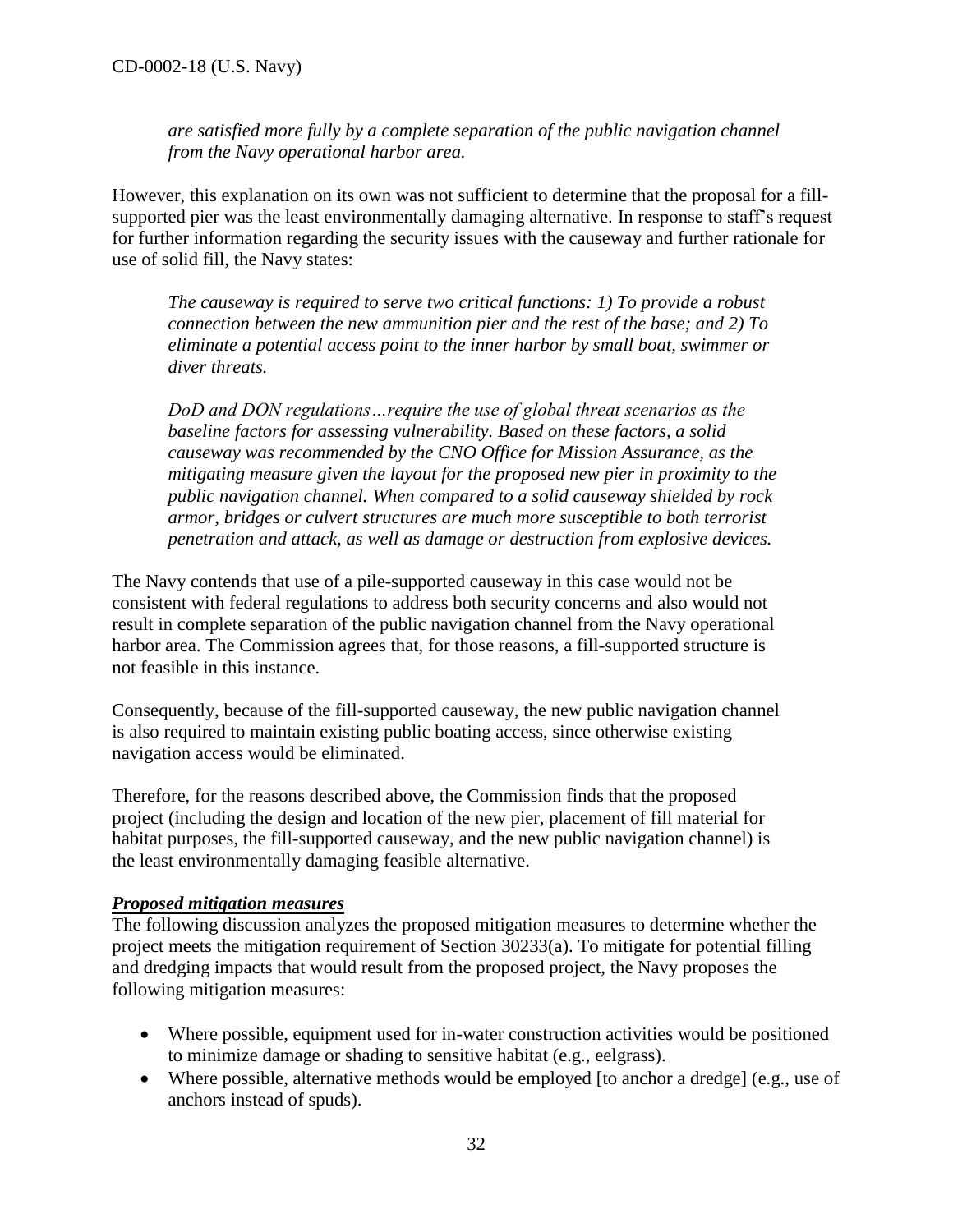- When feasible, remove piles with a vibratory hammer rather than a direct pull or clamshell method and slowly remove pile to allow sediment to slough off at or near the mudline [to minimize turbidity].<sup>5</sup>
- Hit or vibrate piles [at the start of removal] first to break the bond between the sediment and the pile to minimize the likelihood of the pile breaking and to reduce the amount of sediment sloughed.<sup>5</sup>
- Conduct pre-, post-, and two-years of post-construction eelgrass surveys , and mitigate for loss of eelgrass by creation of eelgrass beds consistent with the California Eelgrass Mitigation Policy.
- Offset loss of intertidal habitat by creation of intertidal conservation areas.
- Offset loss of shallow water habitat by creation of shallow water habitat conservation areas.

The proposed project would result in impacts to shallow water habitat, including eelgrass, and intertidal habitat. The mitigation measures that the Navy proposes to reduce or offset the adverse impacts to these wetland habitats are discussed in additional detail below.

#### Eelgrass impact and mitigation

 $\overline{a}$ 

The Navy states that in designing the proposed project, it sought to avoid and minimize impacts to eelgrass. However, based on the results of recent surveys the Navy estimates that between 1.6 and 3.7 acres of existing eelgrass in Anaheim Bay would be affected by the proposed project. Given the annual variability in eelgrass density and extent, the Navy would conduct pre- and post-construction surveys to confirm the area of eelgrass lost as a result of the proposed project.

The Navy proposes to mitigate for these losses by providing for eelgrass mitigation pursuant to the California Eelgrass Mitigation Policy (NOAA Fisheries 2014). The Navy proposes to reuse dredge and cut material (of appropriate grain size and with suitable sediment chemistry) to establish a total of 6.1 acres as a potential habitat area for eelgrass planting (largely based on planned fill elevation) in two locations in the inner and outer portions of Anaheim Bay (**Exhibit 13**). The Navy notes that additional planting area will likely exist on the seaward slopes of the two mitigation areas, such that a total of 12.5 acres of habitat is planned to fall within a potentially suitable elevation (water depth) range for eelgrass. The Navy states that this overplanting allowance would enable a larger mitigation footprint than is currently anticipated, for example if the pre-construction survey results in a greater extent of eelgrass than previously mapped (NAVFAC 2018). Thus, "the pre-project estimation of impacts is used to size project mitigation and establish targeted restoration goals…[t]he actual mitigation need is ultimately determined by the final impact assessment" (NAVFAC 2018). This overplanting allowance also would increase the likelihood of successfully meeting the required 1.2:1 ratio of mitigation area to impact area under the California Eelgrass Mitigation Policy.

Based on the anticipated eelgrass impact range of 1.6 to 3.7 acres and application of the 1.2:1 ratio, the Navy would be required to achieve up to 4.44 acres of eelgrass habitat after a five-year period with an initial benchmark of 5.11 acres for initial planting and interim success milestones. The Navy proposes to establish a minimum of 6.1 acres at a water depth suitable for an eelgrass

<sup>&</sup>lt;sup>5</sup> This mitigation measure would apply if the existing ammunition pier were to be removed.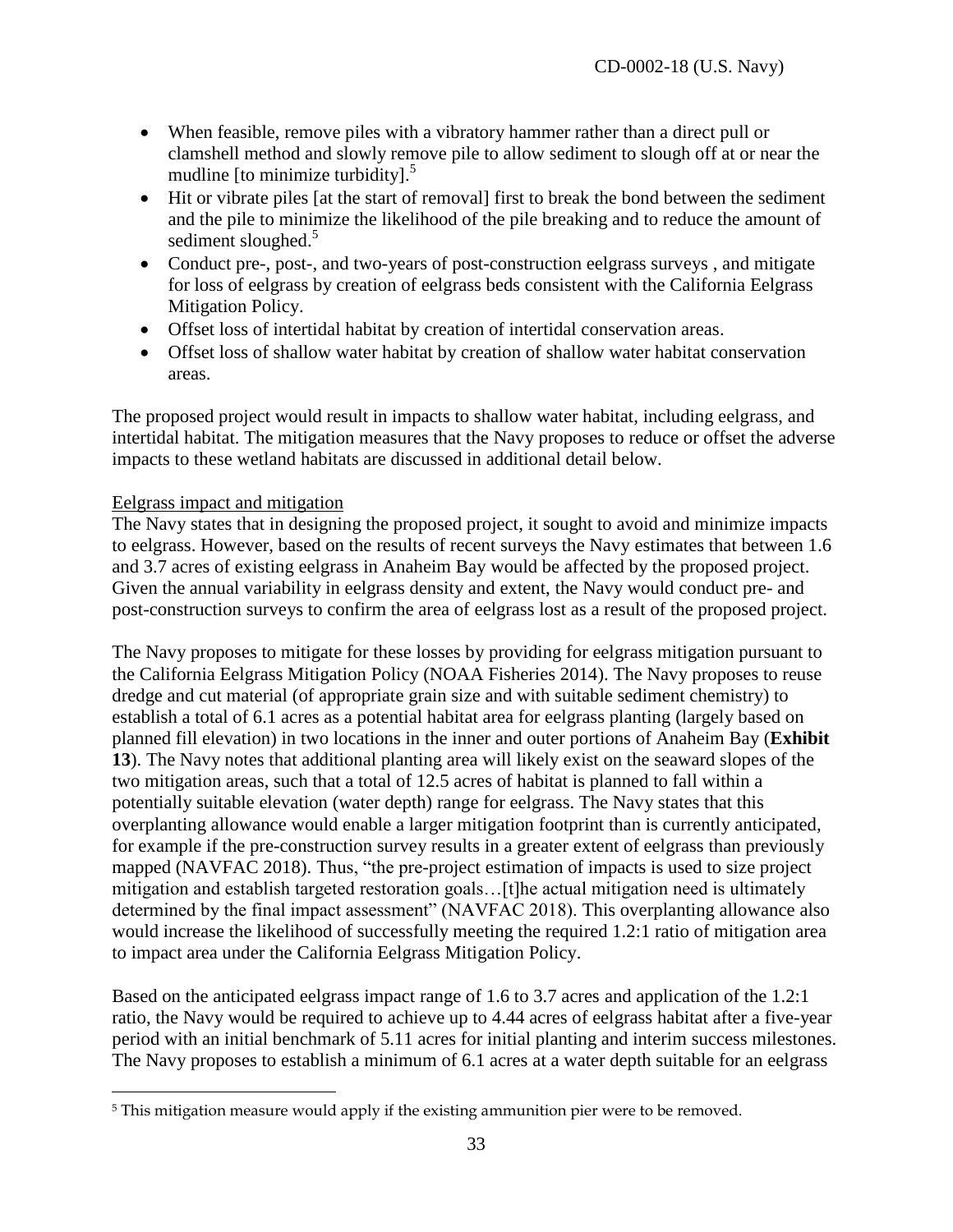planting area, which exceeds this initial benchmark but may also be required to increase if the project impact to eelgrass is larger than existing surveys suggest. Donor sites for eelgrass planting would come from existing eelgrass beds to the east of PCH, within the Seal Beach NWR.

In designing its plan for eelgrass mitigation, the Navy analyzed conditions affecting eelgrass establishment and areal variability in Anaheim Bay. Based on this analysis, the Navy identified two eelgrass mitigation areas (**Exhibit 13**) deemed most suitable for long-term eelgrass habitat. As part of its analysis, the Navy evaluated short- and long-term risks associated with establishment of eelgrass in these areas (NAVFAC 2018). This analysis included an assessment of eelgrass establishment according to water depth at an existing nearby site (Cabrillo Beach, approximately 6 miles to the west of Seal Beach) and development of site-specific plans for the two eelgrass mitigation areas. For example, in the inner portion of Anaheim Bay, west of the proposed causeway leading to the new ammunition pier, the Navy is proposing to orient and grade the proposed fill area in response to two considerations. The first issue is to minimize potential adverse effects of shading (from the raised causeway) on eelgrass. The second consideration is to establish a ramped, intertidal area on the east side of this fill area to allow drift wrack to ultimately settle there, rather than accumulating in the area proposed for eelgrass establishment (NAVFAC 2018). In the outer portion of Anaheim Bay, the Navy is proposing to situate the planned fill area for eelgrass establishment to avoid impacts to existing eelgrass. Additionally, to address potential concerns with wave erosion in this area, the Navy proposes to design and contour the fill gradients to reduce scour potential and increase the area of the proposed fill that falls within the suitable depth range for eelgrass (NAVFAC 2018).

The Navy proposes to begin eelgrass planting in the spring and early summer of 2021, after allowing time for the settling of fill material (likely from the excavation of the public navigation channel) that is placed in the outer bay in late summer of 2020 (NAVFAC 2018). The inner bay eelgrass mitigation site is anticipated also to include fill material excavated from the construction of the public navigation channel, but given construction timing will likely be slightly behind the outer bay location in terms of schedule, with planting occurring in mid-summer 2021.

Following the planting effort, the Navy would conduct a five-year monitoring program in accordance with the performance measures identified in the California Eelgrass Mitigation Policy to assess annual eelgrass establishment and spatial distribution, areal extent, percent vegetation cover, and density of transplanted eelgrass, and to compare monitoring results to nearby reference sites (NAVFAC 2018). For planted areas not meeting identified performance measures, the Navy would revegetate planted areas and, if necessary, reconstruct them to successfully meet these performance measures. Within 30 days of each monitoring interval, the Navy would prepare a monitoring report for agency review. The Navy has agreed to provide Commission staff with copies of these monitoring reports.

# Intertidal habitat impact and mitigation

As mitigation for the estimated 5.1 acres of intertidal habitat that would be affected as part of the proposed project, the Navy proposed to restore tidal influence and soften the shoreline by regrading existing uplands and removing existing rip-rap and debris at a 5.1 acre area adjacent to the Pacific Coast Highway, south of the channel leading to Seal Beach NWR (**Exhibit 7**). This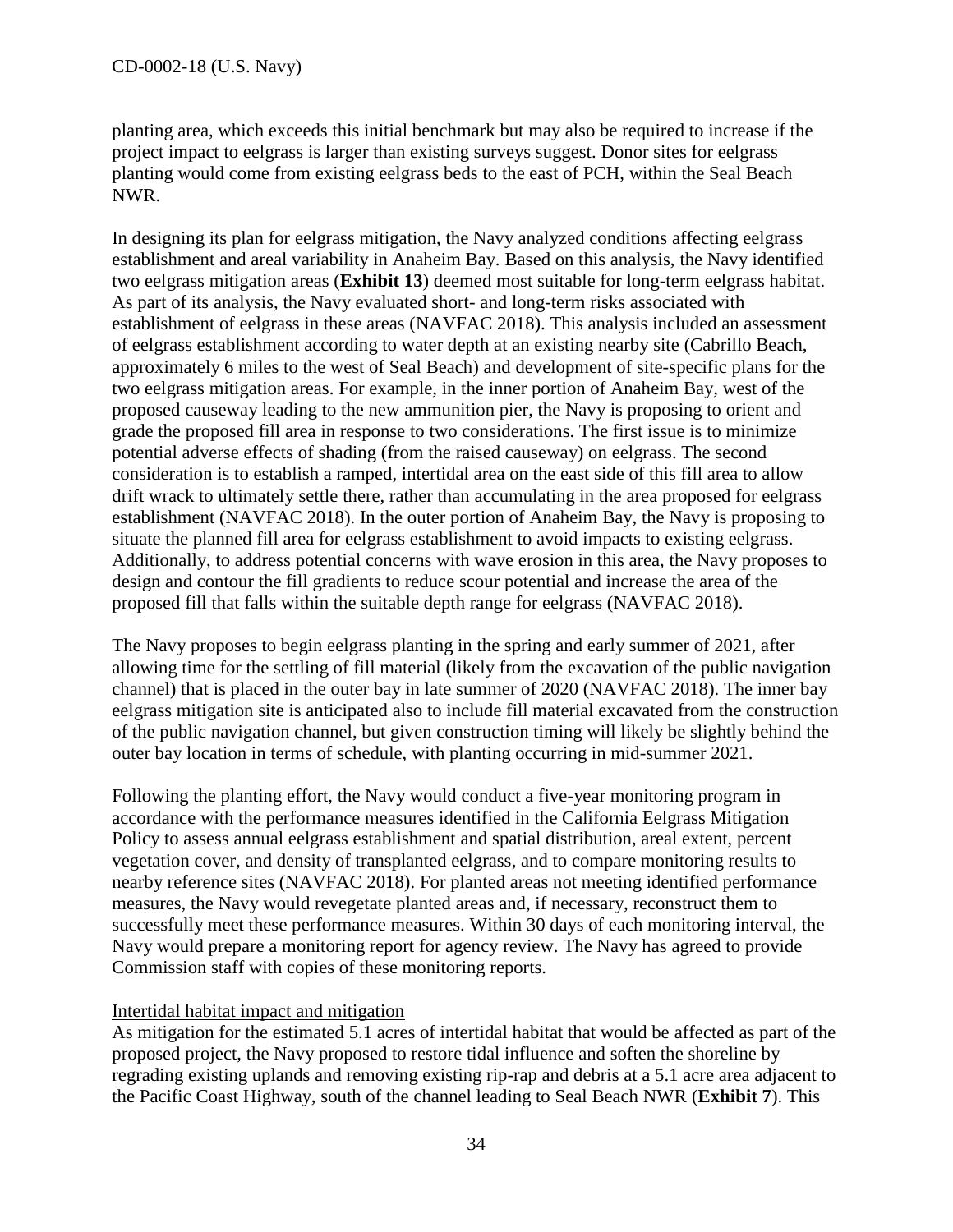area includes a 0.4 acre area of salt marsh, which will be avoided in the work that the Navy proposes and is noted as the "Saltmarsh Conservation Area" on **Exhibit 7**. Non-native and noxious weed species are present in this area and include iceplant, Russian thistle (*Salsola tragus*), Bermuda grass (*Cynodon dactylon*), sea-lavender (*Limonium duriusculum*), and fivehook bassia (*Bassia hyssopifolia*).

According to the Navy (NAVFAC 2018):

*the existing intertidal area gently slopes to a berm that separates it from a brackish marsh above; the berm may have been culverted in the past, allowing more tidal influence than currently exists. The brackish marsh is currently fed by storm water from PCH and urban irrigation runoff from the housing area through a constructed biofiltration feature that has not been maintained….[o]ther portions of the site contain degraded dunes and coastal transition vegetation, both native and non-native species…* 

The Navy's intent for this 5.1 acre area would be to enhance existing wetlands and coastal transition habitat. Proposed activities include removing an old fence and non-native grasses and other non-native vegetation, planting native vegetation, and improving the effectiveness of the existing stormwater treatment swale (the biofiltration feature described above).

The Navy proposes grading the existing surface to allow for expansion of the existing intertidal salt marsh and to improve tidal connection with an existing brackish marsh. Grading is intended to result in a "gradual slope [to] allow habitat migration of each habitat zone as sea levels gradually rise over the next century" by providing substrate elevations that would be suitable for a beach area, mid- and high-level marsh, and coastal transition habitat (maritime scrub) in the higher, nontidal areas (NAVFAC 2018). The Navy will assess the size of the eroded biofiltration feature (**Exhibit 7**) to ensure that it has the capacity to receive expected runoff and will enhance the feature as necessary, for example by including installing a lining and bottom substrate to stabilize its base.

Prior to any construction activities, the Navy would remove non-native invasive plant species using only wetland and intertidal herbicides approved by a restoration ecologist/biologist (NAVFAC 2018). All grading activities would occur in accordance with regional stormwater standards and construction best management practices would be followed. Planting would apply only native species and would be accompanied by irrigation (hand watering from a water truck) as necessary. Longer-term maintenance is proposed for a period of three years for the upland areas and eight years for intertidal areas (NAVFAC 2018).

Based on the above-described mitigation measures for wetland impacts, including the eelgrass habitat mitigation measures and the intertidal habitat mitigation activities described above, the Commission finds that the proposed project is consistent with the mitigation requirement of Coastal Act Section 30233(a).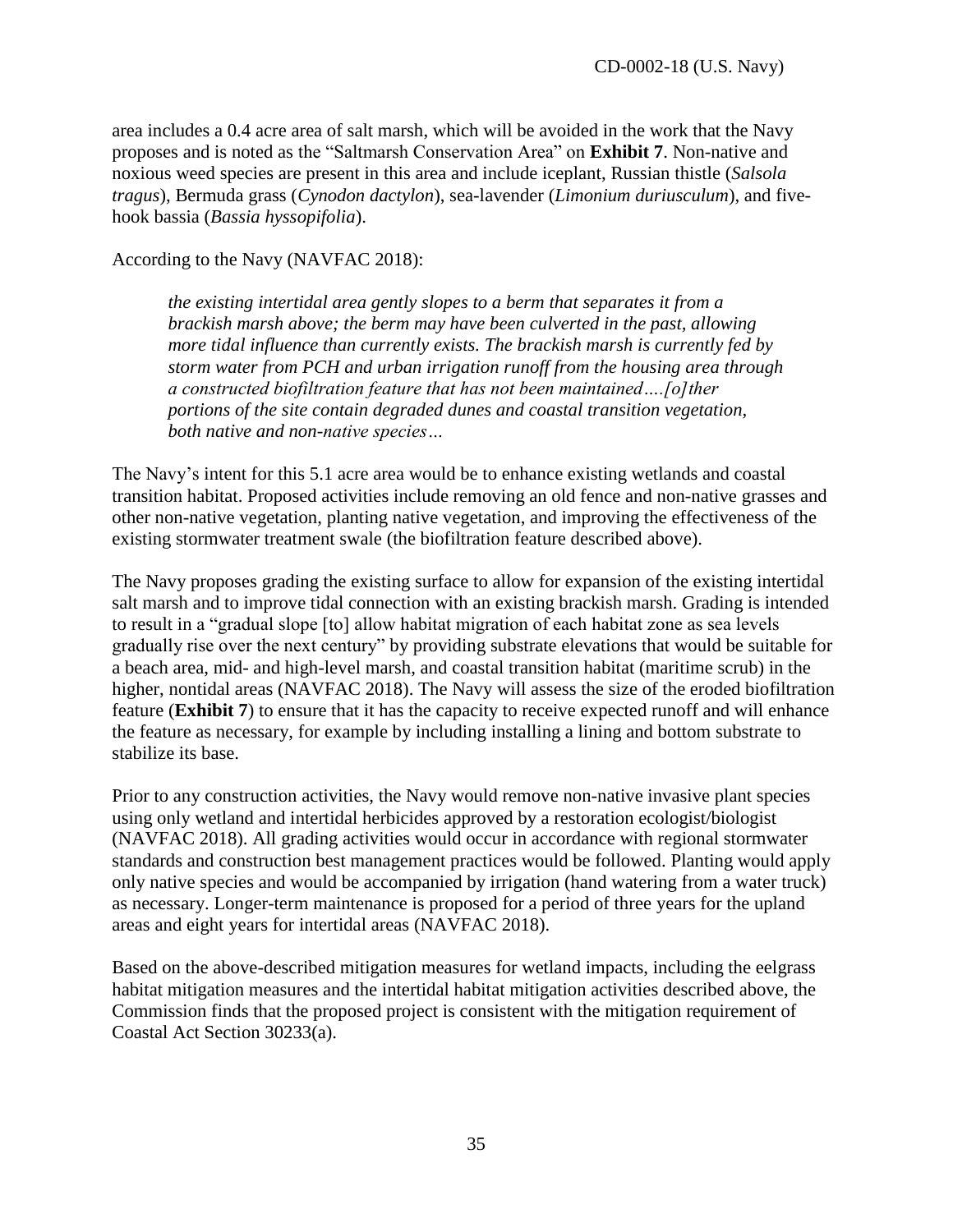#### *Conclusion*

For the reasons described above, the Commission finds the proposed project consistent with the allowable use, least environmentally damaging feasible alternative, and mitigation requirements of the wetlands policy of the Coastal Act (Section 30233[a]).

#### <span id="page-35-0"></span>**I. WATER QUALITY**

Coastal Act Section 30231 states:

*The biological productivity and the quality of coastal waters, streams, wetlands, estuaries, and lakes appropriate to maintain optimum populations of marine organisms and for the protection of human health shall be maintained and, where feasible, restored through, among other means, minimizing adverse effects of waste water discharges and entrainment, controlling runoff, preventing depletion of ground water supplies and substantial interference with surface water flow, encouraging waste water reclamation, maintaining natural vegetation buffer areas that protect riparian habitats, and minimizing alteration of natural streams.*

#### Coastal Act Section 30232 states:

*Protection against the spillage of crude oil, gas, petroleum products, or hazardous substances shall be provided in relation to any development or transportation of such materials. Effective containment and cleanup facilities and procedures shall be provided for accidental spills that do occur.*

Anaheim Bay and Huntington Harbour are currently listed as impaired waters for metals, pesticides, and pathogens under the Clean Water Act, but Total Maximum Daily Loads have not been established for either water body. Additionally, the Santa Ana Regional Water Quality Control Board has identified Anaheim Bay and Huntington Harbour as toxic hot spots for several metals (cadmium, copper, lead, selenium, and chromium) and has identified several other potential toxic constituents (insecticides, pesticides, DDT, and polychlorinated biphenyls-PCBs, for example). Stormwater flows into the Anaheim Bay/Huntington Harbour system appear to be a significant source of such pollutants. Water quality concerns have historically extended to the beach areas of Seal Beach and Surfside as indicated by with beach closures resulting from elevated levels of bacteria, although recent years have seen declines in the number of beach closure days (Department of the Navy 2014).

Anaheim Channel and Anaheim Bay provide a tidal connection between Huntington Harbour, Bolsa Bay, and the Pacific Ocean, and tidal waters also enter and exit the wetlands that make up the Seal Beach NWR through an opening under PCH (**Exhibit 10**). Tidal exchange through the Anaheim Channel results in a nearly complete exchange of water within Anaheim Bay and Seal Beach NWR with each tidal cycle, except for perhaps the far northern extent of the wetland complex at the refuge.

The Navy operates NAVWPNSTA Seal Beach under a Stormwater Discharge Management Plan (SWDMP) under a General Permit from the State Water Resources Control Board that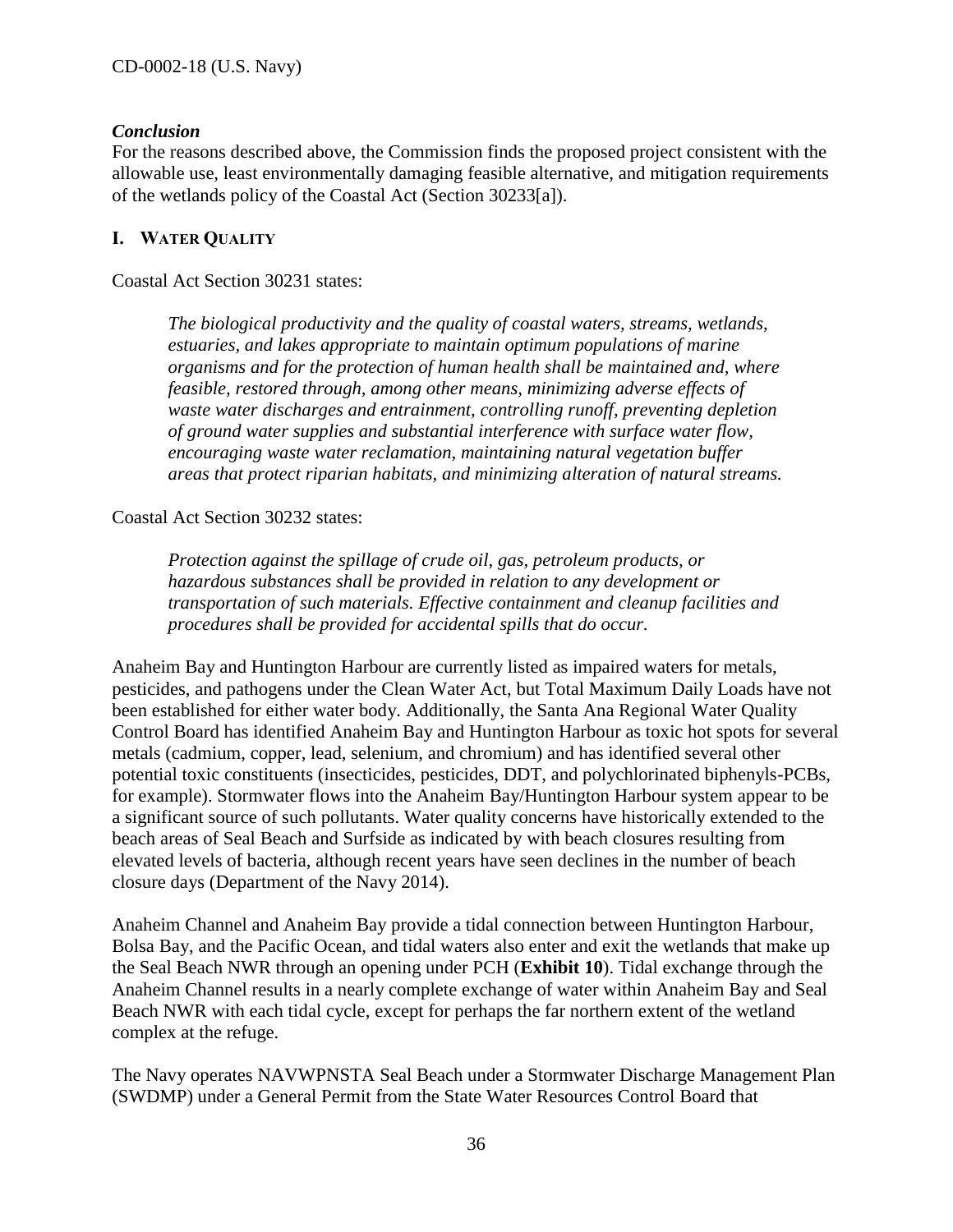establishes policy, responsibilities, procedures, and technical guidance on the prevention and reduction of pollution of storm water runoff from industrial areas. The SWDMP includes a Nonstorm Water Discharge Elimination and Prevention Program, a Storm Water Pollution Prevention Plan (SWPPP), and a Monitoring and Reporting Program Plan. According to the Navy, the its objectives of the SWPPP are to "(1) identify and evaluate sources of pollutants…that may affect the quality of stormwater discharges and authorized non-storm water discharges [from] the facility, and (2) identify and implement site-specific BMPs to reduce or prevent pollutants associated with…discharges." The Navy completed a revised Spill Prevention Control and Countermeasures (SPCC) Plan in 2012 to address petroleum and hazardous material storage and handling operations and facilities at NAVWPNSTA Seal Beach. This plan provides for procedures to prevent the discharge of oils to navigable waterways. Anaheim Bay and Huntington Harbour are designated no discharge areas with respect to vessel sanitary waste. Finally, ballast water exchange from Navy vessels is not permitted in Anaheim Bay, because of the threat of exotic species introduction which can drastically affect aquatic ecosystems.

The proposed project would occur on land and in water and would include fill placed to create a new causeway and truck turnaround for vehicles to access the new ammunition pier. In-water construction activities also would include dredging for the proposed approach channel and vessel turnaround basin and placement of fill material to create new eelgrass habitat. Land-based activities would include potential demolition of existing facilities and creation of new upland and dune habitats. All of these construction activities could adversely affect coastal waters, wetlands, and estuarine habitat. In addition to these construction-related activities, operational activities associated with vessel and equipment operations associated with ammunitions loading and unloading (e.g., such as equipment or vessel fuel spills) could also impact water quality. As summarized by the Navy in its consistency determination, "Potential project-related water quality impacts include construction and demolition debris, dust, stormwater runoff, turbidity, and sediment transportation … and contamination by accidental fuel spills during construction activities."

From the State of California, NAVWPNSTA Seal Beach has a National Pollutant Discharge Elimination System General Permit (NPDES General Permit) for Discharges Associated with Industrial Activities. As part of this NPDES General Permit, the Navy will prepare a projectspecific SWPPP. According to the Navy in the Revised Draft EA for the proposed project,

*"[t]he SWPPP would include base-wide and site-specific Best Management Practices (BMPs) to prevent impacts to surface waters. In addition, the Navy's NPDES General Permit for Discharges Associated with Industrial Activities would be updated accordingly. The new pier would have a stormwater management system that complies with these permit requirements and the station's Stormwater Pollution Prevention Plan…The current best available technology for stormwater pollution controls would be included in the design and construction of the pier. Protective measures for construction and demolition would include, but would not be limited to, the use of catch devices and sheeting to prevent the release of debris and hazardous materials or wastes into Anaheim Bay.*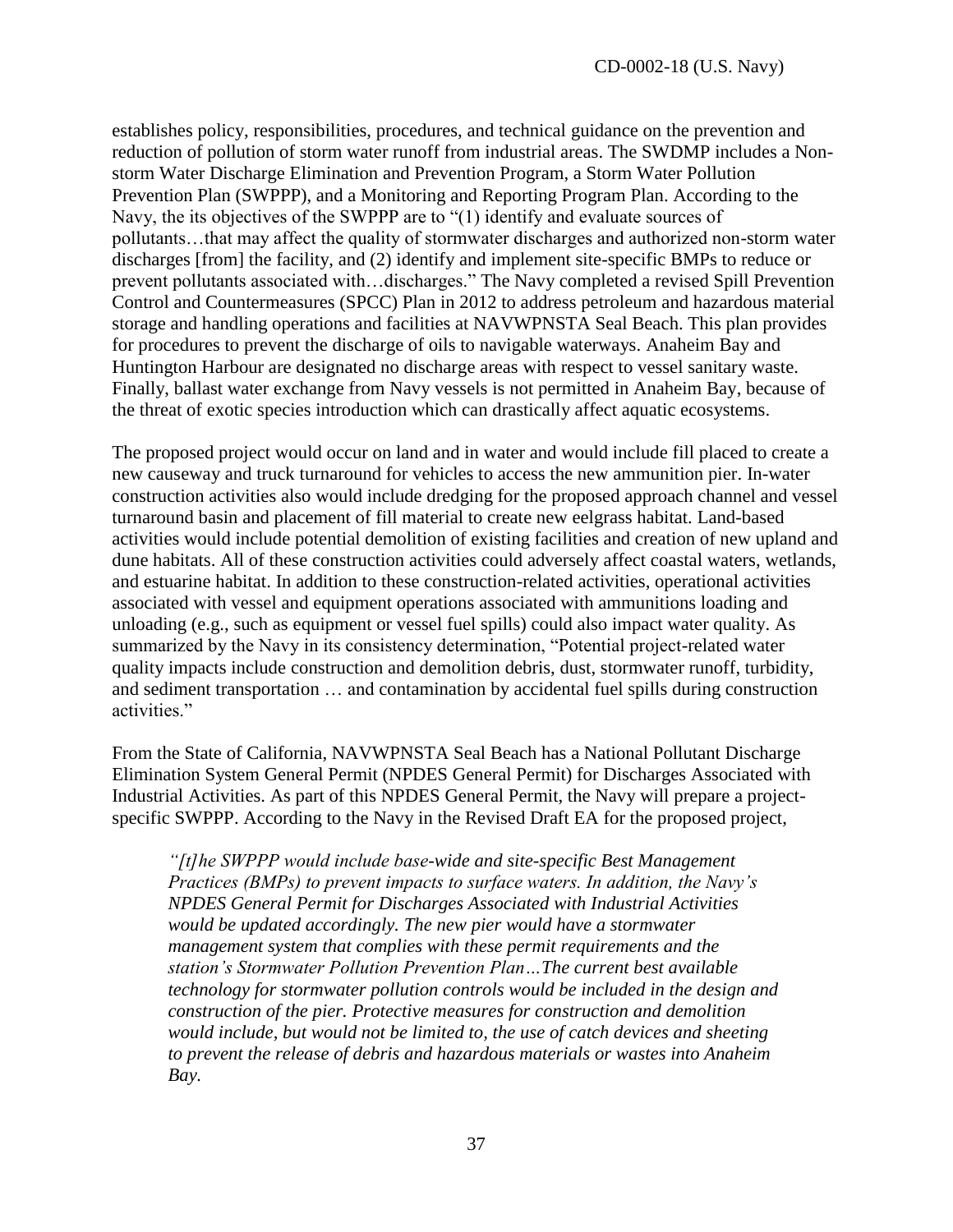Additional water quality effects associated with the proposed project would include activities related to dredging and sediment disposal. Dredging and disposal or reuse of sediment can result in water quality issues associated with increased turbidity. Additionally, contaminants in sediments can be released into the aquatic environment if disturbed during dredging and disposal activities. A portion of the dredging included in the proposed project would occur within areas previously dredged, but the Navy is proposing a larger turning basin, reconfigured navigation channel leading to the proposed pier, and dredging and removal of material to construct the new public navigation channel. Of the total estimate of 1.2 million cy of material that is proposed to be dredged, in its consistency determination the Navy estimates that approximately 720,000 cy would be used for fill, habitat creation, and beach replenishment. The Navy would dispose remaining material, consisting of silts and clays that would not be structurally suitable for beneficial reuse but that would be chemically suitable for in-water disposal, offshore at U.S. Environmental Protection Agency-designated ocean disposal sites. The Navy would place material used for shallow water habitat creation via barge and also states that some material would be used as source material for areas intended to receive dune enhancement. No permanent upland disposal of sediment is anticipated; because of construction sequencing, some sandy materials would be stockpiled south of PCH (between Anaheim Bay Road and the Perimeter Road) until placed within the habitat restoration or enhancement areas (**Exhibit 7**).

The Navy will be obtaining a Clean Water Act Section 401 Water Quality Certification from the Santa Ana Regional Water Quality Control Board for discharges into waters of the state, including the disposal of dredge material. Related to the proposed project dredging, the Navy states in the Revised Draft EA for the proposed project that:

*To reduce the potential for impacts from increased turbidity from dredging and sediment disposal and reuse, the Navy would utilize erosion and sediment control measures to minimize turbidity, as identified in the SWPPP, and monitor the turbidity of waters surrounding the dredge footprint to determine the need for additional turbidity control measures, which include a temporary cessation or limitation of work.* 

The Navy has several existing plans and procedures that relate to spills and handling of hazardous waste, include a Spill Control and Countermeasure Plan (focusing on oil spill potential), Hazardous Materials Business Plan, Hazardous Waste Management Plan, and an Occupational Health and Safety Contingency Plan. These plans address material storage and containment, spill response and cleanup measures, reporting, inspections, and record-keeping. In the Revised Draft EA for the proposed project, the Navy states:

*"[t]he existing plans would continue to be used to respond to accidental spoils or leaks of petroleum projects and other hazardous materials that could potentially enter the stormwater drainage system….[and] the National Response Center would be notified if a harmful quantity (i.e., per Navy policy, to report and respond to any sheen on the water) of oil were spilled within the bay or the adjoining shoreline. Absorbent booms, oil skimmers, and/or vacuum trucks would be available as needed throughout the term of the project."*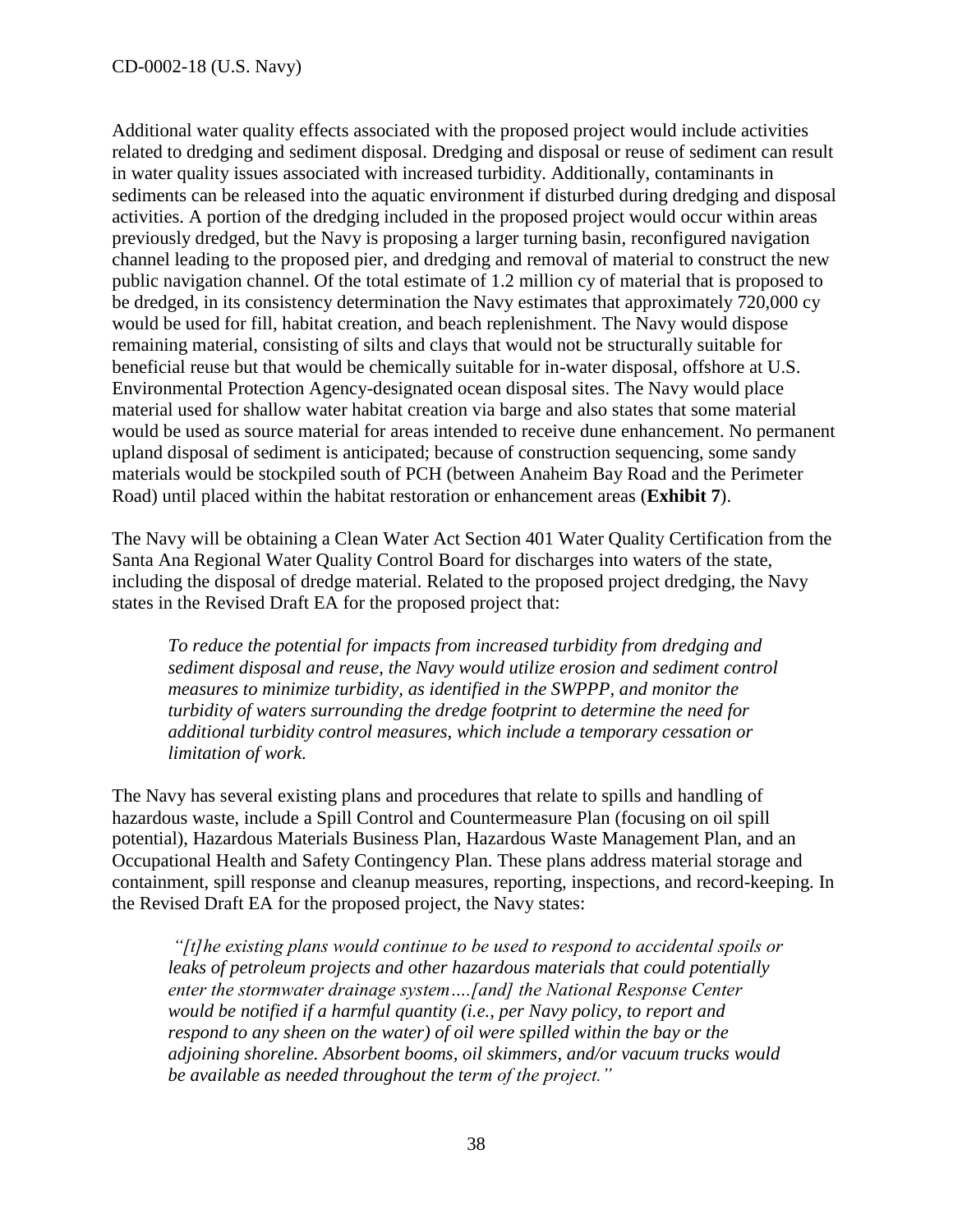The Navy has agreed to provide these plans to Commission staff for its review and concurrence.

Construction of the new public navigation channel would result in a reconfigured hydrologic connection between the Pacific Ocean and Bolsa Bay, Huntington Harbour, and Seal Beach NWR. To assess the potential hydrologic effects on Bolsa Bay, Huntington Harbour and the refuge, the Navy conducted a model-based hydrodynamic circulation study, using the final design to assess changes to tidal range, tidal velocity, and the residence time of water in these areas up-stream of Anaheim Channel. This study modeled the Anaheim Bay system under a range of hydraulic conditions, accounting for variances related to tide level, storm flood events, sea level rise, and tsunami events. Model results indicated no changes to the tide range or scouring potential as a result of the proposed project, and that residence times in Huntington Harbour and Seal Beach NWR would be slightly shorter as a result of the proposed project due to a shorter connection to Outer Anaheim Bay and the open ocean, thus possibly leading to a slight improvement in the circulation in the Anaheim Bay/Huntington Harbour system (NAVFAC 2017). According to the Revised Draft EA for the proposed project, following construction of the public navigation channel, "the flow from Huntington Harbour would go through the new public navigation channel [and] may result in erosion near the mouth of the channel and some deposition near the new causeway as channel size and depth come into equilibrium with the new flow patterns."

#### *Best management practices*

To address potential water quality impacts, in its consistency determination the Navy describes the following best management practices that would be applied:

#### *Construction-related best management practices*

- Temporary stockpiling of construction material (e.g., vehicles, portable equipment, supplies, fuels, and chemicals) shall be restricted to designated construction staging areas within the project area.
- The contractor would use only clean construction materials suitable for use in the oceanic environment. The contractor would ensure no debris, soil, silt, sand, sawdust, rubbish, cement or concrete washings thereof, chemicals, oil or petroleum products from construction would be allowed to enter into or placed where it may be washed by rainfall or runoff into waters of the U.S. Upon completion of the project authorized, any and all excess material or debris would be completely removed from the work area and disposed of in an appropriate upland site.
- Spill kits and cleanup materials will be present during construction should there be a leak into the surrounding water.
- A spill prevention plan will be developed and implemented if a spill occurs.
- The discharge of oil, fuel or chemicals to waters of the state is prohibited; therefore, less hazardous materials will be used when practicable.
- The Navy would post signs along its perimeter fence at Seal Beach and Surfside Beach, alerting beachgoers, swimmers, and surfers of the potential for increased turbidity associated with sediment disposal activities.
- Protective measures for construction and demolition would include, but would not be limited to, the use of catch devices and sheeting to prevent the release of debris and hazardous materials or wastes into Anaheim Bay.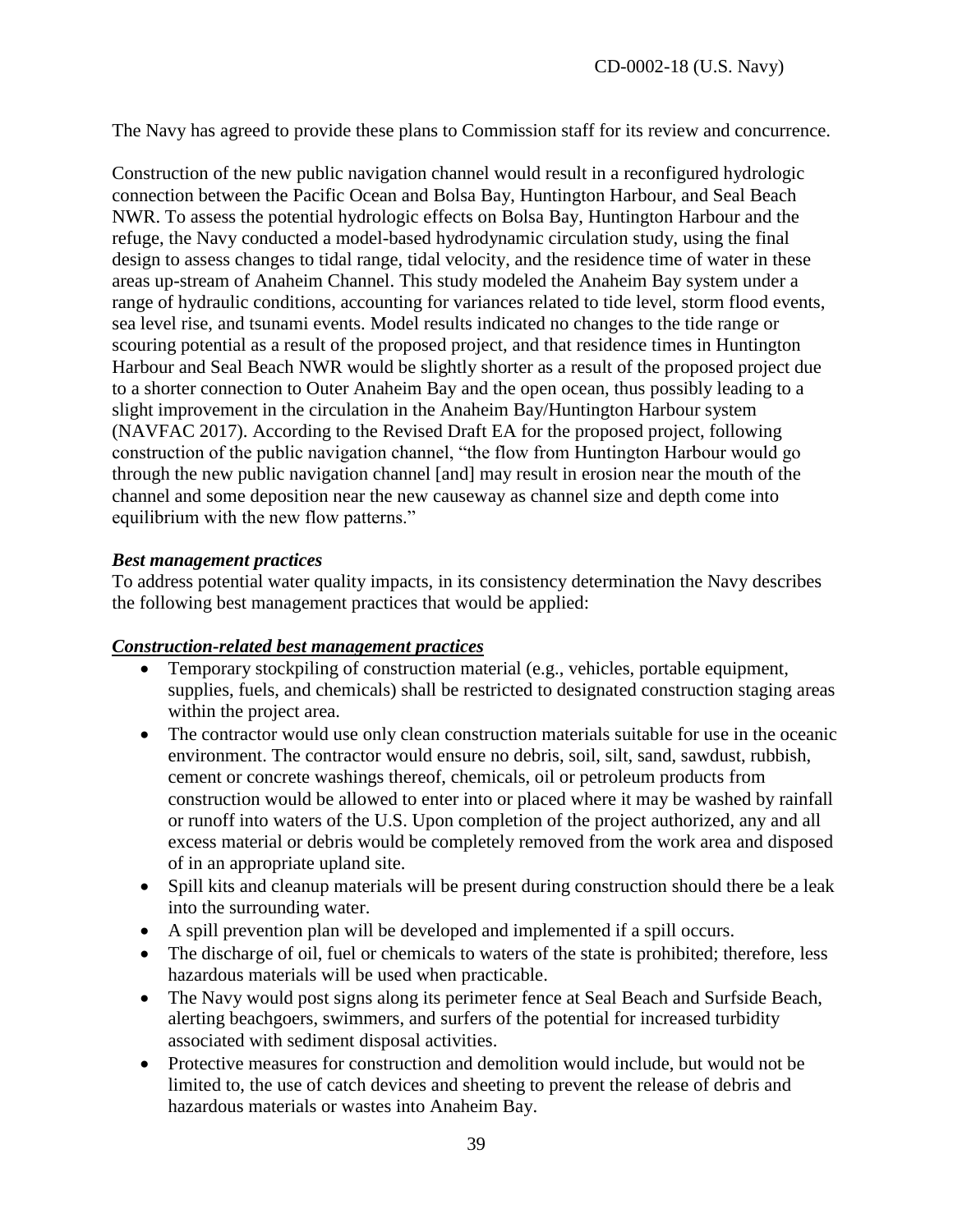# *Pile driving and removal best management practices*

- Contractor would ensure that all attachments (hydraulic connections and couplings) are in good operating order and inspected prior to the start of every day to prevent leaking or spilling of potentially hazardous or toxic products, including hydraulic fluid, diesel, gasoline and other petroleum products. Spill kits and containment booms must be maintained on-site in case of spills.
- The Navy will install silt curtains around each pile location to minimize the re-suspension of sediments in the water column during pile installation, when necessary.
- Piles would be cut at the mudline to avoid re-suspending contaminated sediments, with additional precautions taken to minimize suspension (e.g., proceed slowly).
- Any sheen associated with oil contamination at the water surface would be removed with oil absorbent materials.
- The Navy would monitor the turbidity of waters surrounding the dredge footprint to determine the need for additional turbidity control measures.

# *Dredging best management practices*

- If appropriate, the Navy will install silt curtains around each fill area to minimize the resuspension of sediments in the water column, when necessary.
- Turbidity levels would be monitored throughout dredging/placement operations with prescribed actions to be taken (e.g., slowing dredge cycle times, possible use of silt curtains) should turbidity exceed action levels.

In conclusion, the Commission agrees that the stormwater runoff, dredging and disposal, and other construction-related water quality measures that the Navy intends to implement will protect the biological productivity and quality of coastal waters and wetlands at NAVWPNSTA Seal Beach and will minimize wastewater discharges, control runoff, and avoid substantial interference with surface water flow. The Commission also agrees that the measures the Navy intends to implement will protect against the spillage of crude oil, gas, petroleum products, or hazardous substances. For these reasons, the Commission this finds that the proposed project is consistent with the water quality policy of the CCMP (Coastal Act Section 30231) and the spill prevention policy of Section 30232 of the Coastal Act.

# <span id="page-39-0"></span>**J. CULTURAL RESOURCES**

Coastal Act Section 30244 states:

*Where development would adversely impact archaeological or paleontological resources as identified by the State Historic Preservation Officer, reasonable mitigation measures shall be required.*

Historic and cultural resources are places or objects that possess historical, cultural, archaeological or paleontological significance and include sites, structures, or objects significantly associated with, or representative of earlier people, cultures and human activities and events. Project-related activities have the potential to disturb or damage Native American artifacts of potential cultural resources value. Both in the onshore and offshore environment,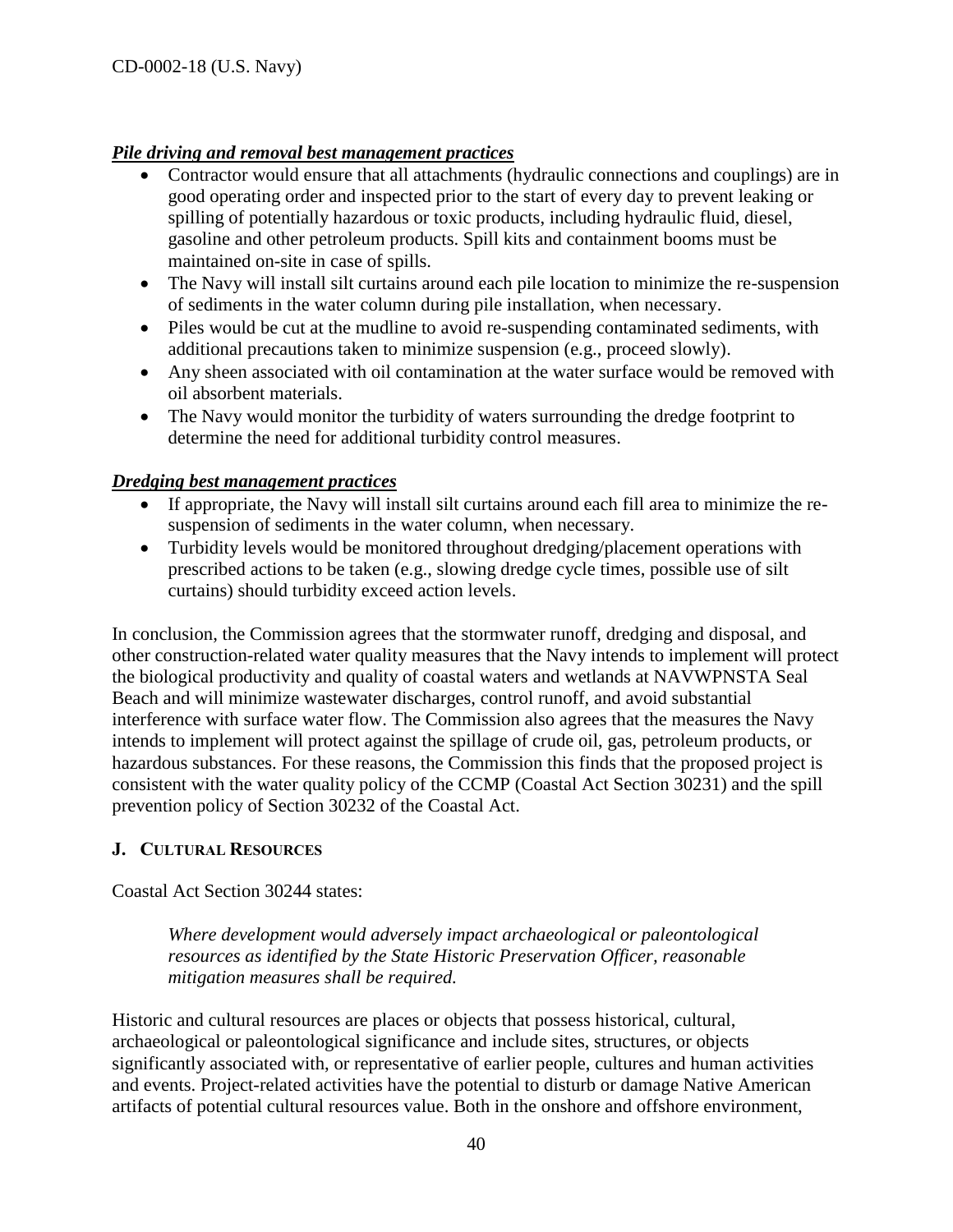disturbance of surface and subsurface soils could directly destroy a previously unrecorded historic or archaeological resource, including human remains, or disrupt the site such that the historic or archaeological context of the resource is altered adversely.

According to the Revised Draft EA for the proposed project, over two dozen cultural-resources and monitoring reports have occurred for various activities at NAVWPNSTA since 2000 to identify historical properties that are listed or potentially eligible for listing in the National Register of Historic Places (NRHP). Relying upon the results of these reports and cultural resources surveys, the Revised Draft EA for the proposed project describes one archeological site that is eligible for the NRHP and located near the proposed project footprint. The Navy also identifies an existing historical landmark that is near the project footprint, and thus was evaluated as part of the Revised Draft EA.

#### *Archeological site*

The Revised Draft EA for the proposed project identifies one archeological site that is known to exist near the proposed project footprint. This site is located north of the Pacific Coast Highway, however, and according to the Navy, would not be directly affected by the proposed project.

#### *Historical landmark*

The Revised Draft EA for the proposed project identifies the presence of Anaheim Landing Historical Landmark #219 as near the project footprint. This landmark includes a plaque mounted on a rock structure and is located at the northeast corner of Seal Beach Boulevard and Electric Avenue in Seal Beach. It commemorates the establishment of Anaheim landing as a port of entry for the Santa Ana Valley in 1857. This landmark is within the viewshed of the proposed project, but, according to the Navy in its Revised Draft EA, the proposed project would not "alter either the historical context associated with Anaheim Bay (as part of a military industrial port) or the current visual environment consistent with that ongoing usage."

#### *Tribal engagement*

The Navy coordinated with the California State Historic Preservation Office during the development of the EA for the proposed project. During the process of reviewing the Navy's consistency determination for this project and developing this recommendation, Commission staff reached out to the Native American Heritage Commission, who provided contact information for Native American Tribes understood to have current and/or historic connections to the project area. These Tribes include the Juaneno Band of Mission Indians, Juaneno Band of Mission Indians Acjacheman Nation, Gabrieleno/Tongva San Gabriel Band of Mission Indians, Gabrielino-Tongva Nation, Gabrieleno Band of Mission Indians Kizh Nation, and the Gabrielino-Tongva Tribe. At the time of publication of this staff report and recommendation, no questions or concerns had been brought to the attention of Commission staff by representatives of these Tribes.

#### *Proposed mitigation measures*

The Navy states that "if sensitive cultural resources were to be encountered during construction, demolition, or dredging, construction would be suspended until an archaeologist or historian could determine the significance of the encountered resource(s) as well as any appropriate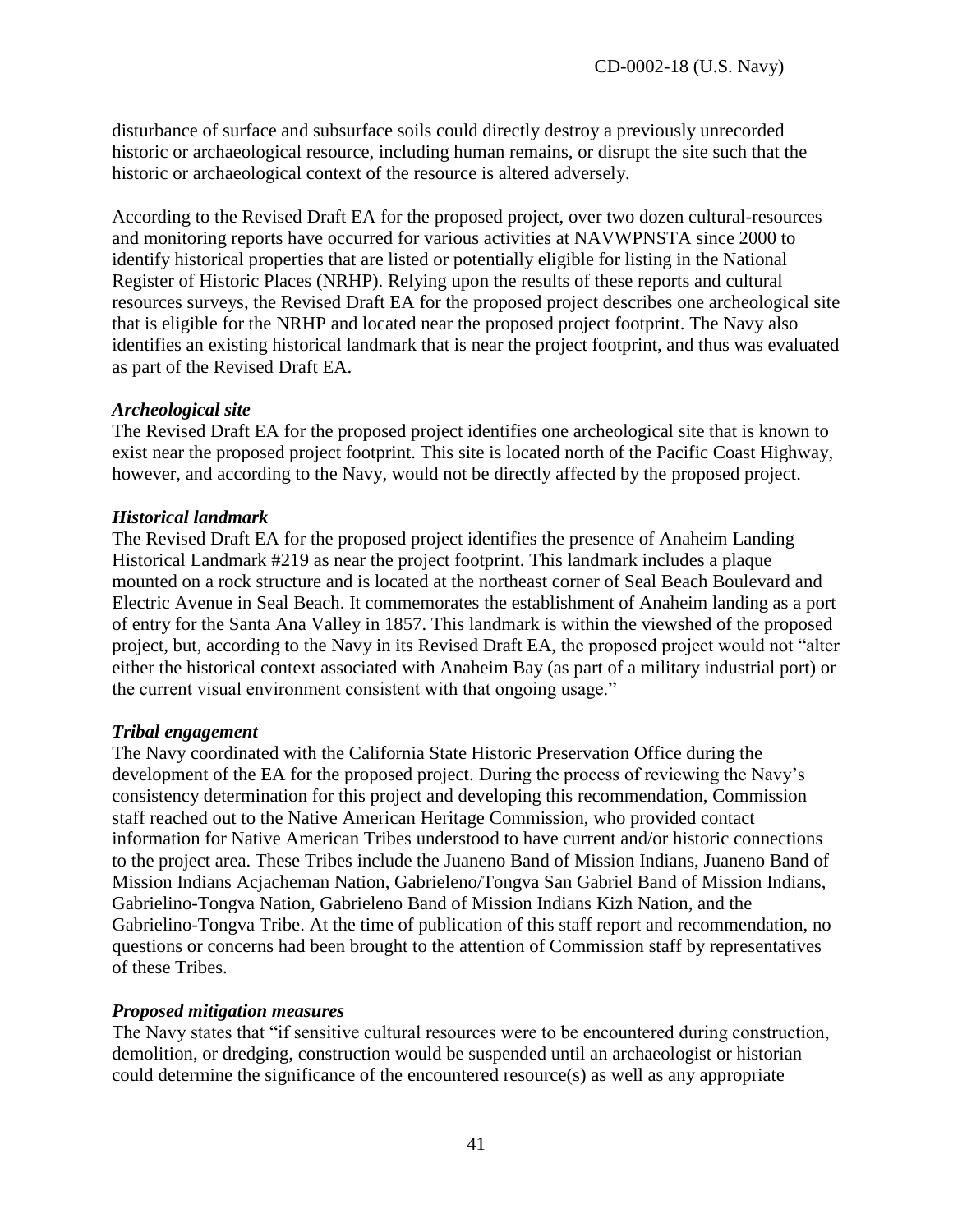actions to be taken in accordance with applicable legal requirements" (Department of the Navy 2018).

The Commission finds that with these measures in place the project will not adversely impact cultural resources and is therefore consistent with the cultural resources policy (Section 30244) of the Coastal Act.

# <span id="page-41-0"></span>**K. PUBLIC VIEWS**

Coastal Act Section 30251 states:

*The scenic and visual qualities of coastal areas shall be considered and protected as a resource of public importance. Permitted development shall be sited and designed to protect views to and along the ocean and scenic coastal areas, to minimize the alteration of natural land forms, to be visually compatible with the character of surrounding areas, and, where feasible, to restore and enhance visual quality in visually degraded areas. New development in highly scenic areas such as those designated in the California Coastline Preservation and Recreation Plan prepared by the Department of Parks and Recreation and by local government shall be subordinate to the character of its setting.*

The Navy describes the existing visual character of Anaheim Bay as primarily military industrial in nature: "[v]iews include chain link fences topped with barbed wire, power poles, a wharf, cranes, barges, utilitarian concrete structures, guard towers, and Navy patrol craft" as well as Navy ships during the approximately 40 times per year when such vessels are in port. Public viewpoints of Anaheim Bay exist from PCH and other roadways surrounding NAVWPNSTA Seal Beach and beaches (**Exhibit 15**). No designated scenic roadways are in the vicinity of the proposed project.

The proposed project would include the construction of a new ammunition pier with a different orientation and location than the present situation. New buildings would be constructed as part of the proposed project near the new pier. Larger vessels would be able to dock at the new ammunition pier, and the Navy estimates that vessels could be docked at the pier up to 50 times per year (compared to approximately 40 times per year currently) for usually no more than five days at a time. New lighting would be installed that "would comply with planning, design, construction, sustainment, restoration, and modernization criteria used for Department of Defense projects….to the greatest extent practicable, energy efficient lighting would be employed and lighting would be fully shielded to control glare and light pollution" (Department of Defense 2018).

During construction of the proposed project, there would be short-term effects to the visual character of Anaheim Bay as a result of the presence of construction-related vehicles and marine vessels (trucks, barges, cranes, and tug boats, e.g.). According to the anticipated construction schedule, such effects would be present for five to six years.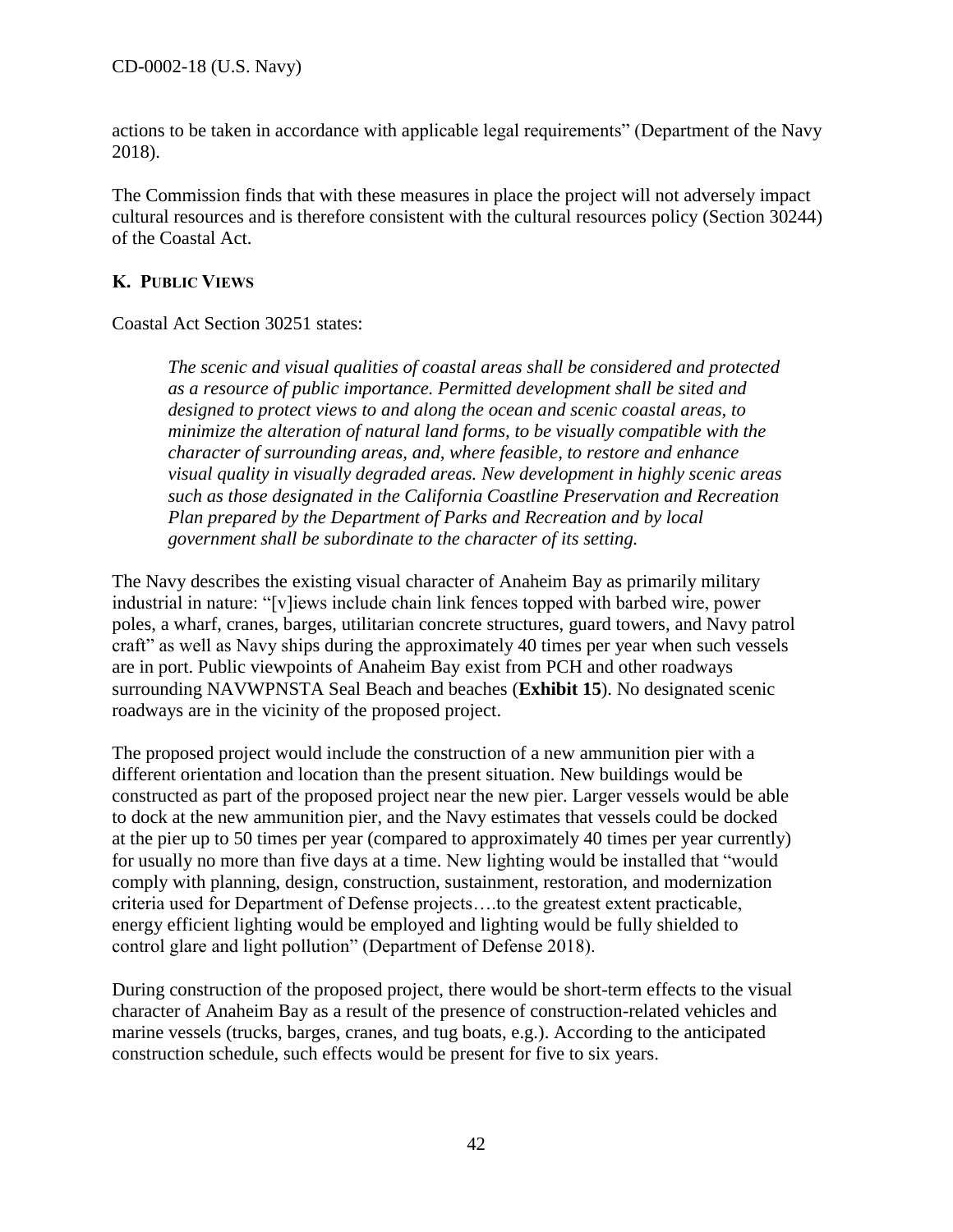As part of its analysis of potential visual effects resulting from the proposed project, the Navy concluded that during construction, the views from PCH and residential neighborhoods bordering NAVWPNSTA Seal Beach "would be consistent with the type of military activities that take place at NAVWPNSTA Seal Beach and would not seem surprising or otherwise appear to be particularly noticeable to the casual observer" (Department of the Navy 2018). The Navy also conducted an assessment of the permanent changes to the visual character of Anaheim Bay that would result from the new, re-located and re-oriented ammunition pier. This visual assessment included depiction of the largest vessel that would be able to call at the pier, from three vantage points: one at the edge of each of the residential neighborhoods to the east and west of NAVWPNSTA Seal Beach and one from PCH (**Exhibit 15**). In its consistency determination for the proposed project, the Navy stated that the visual assessment indicated that the proposed project would result in a temporary effect on some views along the coast from the beach area to the west of NAVWPNSTA Seal Beach when a ship was docked at the pier; this effect would vary based on the vessel size. This visual assessment also indicated that visual access from PCH would be slightly enhanced than the current condition because of the reoriented pier (more perpendicular to PCH, compared to the current alignment where the pier is roughly parallel to PCH). From the Surfside area, east of NAVWPNSTA Seal Beach, views when a ship was docked at the pier would be partially blocked, but the ocean and shoreline would still be visible from the public beach.

The Navy concludes that "given the existing visual setting of the area, the viewshed would not be substantially degraded because views would still be generally consistent with the [existing] marine-industrial and military operational character of the base and Anaheim Bay" (Department of the Navy 2018). View effects to residential areas adjacent to NAVWPNSTA Seal Beach resulting from the presence of vessels docked at the pier would be temporary and the visual character would be comparable to the existing situation.

Based on the above considerations, the Commission finds that the proposed project will not appreciably change the character of the public coastal views in the area and, in the case of views from PCH, will slightly enhance visual quality. Therefore, the Commission finds that the proposed project would be consistent with the visual character of the surrounding area and not adversely impact coastal public views, and is, therefore, consistent with the view protection policy (Section 30251) of the Coastal Act.

# <span id="page-42-0"></span>**L. PUBLIC ACCESS AND RECREATION**

Coastal Act Section 30210 states:

*In carrying out the requirements of Section 4 of Article X of the California Constitution, maximum access, which shall be conspicuously posted, and recreational opportunities shall be provided for all the people consistent with public safety needs and the need to protect public rights, rights of private property owners, and natural resource areas from overuse.*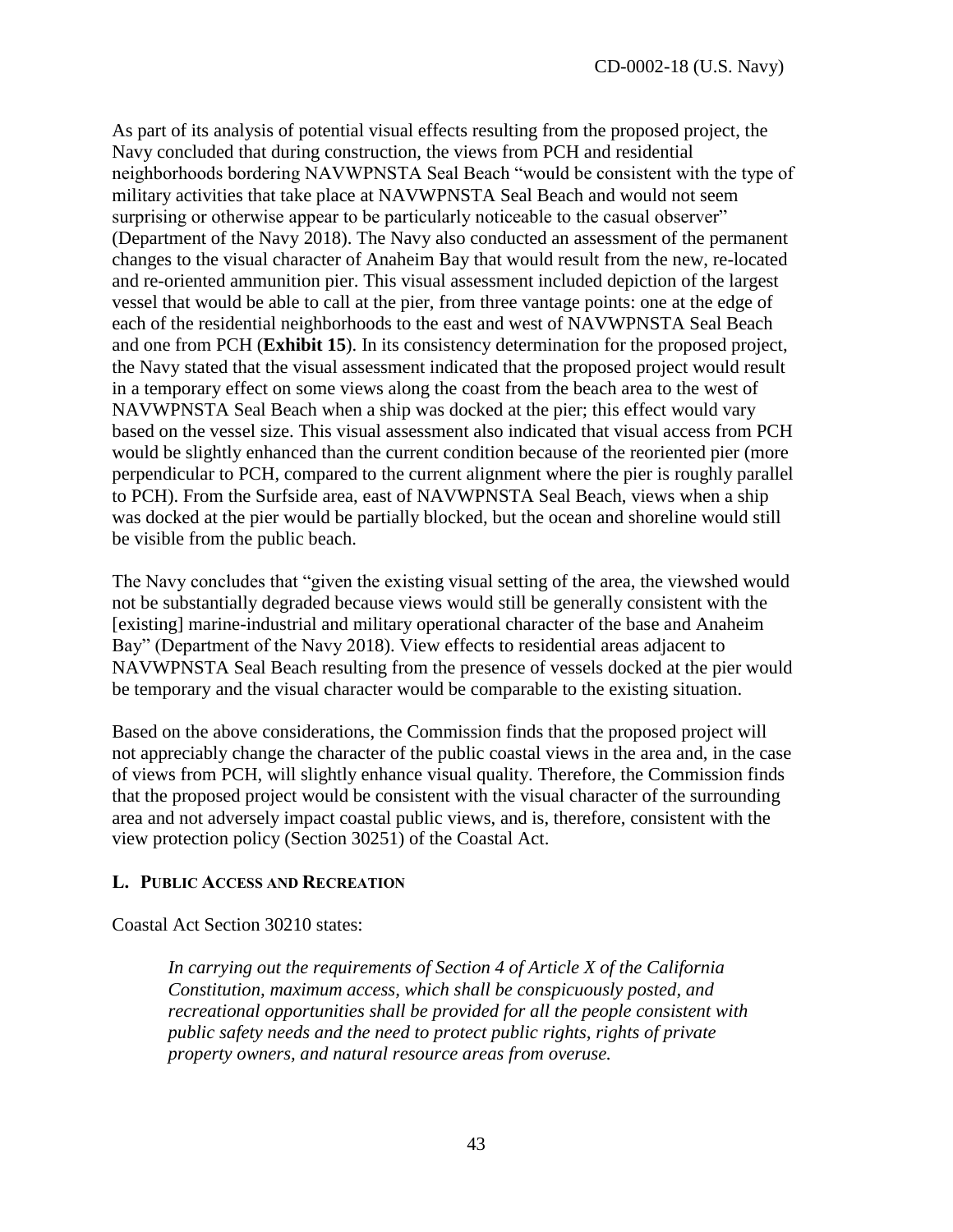Coastal Act Section 30211 states:

*Development shall not interfere with the public's right of access to the sea where acquired through use or legislative authorization, including, but not limited to, the use of dry sand and rocky coastal beaches to the first line of terrestrial vegetation.* 

Coastal Act Section 30212(a) states:

*Public access from the nearest public roadway to the shoreline and along the coast shall be provided in new development projects except where: (1) it is inconsistent with public safety, military security needs, or the protection of fragile coastal resources…*

Coastal Act Section 30213 states in part:

*Lower cost visitor and recreational facilities shall be protected, encouraged, and, where feasible, provided. Developments providing public recreational opportunities are preferred . . . .*

Public access at NAVWPNSTA Seal Beach generally is not allowed within the boundaries of the facility due to military security needs and public safety concerns. Similarly, the portion of the facility that is made up of Seal Beach NWR has restricted access for security reasons, although monthly guided tours of the Refuge are generally offered. A guarded gate on Westminster Avenue provides secured access and is used by heavy trucks and service vehicles; permitted public access for special events may occur through the Liberty Gate on the west side of the station. (**Exhibit 16**).

The existing 150-foot wide (at MLLW) public navigation channel provides the only public navigation connection between Huntington Harbour and the Pacific Ocean. According to a boat count conducted by the Navy on a summer holiday weekend and a typical weekend day in September 2017, the average daily boat count was 331 with a high of 471; these numbers translate to an average 1050 individuals per day with a peak of approximately 1,818 people per day. The Navy restricts use of the public access channel when Navy vessels are transiting the harbor, if major exercises are underway, or if national security levels are heightened (e.g., following September 11, 2001, when public access was completely prohibited for three weeks, which was then followed by a two-month period when public navigation was only allowed at certain times with direct Navy escort). When a Navy vessel is transiting the harbor, closures normally last from one to 1.5 hours in duration. Currently, approximately 40 Navy vessels call annually; these closures thus happen approximately 80 times per year. Per federal regulation [33 CFR 334.930(b)(3)], jet skis, kayaks, surfboards, paddleboards, and wind surfing are prohibited at all times from using the existing channel.

Public access to beach areas within the boundaries of NAVWPNSTA Seal Beach is prohibited; a small beach area on the North Mole (**Exhibit 4**) is used by Navy personnel and their families when no ammunition loading or movement activities are occurring. A recreation facility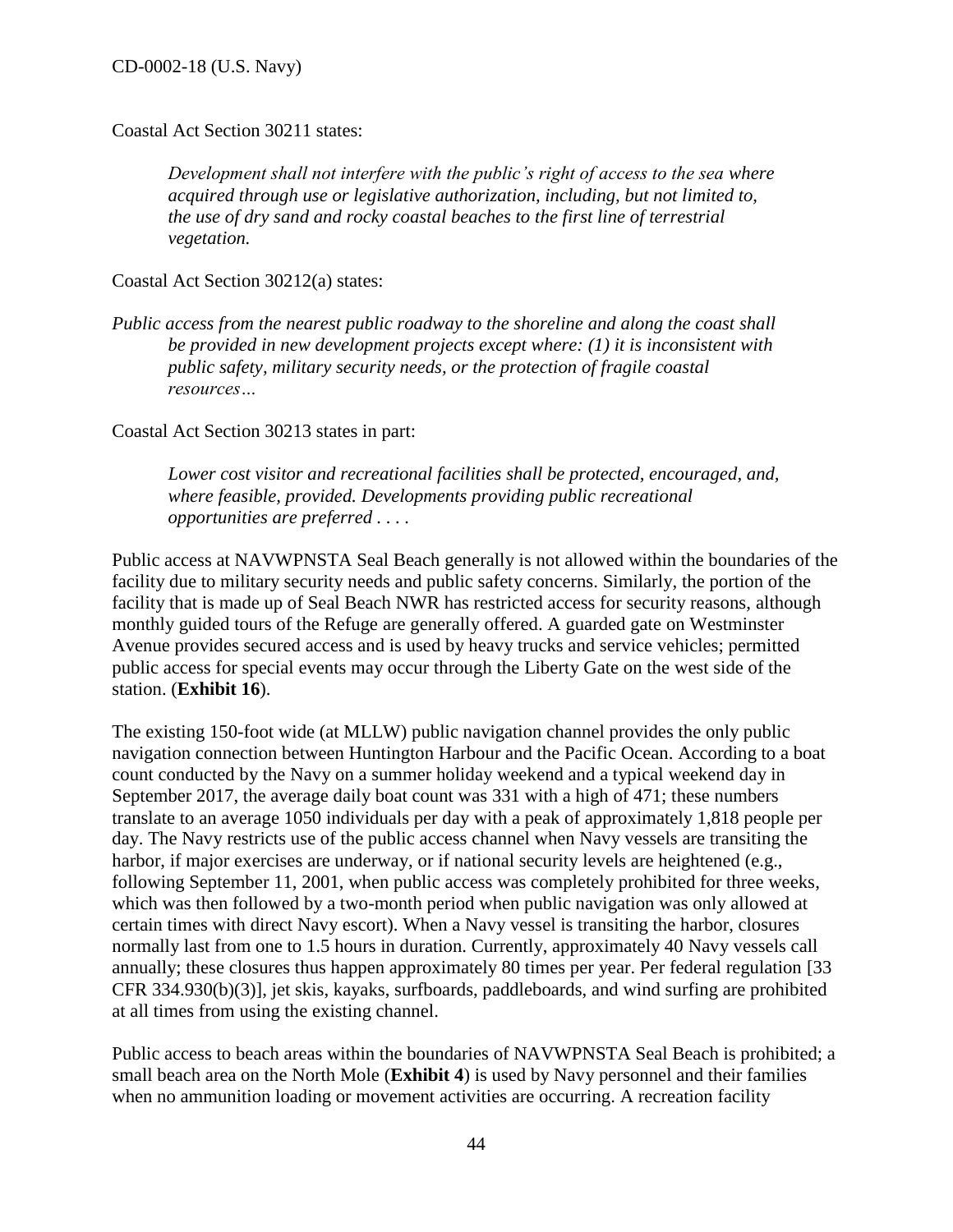(Barney's Beach House) in this area has a shaded patio, barbecue pits, and a private beach. The Navy describes this area as consisting of "groomed recreational beach" habitat that is "not well maintained and is infrequently used for recreation" (Department of the Navy 2018). As part of the proposed project, approximately 2.6 acres of this area would be removed to enable Navy vessel access to the new ammunition pier (**Exhibit 4**).

Public beaches are located adjacent to NAVWPNSTA Sea Beach along the Pacific coast. Beaches in the City of Seal Beach and Surfside are popular and used by residents from neighboring communities and other visitors. Surfing is a popular activity on the public (south) side of the East Jetty (**Exhibit 4**).

PCH carries approximately 43,000 vehicles daily in the vicinity of NAVWPNSTA Seal Beach. The Navy indicates that Caltrans is interested in adding separate bike lanes along this portion of PCH, preferably on the ocean side of the highway; however, security concerns with existing Navy ammunition loading operations at the existing facility have to date prohibited this interest from moving forward. Public access to NAVWPNSTA Seal Beach is provided through two primary access gates: the Main Gate and Westminster Gate (**Exhibit 16**). Public access to Seal Beach NWR is limited to special events or during monthly guided tours, because the Refuge is located on NAVWPNSTA Seal Beach.

The Navy states:

*the majority of construction vehicles would enter and exit the base through the Westminster Gate, and a very small number (approximately 25 percent) of the construction vehicles would need to access the base through the Liberty Gate or the Navy gate adjacent to Surfside Colony with large equipment. Once the public navigation channel has been constructed, access would no longer be available through Gate 27A; construction vehicle access and equipment delivery would occur via the Westminster Gate or the Main Gate.* 

*It is estimated that construction vehicles would enter and exit the base 50 times daily during the work week. Construction vehicles would enter and exit at different times throughout the day and may use different base access gates depending on the location of construction activities.* 

*During the offshore disposal of dredge material as many as four barges could transit into Anaheim Bay per day (over a 24-hour period). Delivery of rock for the revetments via barge could occur up to once per day. …*

*Construction traffic would constitute only a small portion of total existing traffic in the region and surrounding area. Increases in daily traffic volumes associated with proposed construction activities would be minimal and temporary. A Construction Traffic Management and Detour Plan would be developed and approved by the Navy prior to the start of construction activities on NAVWPNSTA Seal Beach. The traffic management plan would specify necessary land closures,*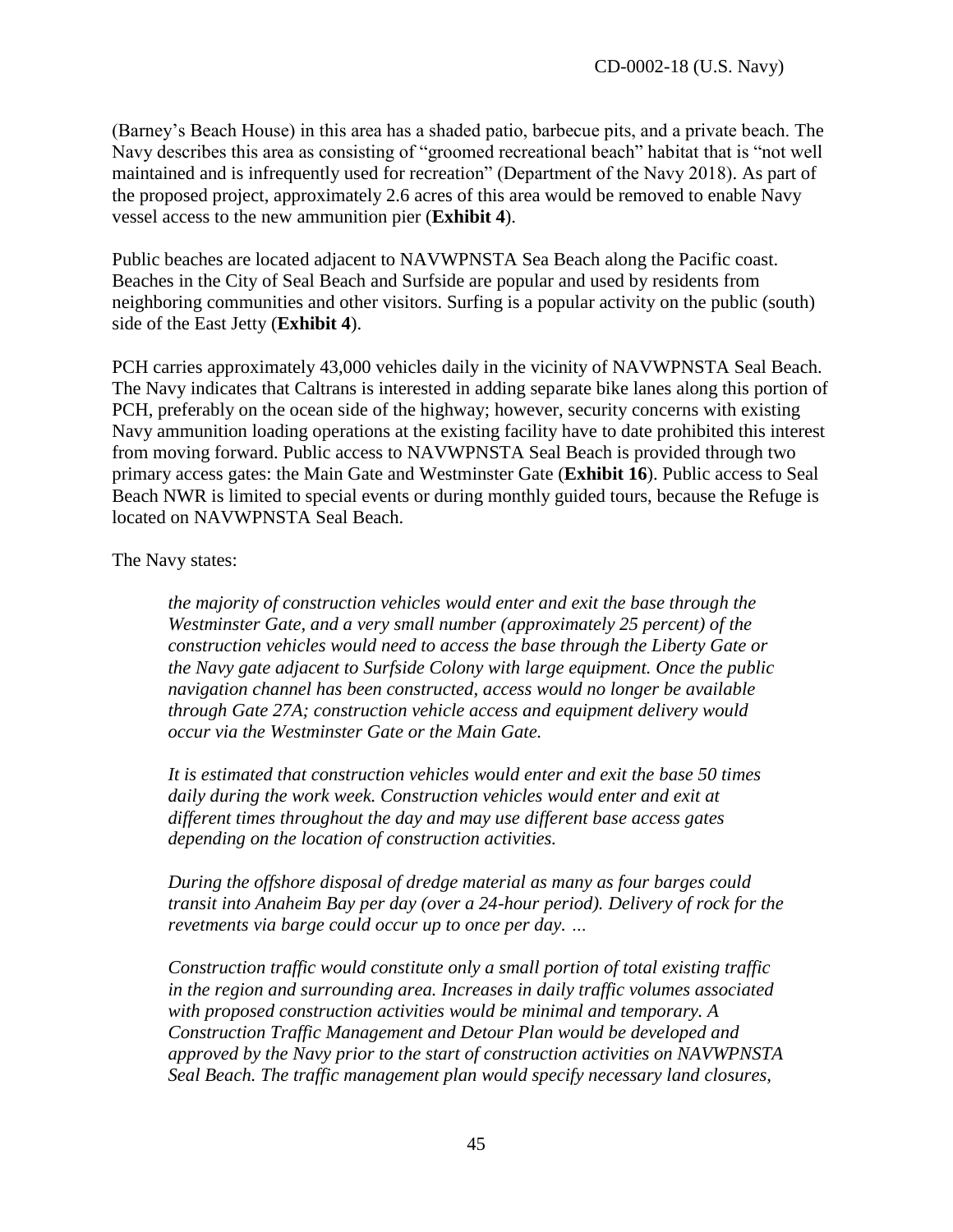*detours, any signage or lighting, flaggers, and other traffic control measures needed to avoid potential conflicts and provide access…*

With respect to the public access navigation channel, the Navy states that it would be constructed:

*… prior to constructing the causeway or the pier in order to minimize any potential impact to small boat traffic…The Navy will coordinate with the U.S. Coast Guard to issue a Notice to Mariners if further restrictions would apply during the construction phases; however, every measure to keep boat traffic flowing would be taken. When the public navigation channel is completed, recreational boat traffic would no longer be restricted for brief periods and as currently regulated by NAVWPNSTA Seal Beach when Navy ships are entering and leaving port.* 

Because the new public access channel would be separated from the Navy's access to the new ammunition pier (**Exhibit 4**), boating access would be improved following construction. The width of the public navigation channel would be increased to a navigable width of approximately 250 feet, compared to the existing width of approximately 150 feet. The Navy estimates that temporary closure times (when a vessel is in transit to the new ammunitions pier) would be reduced compared to the current situation by 30-50%, because of the greater distance of separation between the channel leading to the ammunition pier and the new public access channel. Finally, the Navy states that it would work with the U.S. Coast Guard and the Army Corps of Engineers to eliminate or reduce the restrictions on jet skis, kayaks, surfboards, paddleboards, and wind surfing within the public access channel.

Existing public access to the beaches in Seal Harbor and Surfside would not be directly affected by the proposed project. The Navy suggests that cut or dredge material may be available for beneficial reuse to nourish beaches in these communities, and that any such activities would follow similar protocols as past dredging activities in Anaheim Bay: review of sediment sampling by the Southern California Dredged Material Management Team to determine compatibility with beach nourishment activities; incorporation of monitoring for nesting birds and informal consultation with the U.S. Fish and Wildlife Service if necessary; and consideration of timing such beach nourishment activities to avoid periods of known high public recreation activities and grunion spawning. Beaches in the adjacent communities are the focus of other existing beach nourishment efforts (for example, Surfside is nourished approximately every five years by the US Army Corps of Engineers).

Other aspects of the proposed project would not encroach on these public beaches or related public activity, as the project footprint is within the existing security boundary of NAVWPNSTA Seal Beach (**Exhibit 4**). The Navy does indicate that the proposed project would result in ammunition loading operations being located further away from PCH, which potentially would allow for a separate bike path on the ocean side of PCH without reducing public safety (Department of the Navy 2017).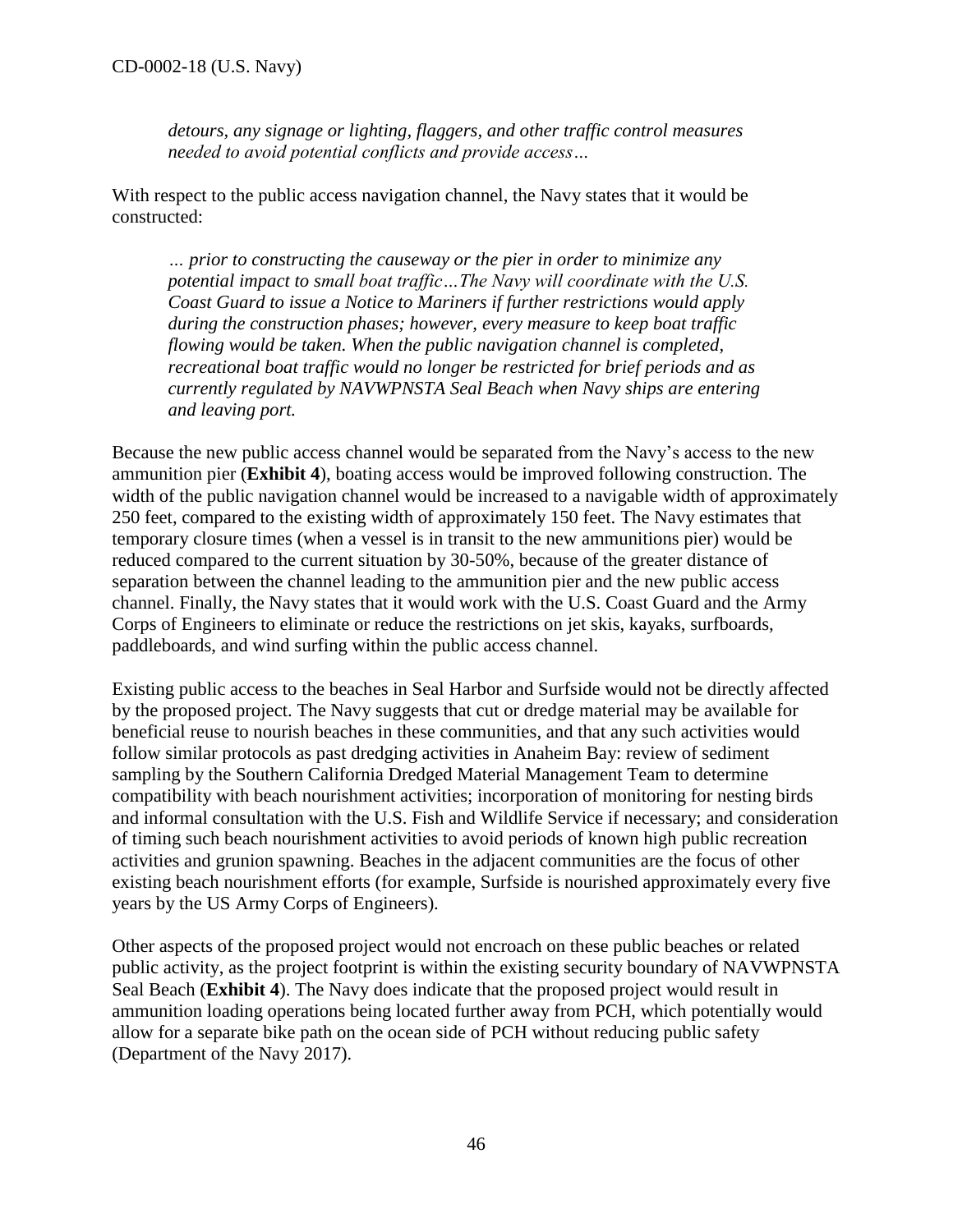For the reasons described above, the Commission agrees that public access to the public beaches surrounding NAVWPNSTA Seal Beach would not be adversely affected by the proposed project, and that public navigation through the proposed public navigation channel will enhance public recreation in the area. Therefore, the Commission finds the proposed project consistent with the pertinent public access and recreation portions of the CCMP (Sections 30210, 30211, 30212(a), and 30213 of the Coastal Act).

#### <span id="page-46-0"></span>**M. AIR QUALITY**

Coastal Act Section 30253 states in part:

*New development shall do all of the following:*

*. . .* 

*(c) Be consistent with requirements imposed by an air pollution control district or the State Air Resources Board as to each particular development.*

NAVWPNSTA Seal Beach is in Orange County and thus is within the Metropolitan Los Angeles Air Quality Control Region. In Orange County, the South Coast Air Quality Management District (SCAQMD) is responsible for implementing and enforcing state and federal air quality regulations. The U.S. Environmental Protection Agency has designated Orange County to be a nonattainment area for ozone and particulate matter less than or equal to 2.5 microns in diameter  $(PM<sub>2.5</sub>)$ , and Orange County also is classified as "maintenance" for carbon monoxide, nitrogen dioxide, and PM10. Federal actions occurring in areas which have been so designated are required to undergo an evaluation of their potential direct and indirect emissions of nonattainment pollutants. This evaluation includes quantifying applicable direct and indirect emissions that would result from implementing the federal action.

The Navy undertook such an evaluation for the proposed project, including annual construction and operations-related impacts, since the proposed project would accommodate additional ship calls as well as larger vessels. For construction-related impacts, the Navy included emissions associated with construction equipment and vehicles, support vessels, and demolition activities, not including dredging equipment which requires separate air permits from the SCAQMD. For operations-related impacts, the Navy included emissions from vessels and the use of heavy equipment and truck traffic associated with handling and transportation ammunition.

The SCAQMD reviewed the results of the Navy's emissions-related analyses and confirmed that, while there would be emissions increases for certain pollutants, these increases would be within the emissions budget of the approved 2016 Air Quality Management Plan for the South Coast Air Basin (which includes Orange County). In the Revised Draft EA for the proposed project, the Navy states that all construction and dredging equipment would be authorized by the SCAQMD prior to the start of construction and affirms its commitment to complying with state and local air quality requirements.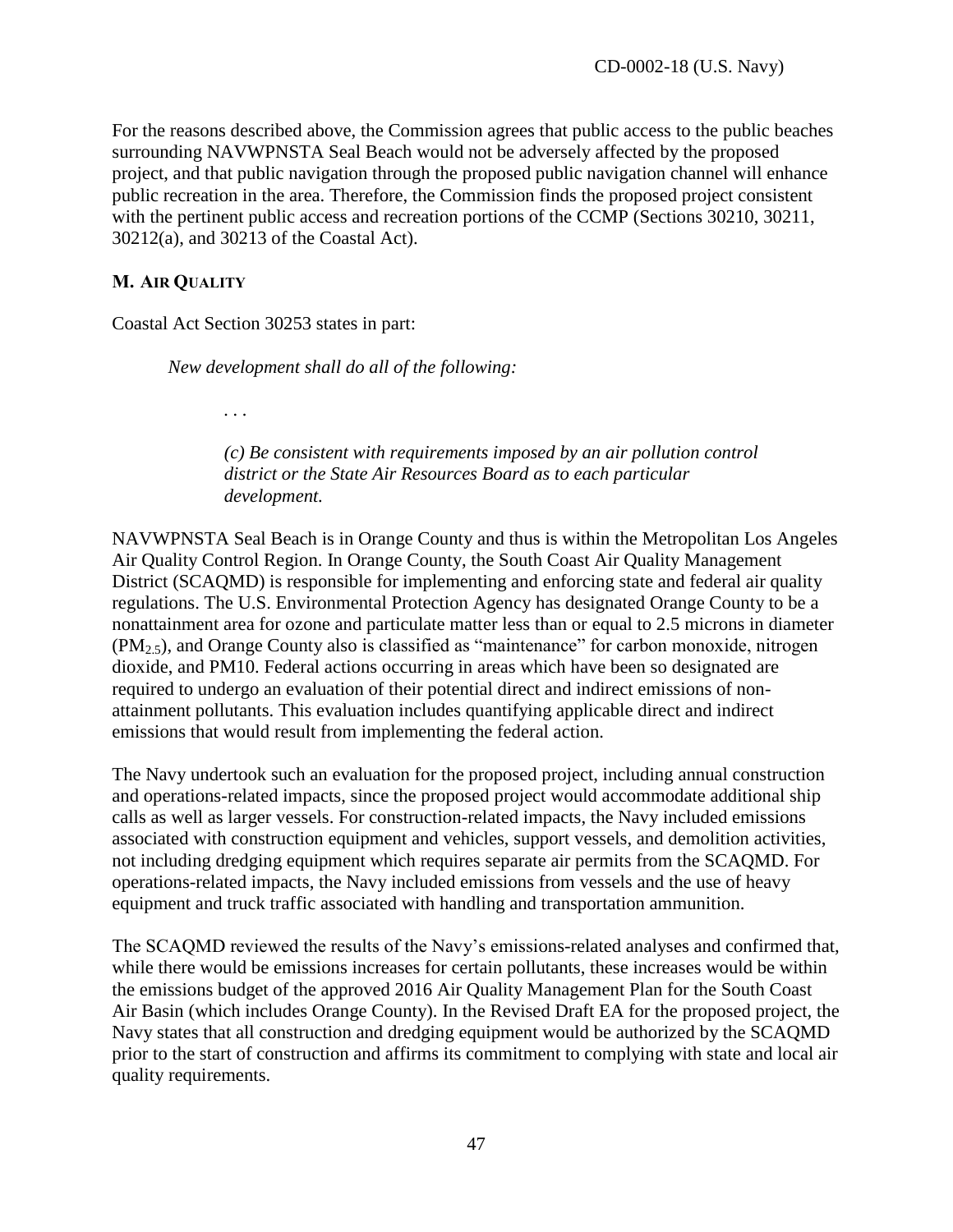Based on the conclusion of the SCAQMD following its review of the Navy's analysis of potential emissions resulting from construction- and operations-related activities of the proposed project and the Navy's commitment to comply with air quality requirements, the Commission finds the proposed project consistent with the air quality policy Coastal Act (Section 30253).

# <span id="page-47-0"></span>**N. HAZARDS**

Coastal Act Section 30253 states in part:

*New development shall do all of the following:* 

- *(a) Minimize risks to life and property in areas of high geologic, flood, and fire hazard*
- *(b) Assure stability and structural integrity, and neither create nor contribute significantly to erosion, geologic instability, or destruction of the site or surrounding area or in any way require the construction of protective devices that would substantially alter natural landforms along bluffs and cliffs.*

#### *Public safety and security*

The Navy has identified public safety and security risks as a main reason for the design of the proposed project. These issues relate to the handling of ammunition and presence of Navy vessels. According to the Revised Draft EA for the proposed project, NAVWPNSTA has 98 above-ground, earth covered storage magazines that are activity used and three that are under construction (Department of the Navy 2018). The Navy describes its general approach to safety and security issues as follows (Department of the Navy 2018):

*Safety is critically important to naval weapons station operations, both to protect the military mission and the surrounding community. The Navy's operations at NAVWPNSTA Seal Beach utilize a layered safety system that includes highly trained personnel, detailed administration, and specifically designed equipment to ensure its handling of ordnance is safe and reliable. Explosives handing* (sic) *personnel undergo a rigorous and continuous training and certification process, and follow strict standard operating procedures. In addition, explosives handing*  (sic) *processes are overseen by expert safety observers, whose sole purpose is to ensure the safety of each operation.* 

*Unlike earlier munitions from the WWII era, modern military explosives are specifically designed to be insensitive and remain safe after drops, direct exposure to fire, bullet or fragment strikes, or other mishaps. Additionally, ordnance is tested during the development and manufacturing under extreme conditions that exceed what it is subjected to during actual explosives handling operations. For these reasons, the chance of an explosives accident is extremely remote.* 

For the facilities at NAVWPNSTA Seal Beach, in accordance with Department of Defense and Department of the Navy policy and requirements, the Navy has established safety buffer zones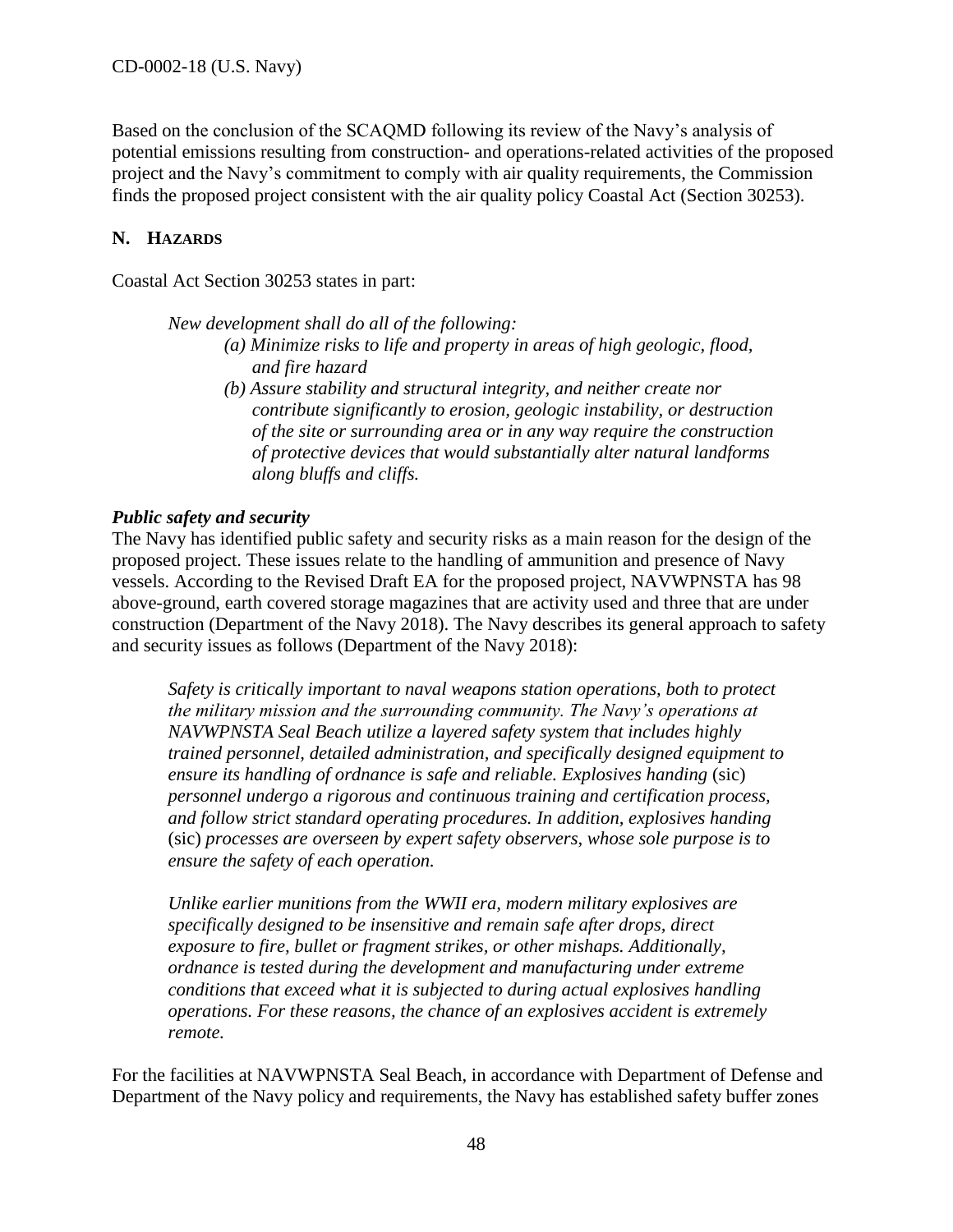around areas where ammunition is maintained, stored, or transferred. For security reasons, the Navy does not publish specific information on the specific dimensions or locations of these buffer zones, but generally describes them for the proposed project as follows:

*To help ensure the safety and security of the surrounding community, buffer zones surround areas where munitions are maintained, stored, or transferred. Buffer zones are extended from the outer walls of facilities or outer limits of designate areas where munitions are handled. The amount of explosives positioned at one location is required to be limited to a quantity that would minimize potential for damage outside of the safety buffer zone, even in a hypothetical worst-case accident. Generally, safety buffer zones are located entirely within base property.* 

*Portions of the explosives safety buffer zone established for ammunition handling at the existing wharf extend onto two public transportation routes that traverse the installation – Pacific Coast Highway, and the public navigation boat channel from Huntington Harbor to the ocean. In order for continued public use of these routes, an explosives safety exemption was granted by the Chief of Naval Operations in 1981after an analysis of the potential risk. The Navy Ammunition and Hazardous Materials (AMHAZ) Review Board reviews this exemption every two years to validate the operational requirements and justification for continuance. However, [the applicable] DoD [standards] mandate that an exemption or waiver must be temporary in nature, and that the Navy must have a process in place to eliminate the need for any such exemption or waiver. The proposed construction of the new ammunition pier would eliminate the need for the current…explosives safety exemption.* 

Specifically regarding the proposed public navigation channel, the Navy states:

*The location for the public navigation channel (PNC) was driven by both safety and security considerations. The PNC is required to be located outside of the applicable safety buffer zones for medium traffic density public transportation routes. Additionally, the PNC is required to be physically separated from Navy operational areas by DoD regulations for anti-terrorism.*

The Navy applies additional general security and safety measures at NAVWPNSTA Seal Beach such as:

- The support of a fire department with one engine company and approximately 16 personnel.
- Limits to vegetation height around ordnance operation areas to limit the potential for fire hazards.
- Storage of equipment, fuel, and oil only in designated areas with a 20-foot wide firebreak of bare soil around all flammable materials; there are approximately 36 locations at the facility with the potential for non-ordnance fire hazards.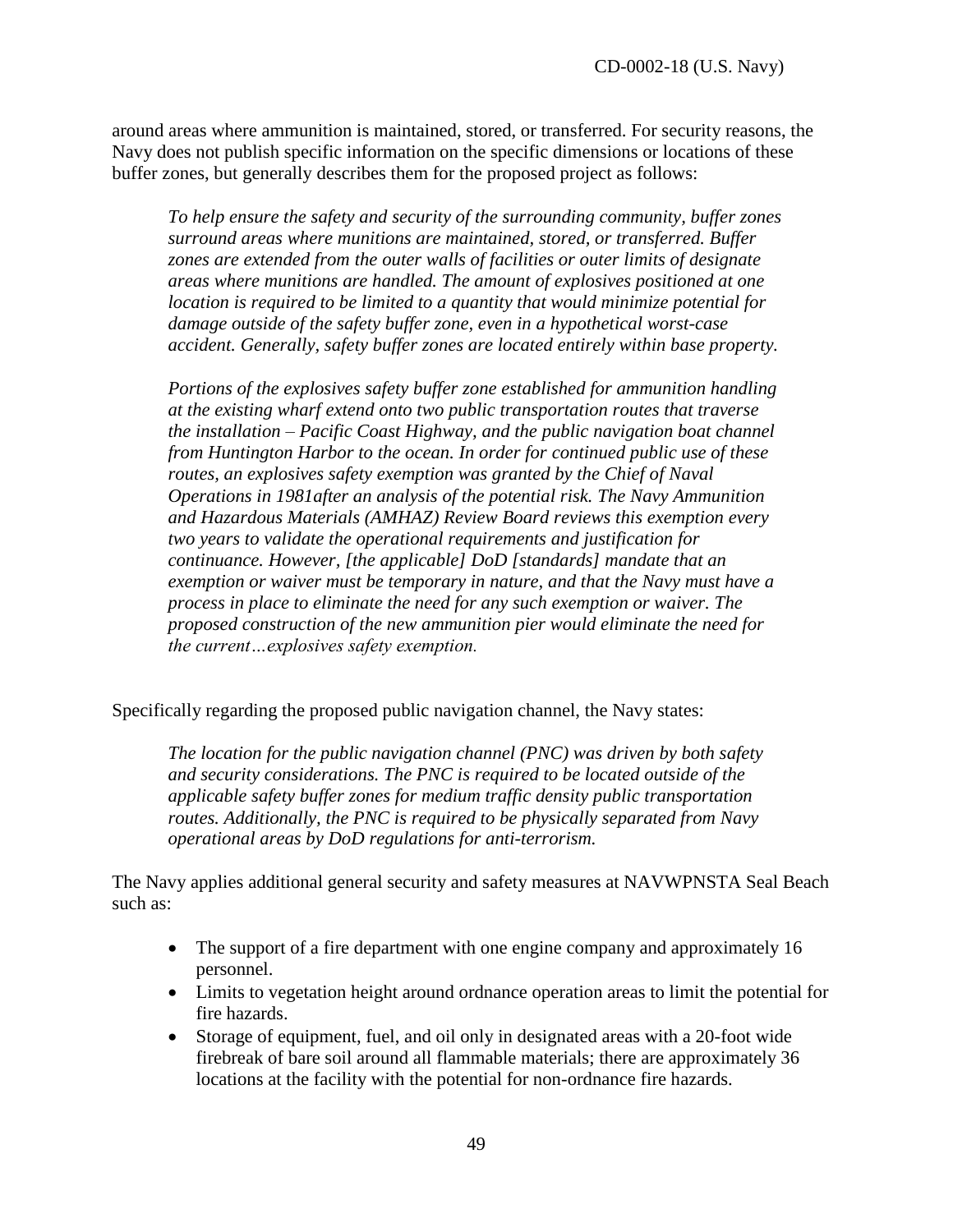According to the Navy, several alternatives it assessed in designing the proposed project would "increase risks to public safety by moving ammunition loading operations closer to civilian residences while elimination of a separate navigation channel would result in similar if not additional closures for public recreational boating for safety reasons." In the Revised Draft EA for the proposed project, the Navy states that as part of its proposed project there would be no change to current emergency services at NAVWPNSTA Seal Beach. Furthermore, the proposed project:

*would also increase public safety because it would further separate civilian boat traffic from the loading and unloading of Navy vessels, and would further limit or reduce the potential for injuries or damage to property on public transportation routes.* 

*With construction of an ammunition pier and a dedicated public navigation channel…, the… buffer associated with explosives handling operations at the ammunition pier would be contained entirely within the installation perimeter. The proposed ammunition pier would move the buffer completely within the fence line [of NAVWPNSTA Seal Beach] and would no longer extend over any public transportation routes. Additionally, the physical separation of civilian boat traffic that would be created through construction of the public navigation channel would further reduce the possibility of individuals attempting to use a small boat to attack Navy ships or facilities.*

The proposed project would occur within the footprint (and fenceline) of the existing facility with the exception of dredge material that would be disposed of offshore or used for beach nourishment. As described in Section L: Public Access and Recreation, alignment of the proposed project would result enhancement of public recreation as a result of the new public navigation channel and the potential for bike lanes to be added to PCH, in both cases partly resulting from the improvements to public safety and security that would result from the proposed project. The Commission therefore finds the project would not increase public safety risks.

# *Geologic hazards and sea level rise*

Two active geologic faults are located within 10 miles of NAVWPNSTA Seal Beach, according to the Navy's consistency determination. According to the Revised Draft EA for the proposed project, seismic studies and field geotechnical exploration of the existing wharf in 2014 found that the soils at and immediately landward of the existing pier have a high liquefaction potential.

NAVWPNSTA Seal Beach contains areas within the 100-year floodplain and, outside of the jetties, coastal flood zones. Tides range from 2.82 feet below mean sea level to 2.67 feet above mean sea level, and according to the Navy "[a]lthough rare, tsunamis have occurred in Southern California and could potentially threaten vulnerable low-lying areas."

Existing infrastructure such as the two jetties in place at NAVWPNSTA Seal Beach provides protection for the facility's other infrastructure. Given the orientation of the proposed ammunition pier, the Navy considered the potential need for additional infrastructure such as the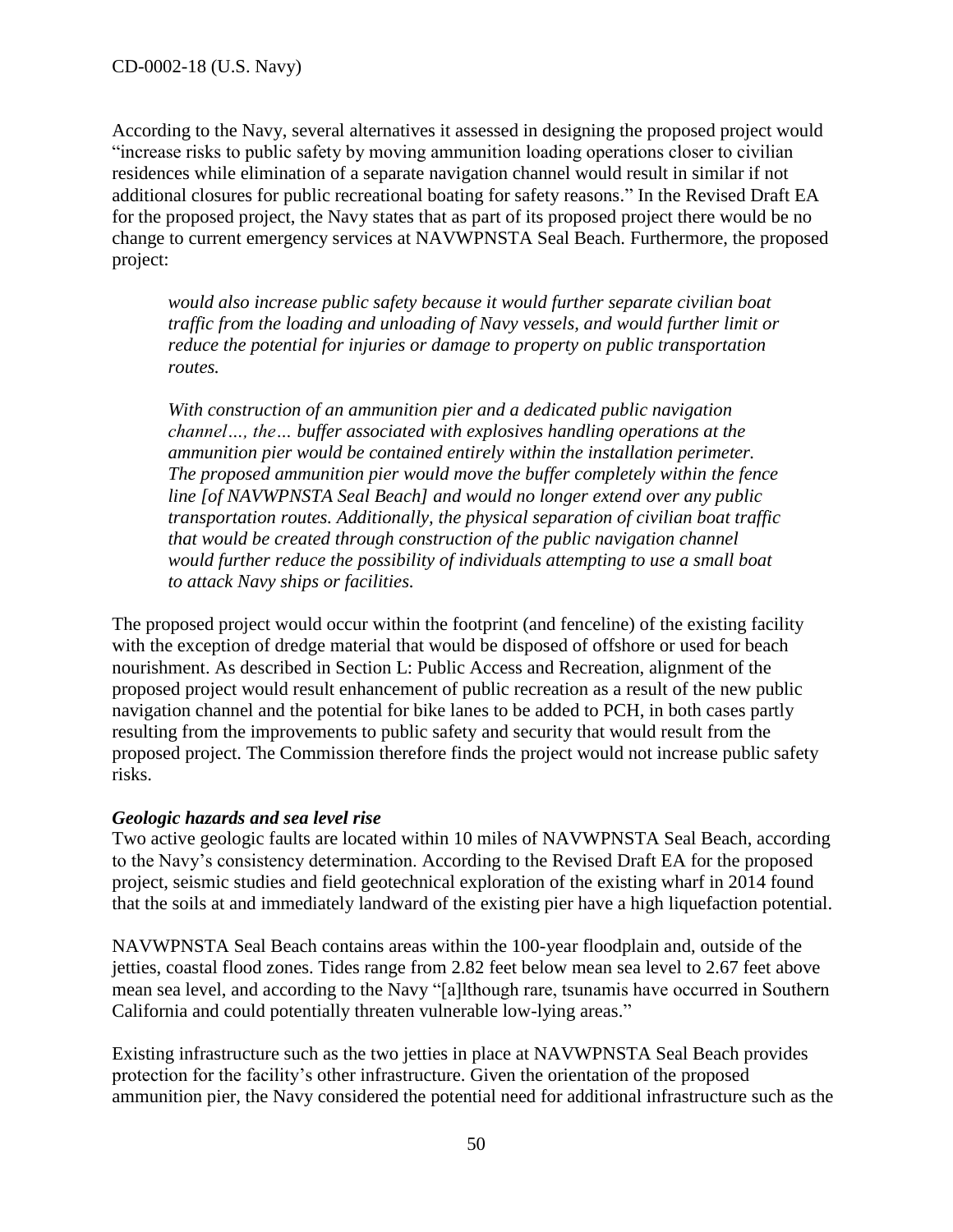proposed breakwater. According to the Navy's consistency determination, a 2014 wave study found that the proposed breakwater

*would be an essential component for achieving favorable mooring conditions at the ammunition pier. The study estimated that an ammunition pier without a breakwater would experience a downtime of two weeks per year (approximately 80 hours) because of unfavorable mooring conditions. With the breakwater, the study estimated downtimes of approximately 2.5 hours per year for destroyers and 39.5 hours per year for LHAs. This is an improvement from the existing wharf, which experiences 23 hours of average downtime per year for destroyers and cannot accommodate LHAs because of size restrictions.*

The proximity of the two geologic faults is considered a serious earthquake hazard, and the high liquefaction potential of the underlying soils is a significant concern. According to the Navy's consistency determination, the pier is over 60 years old, is past its design life, and was constructed prior to the introduction of modern seismic codes. In its consistency determination, the Navy states that the "primary purpose of the Proposed Project would be to construct a pier that would meet current earthquake design standards, which would minimize the risk to damage resulting from earthquakes."

The proposed breakwater would be located within the area of Anaheim Bay that is enclosed by the two existing jetties. Modeling completed by the Navy assessing the hydrodynamic connection between the Pacific Ocean, Anaheim Bay, and Seal Beach NWR/Huntington Harbour suggested no appreciable effects to the hydrodynamics of this system; this modeling included the proposed breakwater in its assessment. Therefore, given the location of the breakwater and the results of the existing modeling, the Commission agrees that the breakwater will not "create or contribute significantly to erosion", as required by Coastal Act Section 30253(b).

Finally, the Navy's consistency determination states that "all new structures and roads would be designed to withstand a 100-year storm event and would consider predicted sea level rise."

Therefore, for the above reasons, the Commission agrees with the Navy and finds that the proposed project would be consistent with the hazards policy of the Coastal Act (Section  $30253(a)$  and (b)).

# <span id="page-50-0"></span>**O. COASTAL-DEPENDENT INDUSTRIAL FACILITY 'OVER-RIDE' POLICY**

Section 30101 of the Coastal Act defines a coastal-dependent development or use as one that "requires a site on, or adjacent to, the sea to be able to function at all."

Section 30260 of the Coastal Act provides that the Commission may authorize coastal-dependent industrial facilities that cannot feasibly be accommodated consistent with the other Chapter 3 policies of the Coastal Act if three criteria are satisfied. As described below, the Navy's proposed project qualifies as a coastal-dependent industrial facility. Such facilities must first be tested under all applicative Coastal Act policies in Chapter 3. As is explained above, the proposed facility cannot feasibly be accommodated consistent with Section 30240. Thus,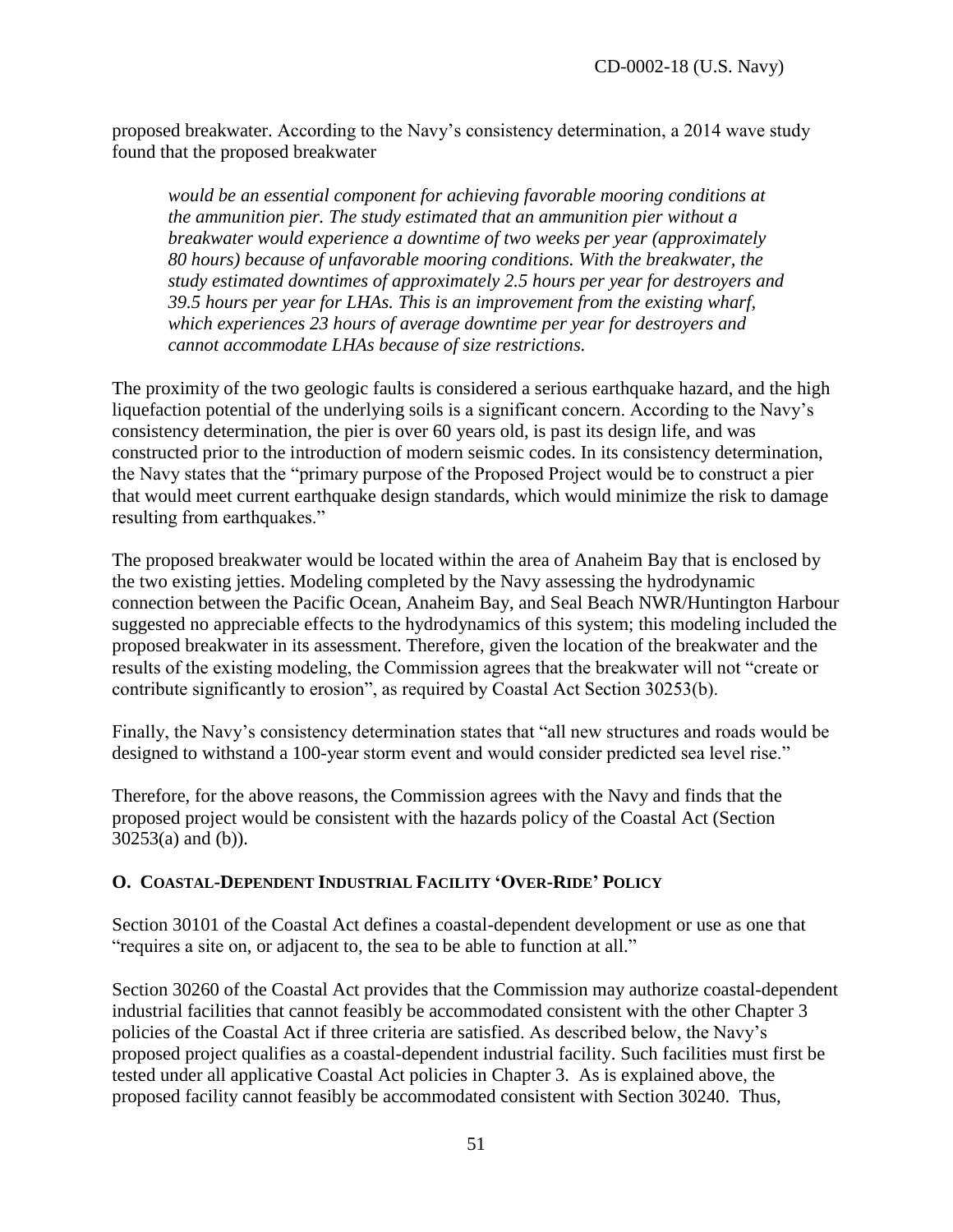$\overline{a}$ 

Section 30260 applies, and it provides that a coastal-dependent industrial facility can be authorized if it satisfies the requirements of Coastal Act Section 30260, as follows:

*Coastal-dependent industrial facilities shall be encouraged to locate or expand within existing sites and shall be permitted reasonable long-term growth where consistent with this division. However, where new or expanded coastal-dependent industrial facilities cannot feasibly be accommodated consistent with other policies of this division, they may nonetheless be permitted in accordance with this section and section 30261 and 30262 if (1) alternative locations are infeasible or more environmentally damaging; (2) to do otherwise would adversely affect the public welfare; and (3) adverse environmental effects are mitigated to the maximum extent possible.* 

A coastal-dependent industrial facility is one that first meets the definition of a coastal-dependent development. As described in the allowable use assessment in Section H: Wetlands, the Commission has historically found Navy facilities such as piers in open coastal waters and estuaries to be allowable uses as coastal dependent facilities, and the proposed project clearly requires a site on or adjacent to the shoreline in order to function (and has been located at this site since 1944). The Coastal Act does not separately define "coastal-dependent *industrial* facilities"; however, a review of local coastal plans, port plans, and the American Planning Association's system for classifying land uses  $6$  resulted in the following common aspects in defining coastal-dependent industrial facilities:

- 1. Has existing (deep-draft) navigational access;
- 2. Requires access to a navigational channel to function (receive and distribute items);
- 3. Includes loading and unloading goods and has a large storage component;
- 4. When compared to land uses that are more commercial in nature, often requires relatively large land areas.

For the proposed project, because the Navy is proposing to use an existing -39 foot channel that provides necessary access to Navy vessels for loading and unloading of ammunition, and would use an existing site that occupies more than 5,000 acres and provides for approximately 13 acres of storage for munitions, the Commission finds that the proposed project is comparable to the common aspects of industrial uses discussed above and is a coastal-dependent industrial facility pursuant to Coastal Act Section 30260.

As described in Section F: Environmentally Sensitive Habitat, the Navy's proposed project does not meet the standards of Section 30240 of the Coastal Act. And as described in Sections IV.C: Alternatives Considered and IV.H: Wetlands, there is no other feasible alternative, so the Navy's proposed project satisfies the requirement that it cannot feasibly be accommodated consistent with the other Chapter 3 policies. Since the project qualifies as a coastal-dependent industrial

<sup>6</sup> Examples of defining "coastal-dependent industrial facilities" include Humboldt County LCP, Mendocino County LCP, San Francisco Bay Development and Conservation Commission *Bay Plan*, Port Hueneme Master Plan, and the American Planning Association Land-based classification system, available at [https://www.planning.org/lbcs/standards/activity.htm.](https://www.planning.org/lbcs/standards/activity.htm)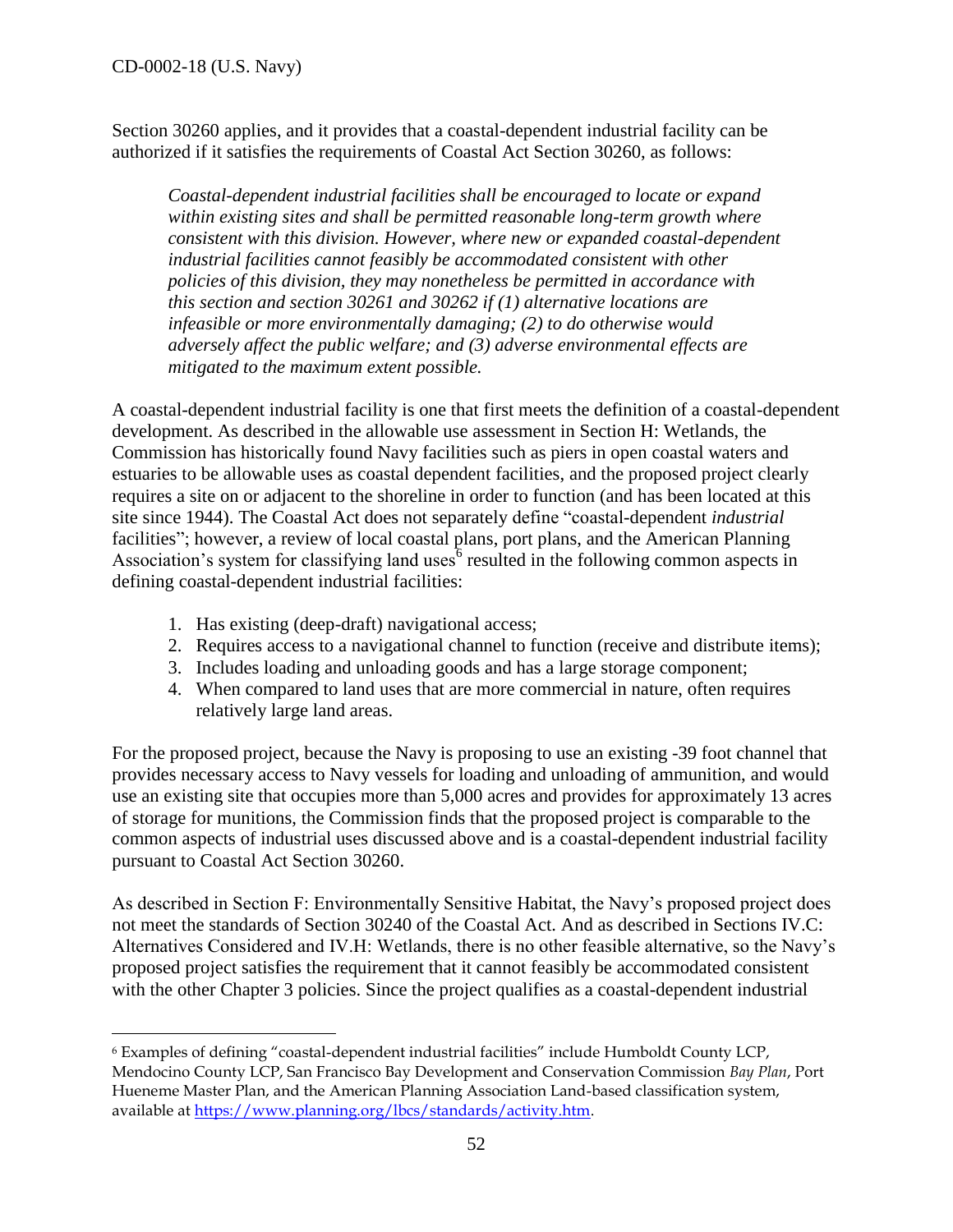facility that cannot feasibly be accommodated consistent with the other Chapter 3 policies, the Commission must proceed to apply the three requirements of Section 30260 of the Coastal Act to determine the extent of the project's conformity to them.

#### **Requirement 1: Alternative locations**

The Coastal Commission may approve the proposed development notwithstanding the project's inconsistency with one or more Chapter 3 policies if it finds that alternative project locations "are infeasible or more environmentally damaging."

As described in Section C: Alternatives Considered, in the Revised Draft EA the Navy described in detail the alternatives that were evaluated to meet the project's purpose and need. This evaluation included construction of new facilities or upgrades to existing facilities at other Navy installations in California, construction of entirely new facilities offshore California, different ammunition pier configurations at NAVWPNSTA Seal Beach, similar pier configurations as the preferred project but with different locations of the public navigation channel, and the no action alternative.

Section C summarizes the Navy's rationale for the selection of the proposed project as the preferred alternative following this analysis. In summary, constructing and operating entirely new facilities (for example, at Camp Pendleton or a new offshore facility) likely would result in greater environmental impacts and increased public safety and security issues; alternatives that would involve upgrades at existing facilities (such as upgrading Naval Base Coronado, Port Hueneme, or Military Ocean Terminal Concord) would compromise existing Navy operations and/or would be infeasible because of existing navigation-related constraints; and other alternatives involving different configurations at NAVWPNSTA Seal Beach would result in impacts to long-shore sediment transport at Sunset Beach, other direct impacts to public beach areas, and/or a greater public safety or security risk to nearby residential areas or public use of PCH. For example, modeling completed by the Navy suggested that locating the public navigation channel outside of the existing jetties could result in down-drift erosion along Sunset Beach; such a location would also impact a popular area for surfing (for example, see the Orange County Register article from October 2018 at [https://www.ocregister.com/2018/10/12/its](https://www.ocregister.com/2018/10/12/its-unfortunate-but-what-are-you-going-to-do-navys-major-overhaul-of-anaheim-bay-depot-draws-muted-objections/)[unfortunate-but-what-are-you-going-to-do-navys-major-overhaul-of-anaheim-bay-depot-draws](https://www.ocregister.com/2018/10/12/its-unfortunate-but-what-are-you-going-to-do-navys-major-overhaul-of-anaheim-bay-depot-draws-muted-objections/)[muted-objections/\)](https://www.ocregister.com/2018/10/12/its-unfortunate-but-what-are-you-going-to-do-navys-major-overhaul-of-anaheim-bay-depot-draws-muted-objections/). Such a location also would still result in ESHA impacts given the presence of southern foredune at Sunset Beach. Inclusion of mooring dolphins as part of the proposed project results in a shorter pier than would otherwise be necessary to moor the vessels that will call at NAVWPNSTA Seal Beach. Additionally, continuing to operate the pier at its existing location, or other alternatives that included a new ammunition pier at different locations within Anaheim Bay, would result in public safety and security concerns to PCH or to adjacent residential areas.

For these reasons, the Commission finds that there is no feasible less environmentally damaging alternative available for constructing the fuel pier, providing access to it, and maintaining boating access to Huntington Harbour.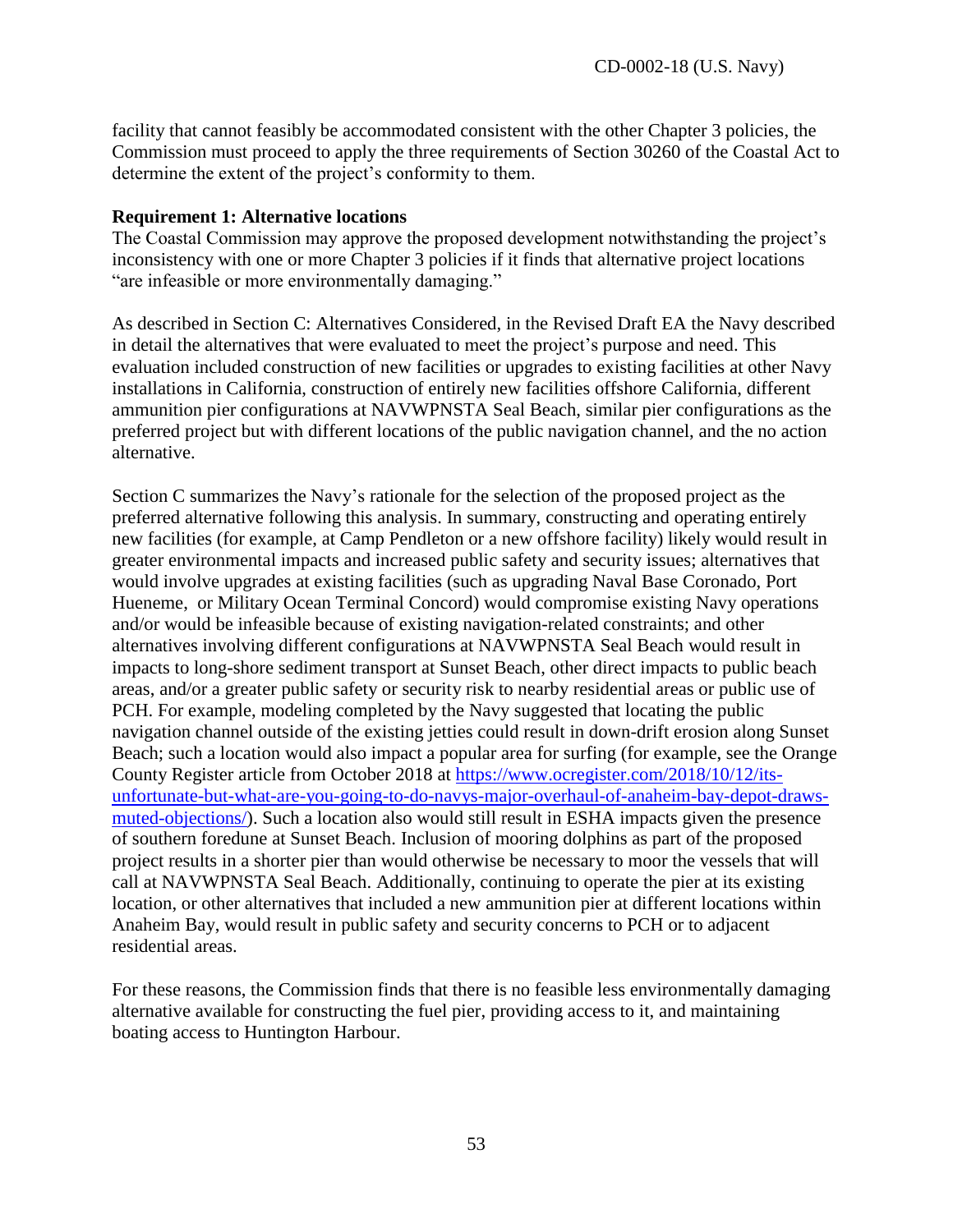#### **Requirement 2: Public Welfare**

The second test of 30260 requires that not proceeding with the proposed coastal-dependent industrial development "would adversely affect the public welfare." The test requires more than a finding that, on balance, a project as proposed is in the interest of the public. It requires that the Commission find that there would be a detriment to the public welfare were the proposal not to proceed.

As a general matter, the CA Coastal Management Plan states that "[r]ecognizing its responsibilities to the rest of the nation, California in its coastal planning has made every effort to consider the national interest in issues affecting the coast. The Coastal Management Program recognizes national defense and national security as important aspects of national interest, because without the attainment of these objectives all other objectives and goals can be threatened."

In addition, regarding the specifics of the proposed project, the Navy states that public safety and security is a primary consideration for the proposed new ammunition pier. The Navy states that Department of Defense and Navy policies regarding ammunition with respect to ammunition handling and management:

*Place an emphasis on safe and efficient handling procedures. Safe and efficient handling procedures include: (1) providing the maximum possible protection to personnel and property from the effects of potential accidents involving ammunition and explosives; (2) limiting the exposure to the minimum number of personnel, the time of exposure, and amounts of ammunition and explosives; (3) providing buffer zones around areas where munitions are maintained, stored, or transferred; (4) the use of standard operating procedures that dictate how all operations are to be conducted by our personnel.*

The Navy concludes that these general considerations led to the following determinations:

- *1. The new ammunition pier could not be built on the same location as the current wharf because it would not remove explosives safety exemptions over public transit routes as required by DoD regulations, and would not eliminate security concerns with the current public navigation channel. Additionally, the current wharf would not be able to remain in operation during the construction period.*
- *2. The new ammunition pier could not be built in a different position along the current shore line, because it would not remove explosives safety exemptions over public transit routes as required by DoD regulations, would not eliminate security concerns with the current public navigation channel, and would move munitions operations closer to residences either to the NW in Seal Beach or to the SE in Surfside Colony.*
- *3. The only viable option would therefore be to place the new ammunition pier further out into the center of the harbor, attached to one of the mole structures already in place, and to create a new navigation channel that would separate public boat traffic from Navy operations. The north mole was ruled out due to*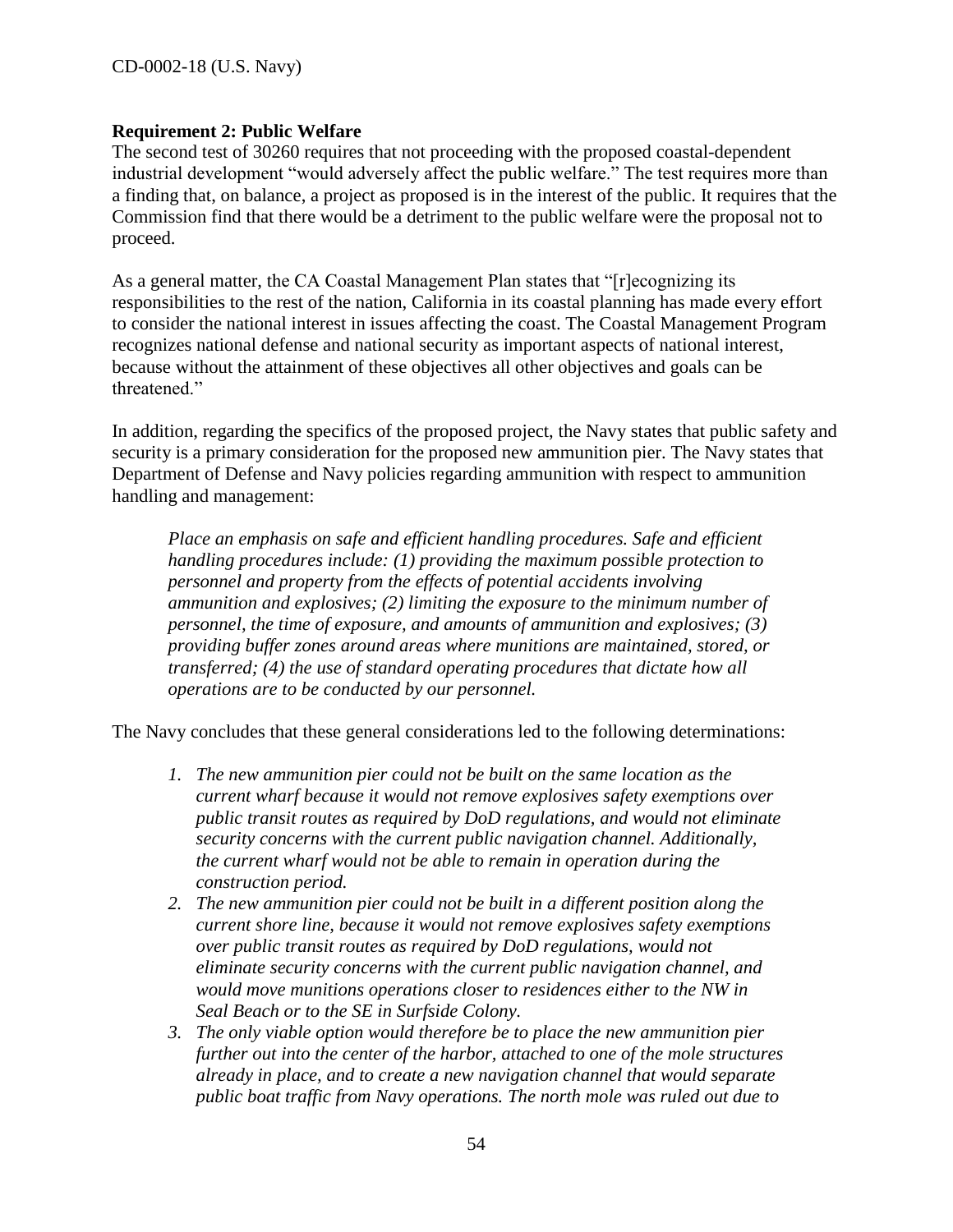*its proximity to Seal Beach residences. The south mole was thus determined to be the only viable location for the new ammunition pier….*

Were the Commission to object to the proposed project and determine that the proposed project should not go forward, and were the Navy to defer to that determination, the continued operation of NAVWPNSTA Seal Beach would result in continuing security and safety issues, for example because of the presence of public transit routes (PCH and the public navigation channel) within the buffer zones established for ammunition handling and loading. The project as proposed would benefit public safety by eliminating hazard zones extending outside the perimeter of the base and onto the busy public thoroughfare.

For these reasons, the Commission finds that the proposed project satisfies the "public welfare" test of Section 30260 of the Coastal Act.

#### **Requirement 3: Maximum Feasible Mitigation**

The third test of 30260 requires that adverse environmental impacts be mitigated to the maximum extent feasible. The discussions below describe mitigation measures included as part of the proposed project meant to address impacts in the area of policy inconsistency identified above (i.e., with the environmentally sensitive habitat policies in Section 30240 of the Coastal Act). Mitigation measures addressing other impacts generated by the project are addressed in the preceding sections of these findings.

As described in Section F: Environmentally Sensitive Habitat, the proposed project would remove approximately 4.7 acres of southern foredune habitat, which the Commission finds to constitute ESHA. Section F describes the dune restoration and conservation activities the Navy proposes (sand placement, grading, clearing of invasive and non-native vegetation, planting of native vegetation, and habitat maintenance activities) encompassing approximately 12.3 acres. The Navy states that it prioritizes the use of appropriate material (sand) for these habitat restoration and conservation activities. For these areas, the Navy describes site preparation activities (weed eradication, clearing/grubbing/ grading, and soil preparation activities) that would occur, and provides plant installation specifications, timing, and irrigation (NAVFAC 2018). To maximize the habitat value of these areas, following initial site preparation activities the Navy also describes its plans for approximately five years of monitoring and site maintenance, including weed control, horticultural treatments, erosion control, trash and debris removal, replacement planting, and site protection (NAVFAC 2018).

Given the site configuration and presence of existing infrastructure and bordering land uses that limit the opportunities for dune restoration, as well as the Navy's dune restoration and conservation activities, the Commission finds that the proposed project satisfies the "mitigated to the maximum extent feasible" test of Section 30260 of the Coastal Act with respect to environmentally sensitive habitat and is, therefore, consistent with the third test of Section 30260 of the Coastal Act.

Consequently, the Commission finds that the proposed project consists of a coastal-dependent industrial facility with all elements of the proposed project either including such a facility or resulting from necessary changes to the larger site that are mandated by such facilities. As a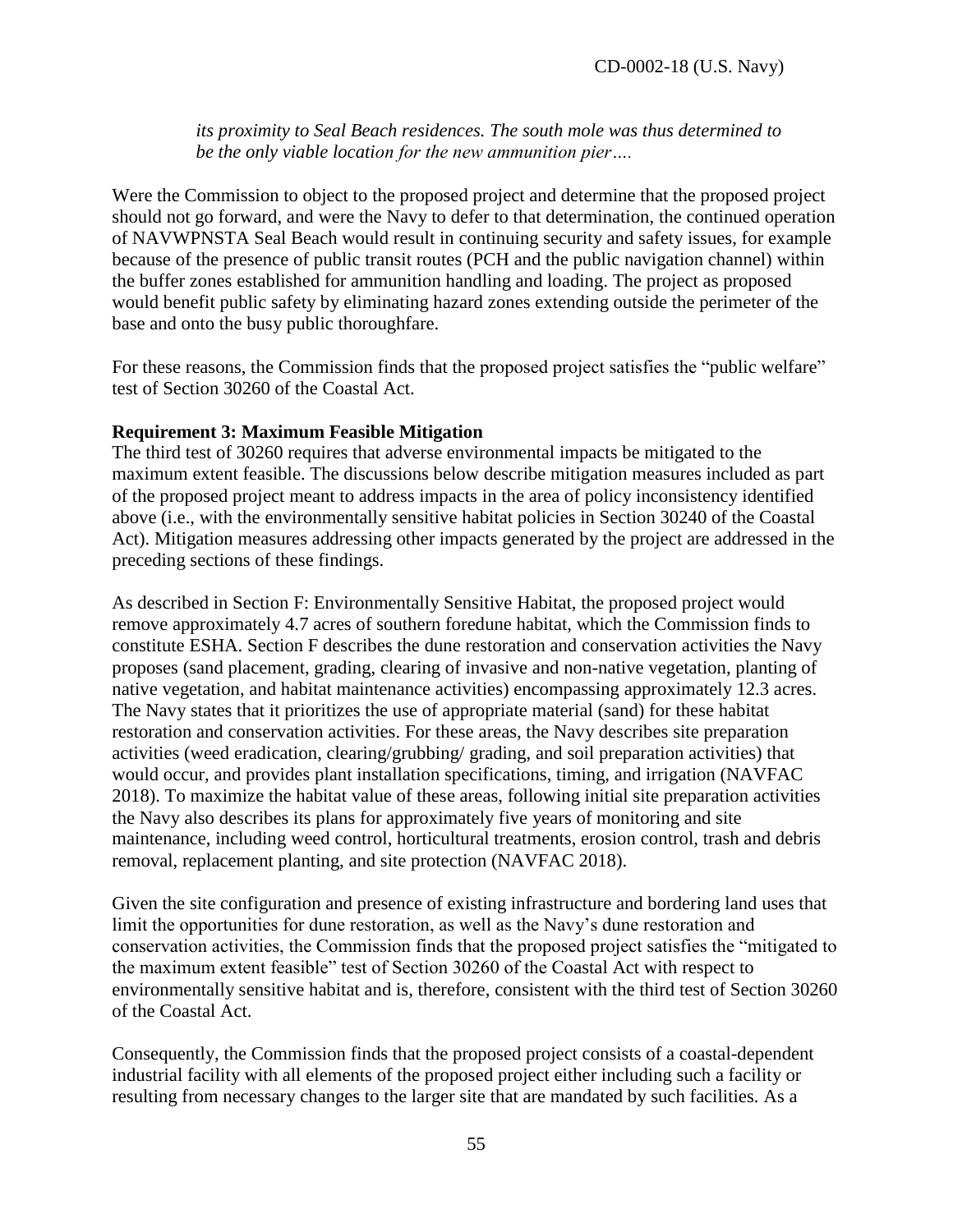result, the proposed project qualifies for evaluation under Section 30260 of the Coastal Act to determine if the Commission may authorize the proposed project even though it is not consistent with Section 30240 of the Coastal Act.

The Commission finds that the proposed project satisfies all three tests of Section 30260 of the Coastal Act. On this basis, the Commission exercises its discretion to concur with the Navy's determination that the project as a whole is consistent with the CCMP, and thus, that it is consistent to the maximum extent practicable.